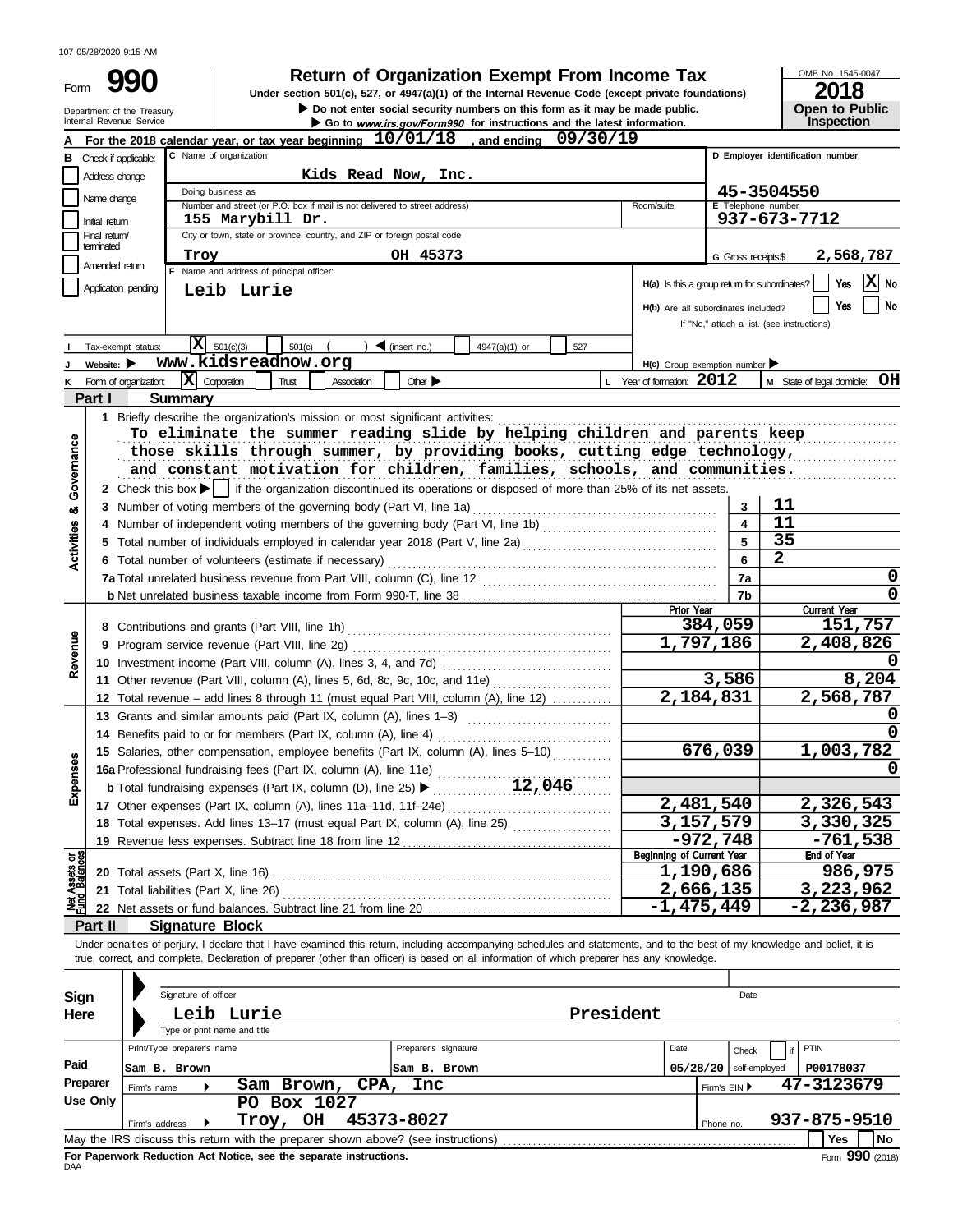| <b>Statement of Program Service Accomplishments</b><br>Part III<br>1 Briefly describe the organization's mission:<br>To eliminate the summer reading slide by helping children and parents keep<br>those skills through summer, by providing books, cutting edge technology,<br>and constant motivation for children, families, schools, and communities.<br>2 Did the organization undertake any significant program services during the year which were not listed on the<br>Yes $ X $ No<br>prior Form 990 or 990-EZ?<br>If "Yes," describe these new services on Schedule O.<br>Did the organization cease conducting, or make significant changes in how it conducts, any program<br>3.<br>Yes $ \mathbf{X} $ No<br>services?<br>If "Yes," describe these changes on Schedule O.<br>Describe the organization's program service accomplishments for each of its three largest program services, as measured by<br>expenses. Section 501(c)(3) and 501(c)(4) organizations are required to report the amount of grants and allocations to others,<br>the total expenses, and revenue, if any, for each program service reported.<br>3, 230, 332 including grants of \$<br>4a (Code:<br>) (Expenses \$<br>) (Revenue \$<br>The Organization provided approximately 335,000 books to over 48,000<br>elementary students; independent research shows our program can eradicate<br>the summer slide; particularly for disadvantaged youth, and provide 98% of<br>the benefits of summer school for just 3% of the typical cost.<br>including grants of \$<br>) (Revenue \$<br>4b (Code:<br>) (Expenses \$<br>N/A<br>including grants of \$<br>4c (Code:<br>) (Expenses \$<br>) (Revenue \$<br>N/A<br>4d Other program services (Describe in Schedule O.)<br>(Expenses \$<br>(Revenue \$<br>including grants of \$ | Form 990 (2018) $Kids$ Read Now, Inc. |           | 45-3504550 | Page 2 |
|-------------------------------------------------------------------------------------------------------------------------------------------------------------------------------------------------------------------------------------------------------------------------------------------------------------------------------------------------------------------------------------------------------------------------------------------------------------------------------------------------------------------------------------------------------------------------------------------------------------------------------------------------------------------------------------------------------------------------------------------------------------------------------------------------------------------------------------------------------------------------------------------------------------------------------------------------------------------------------------------------------------------------------------------------------------------------------------------------------------------------------------------------------------------------------------------------------------------------------------------------------------------------------------------------------------------------------------------------------------------------------------------------------------------------------------------------------------------------------------------------------------------------------------------------------------------------------------------------------------------------------------------------------------------------------------------------------------------------------------------------------------------------------------------------------------------|---------------------------------------|-----------|------------|--------|
|                                                                                                                                                                                                                                                                                                                                                                                                                                                                                                                                                                                                                                                                                                                                                                                                                                                                                                                                                                                                                                                                                                                                                                                                                                                                                                                                                                                                                                                                                                                                                                                                                                                                                                                                                                                                                   |                                       |           |            |        |
|                                                                                                                                                                                                                                                                                                                                                                                                                                                                                                                                                                                                                                                                                                                                                                                                                                                                                                                                                                                                                                                                                                                                                                                                                                                                                                                                                                                                                                                                                                                                                                                                                                                                                                                                                                                                                   |                                       |           |            |        |
|                                                                                                                                                                                                                                                                                                                                                                                                                                                                                                                                                                                                                                                                                                                                                                                                                                                                                                                                                                                                                                                                                                                                                                                                                                                                                                                                                                                                                                                                                                                                                                                                                                                                                                                                                                                                                   |                                       |           |            |        |
|                                                                                                                                                                                                                                                                                                                                                                                                                                                                                                                                                                                                                                                                                                                                                                                                                                                                                                                                                                                                                                                                                                                                                                                                                                                                                                                                                                                                                                                                                                                                                                                                                                                                                                                                                                                                                   |                                       |           |            |        |
|                                                                                                                                                                                                                                                                                                                                                                                                                                                                                                                                                                                                                                                                                                                                                                                                                                                                                                                                                                                                                                                                                                                                                                                                                                                                                                                                                                                                                                                                                                                                                                                                                                                                                                                                                                                                                   |                                       |           |            |        |
|                                                                                                                                                                                                                                                                                                                                                                                                                                                                                                                                                                                                                                                                                                                                                                                                                                                                                                                                                                                                                                                                                                                                                                                                                                                                                                                                                                                                                                                                                                                                                                                                                                                                                                                                                                                                                   |                                       |           |            |        |
|                                                                                                                                                                                                                                                                                                                                                                                                                                                                                                                                                                                                                                                                                                                                                                                                                                                                                                                                                                                                                                                                                                                                                                                                                                                                                                                                                                                                                                                                                                                                                                                                                                                                                                                                                                                                                   |                                       |           |            |        |
|                                                                                                                                                                                                                                                                                                                                                                                                                                                                                                                                                                                                                                                                                                                                                                                                                                                                                                                                                                                                                                                                                                                                                                                                                                                                                                                                                                                                                                                                                                                                                                                                                                                                                                                                                                                                                   |                                       |           |            |        |
|                                                                                                                                                                                                                                                                                                                                                                                                                                                                                                                                                                                                                                                                                                                                                                                                                                                                                                                                                                                                                                                                                                                                                                                                                                                                                                                                                                                                                                                                                                                                                                                                                                                                                                                                                                                                                   |                                       |           |            |        |
|                                                                                                                                                                                                                                                                                                                                                                                                                                                                                                                                                                                                                                                                                                                                                                                                                                                                                                                                                                                                                                                                                                                                                                                                                                                                                                                                                                                                                                                                                                                                                                                                                                                                                                                                                                                                                   |                                       |           |            |        |
|                                                                                                                                                                                                                                                                                                                                                                                                                                                                                                                                                                                                                                                                                                                                                                                                                                                                                                                                                                                                                                                                                                                                                                                                                                                                                                                                                                                                                                                                                                                                                                                                                                                                                                                                                                                                                   |                                       |           |            |        |
|                                                                                                                                                                                                                                                                                                                                                                                                                                                                                                                                                                                                                                                                                                                                                                                                                                                                                                                                                                                                                                                                                                                                                                                                                                                                                                                                                                                                                                                                                                                                                                                                                                                                                                                                                                                                                   |                                       |           |            |        |
|                                                                                                                                                                                                                                                                                                                                                                                                                                                                                                                                                                                                                                                                                                                                                                                                                                                                                                                                                                                                                                                                                                                                                                                                                                                                                                                                                                                                                                                                                                                                                                                                                                                                                                                                                                                                                   |                                       |           |            |        |
|                                                                                                                                                                                                                                                                                                                                                                                                                                                                                                                                                                                                                                                                                                                                                                                                                                                                                                                                                                                                                                                                                                                                                                                                                                                                                                                                                                                                                                                                                                                                                                                                                                                                                                                                                                                                                   |                                       |           |            |        |
|                                                                                                                                                                                                                                                                                                                                                                                                                                                                                                                                                                                                                                                                                                                                                                                                                                                                                                                                                                                                                                                                                                                                                                                                                                                                                                                                                                                                                                                                                                                                                                                                                                                                                                                                                                                                                   |                                       |           |            |        |
|                                                                                                                                                                                                                                                                                                                                                                                                                                                                                                                                                                                                                                                                                                                                                                                                                                                                                                                                                                                                                                                                                                                                                                                                                                                                                                                                                                                                                                                                                                                                                                                                                                                                                                                                                                                                                   |                                       |           |            |        |
|                                                                                                                                                                                                                                                                                                                                                                                                                                                                                                                                                                                                                                                                                                                                                                                                                                                                                                                                                                                                                                                                                                                                                                                                                                                                                                                                                                                                                                                                                                                                                                                                                                                                                                                                                                                                                   |                                       |           |            |        |
|                                                                                                                                                                                                                                                                                                                                                                                                                                                                                                                                                                                                                                                                                                                                                                                                                                                                                                                                                                                                                                                                                                                                                                                                                                                                                                                                                                                                                                                                                                                                                                                                                                                                                                                                                                                                                   |                                       |           |            |        |
|                                                                                                                                                                                                                                                                                                                                                                                                                                                                                                                                                                                                                                                                                                                                                                                                                                                                                                                                                                                                                                                                                                                                                                                                                                                                                                                                                                                                                                                                                                                                                                                                                                                                                                                                                                                                                   |                                       |           |            |        |
|                                                                                                                                                                                                                                                                                                                                                                                                                                                                                                                                                                                                                                                                                                                                                                                                                                                                                                                                                                                                                                                                                                                                                                                                                                                                                                                                                                                                                                                                                                                                                                                                                                                                                                                                                                                                                   |                                       |           |            |        |
|                                                                                                                                                                                                                                                                                                                                                                                                                                                                                                                                                                                                                                                                                                                                                                                                                                                                                                                                                                                                                                                                                                                                                                                                                                                                                                                                                                                                                                                                                                                                                                                                                                                                                                                                                                                                                   |                                       |           |            |        |
|                                                                                                                                                                                                                                                                                                                                                                                                                                                                                                                                                                                                                                                                                                                                                                                                                                                                                                                                                                                                                                                                                                                                                                                                                                                                                                                                                                                                                                                                                                                                                                                                                                                                                                                                                                                                                   |                                       |           |            |        |
|                                                                                                                                                                                                                                                                                                                                                                                                                                                                                                                                                                                                                                                                                                                                                                                                                                                                                                                                                                                                                                                                                                                                                                                                                                                                                                                                                                                                                                                                                                                                                                                                                                                                                                                                                                                                                   |                                       |           |            |        |
|                                                                                                                                                                                                                                                                                                                                                                                                                                                                                                                                                                                                                                                                                                                                                                                                                                                                                                                                                                                                                                                                                                                                                                                                                                                                                                                                                                                                                                                                                                                                                                                                                                                                                                                                                                                                                   |                                       |           |            |        |
|                                                                                                                                                                                                                                                                                                                                                                                                                                                                                                                                                                                                                                                                                                                                                                                                                                                                                                                                                                                                                                                                                                                                                                                                                                                                                                                                                                                                                                                                                                                                                                                                                                                                                                                                                                                                                   |                                       |           |            |        |
|                                                                                                                                                                                                                                                                                                                                                                                                                                                                                                                                                                                                                                                                                                                                                                                                                                                                                                                                                                                                                                                                                                                                                                                                                                                                                                                                                                                                                                                                                                                                                                                                                                                                                                                                                                                                                   |                                       |           |            |        |
|                                                                                                                                                                                                                                                                                                                                                                                                                                                                                                                                                                                                                                                                                                                                                                                                                                                                                                                                                                                                                                                                                                                                                                                                                                                                                                                                                                                                                                                                                                                                                                                                                                                                                                                                                                                                                   |                                       |           |            |        |
|                                                                                                                                                                                                                                                                                                                                                                                                                                                                                                                                                                                                                                                                                                                                                                                                                                                                                                                                                                                                                                                                                                                                                                                                                                                                                                                                                                                                                                                                                                                                                                                                                                                                                                                                                                                                                   |                                       |           |            |        |
|                                                                                                                                                                                                                                                                                                                                                                                                                                                                                                                                                                                                                                                                                                                                                                                                                                                                                                                                                                                                                                                                                                                                                                                                                                                                                                                                                                                                                                                                                                                                                                                                                                                                                                                                                                                                                   |                                       |           |            |        |
|                                                                                                                                                                                                                                                                                                                                                                                                                                                                                                                                                                                                                                                                                                                                                                                                                                                                                                                                                                                                                                                                                                                                                                                                                                                                                                                                                                                                                                                                                                                                                                                                                                                                                                                                                                                                                   |                                       |           |            |        |
|                                                                                                                                                                                                                                                                                                                                                                                                                                                                                                                                                                                                                                                                                                                                                                                                                                                                                                                                                                                                                                                                                                                                                                                                                                                                                                                                                                                                                                                                                                                                                                                                                                                                                                                                                                                                                   |                                       |           |            |        |
|                                                                                                                                                                                                                                                                                                                                                                                                                                                                                                                                                                                                                                                                                                                                                                                                                                                                                                                                                                                                                                                                                                                                                                                                                                                                                                                                                                                                                                                                                                                                                                                                                                                                                                                                                                                                                   |                                       |           |            |        |
|                                                                                                                                                                                                                                                                                                                                                                                                                                                                                                                                                                                                                                                                                                                                                                                                                                                                                                                                                                                                                                                                                                                                                                                                                                                                                                                                                                                                                                                                                                                                                                                                                                                                                                                                                                                                                   |                                       |           |            |        |
|                                                                                                                                                                                                                                                                                                                                                                                                                                                                                                                                                                                                                                                                                                                                                                                                                                                                                                                                                                                                                                                                                                                                                                                                                                                                                                                                                                                                                                                                                                                                                                                                                                                                                                                                                                                                                   |                                       |           |            |        |
|                                                                                                                                                                                                                                                                                                                                                                                                                                                                                                                                                                                                                                                                                                                                                                                                                                                                                                                                                                                                                                                                                                                                                                                                                                                                                                                                                                                                                                                                                                                                                                                                                                                                                                                                                                                                                   |                                       |           |            |        |
|                                                                                                                                                                                                                                                                                                                                                                                                                                                                                                                                                                                                                                                                                                                                                                                                                                                                                                                                                                                                                                                                                                                                                                                                                                                                                                                                                                                                                                                                                                                                                                                                                                                                                                                                                                                                                   |                                       |           |            |        |
|                                                                                                                                                                                                                                                                                                                                                                                                                                                                                                                                                                                                                                                                                                                                                                                                                                                                                                                                                                                                                                                                                                                                                                                                                                                                                                                                                                                                                                                                                                                                                                                                                                                                                                                                                                                                                   |                                       |           |            |        |
|                                                                                                                                                                                                                                                                                                                                                                                                                                                                                                                                                                                                                                                                                                                                                                                                                                                                                                                                                                                                                                                                                                                                                                                                                                                                                                                                                                                                                                                                                                                                                                                                                                                                                                                                                                                                                   |                                       |           |            |        |
|                                                                                                                                                                                                                                                                                                                                                                                                                                                                                                                                                                                                                                                                                                                                                                                                                                                                                                                                                                                                                                                                                                                                                                                                                                                                                                                                                                                                                                                                                                                                                                                                                                                                                                                                                                                                                   |                                       |           |            |        |
|                                                                                                                                                                                                                                                                                                                                                                                                                                                                                                                                                                                                                                                                                                                                                                                                                                                                                                                                                                                                                                                                                                                                                                                                                                                                                                                                                                                                                                                                                                                                                                                                                                                                                                                                                                                                                   |                                       |           |            |        |
|                                                                                                                                                                                                                                                                                                                                                                                                                                                                                                                                                                                                                                                                                                                                                                                                                                                                                                                                                                                                                                                                                                                                                                                                                                                                                                                                                                                                                                                                                                                                                                                                                                                                                                                                                                                                                   |                                       |           |            |        |
|                                                                                                                                                                                                                                                                                                                                                                                                                                                                                                                                                                                                                                                                                                                                                                                                                                                                                                                                                                                                                                                                                                                                                                                                                                                                                                                                                                                                                                                                                                                                                                                                                                                                                                                                                                                                                   |                                       |           |            |        |
|                                                                                                                                                                                                                                                                                                                                                                                                                                                                                                                                                                                                                                                                                                                                                                                                                                                                                                                                                                                                                                                                                                                                                                                                                                                                                                                                                                                                                                                                                                                                                                                                                                                                                                                                                                                                                   |                                       |           |            |        |
|                                                                                                                                                                                                                                                                                                                                                                                                                                                                                                                                                                                                                                                                                                                                                                                                                                                                                                                                                                                                                                                                                                                                                                                                                                                                                                                                                                                                                                                                                                                                                                                                                                                                                                                                                                                                                   |                                       |           |            |        |
|                                                                                                                                                                                                                                                                                                                                                                                                                                                                                                                                                                                                                                                                                                                                                                                                                                                                                                                                                                                                                                                                                                                                                                                                                                                                                                                                                                                                                                                                                                                                                                                                                                                                                                                                                                                                                   |                                       |           |            |        |
|                                                                                                                                                                                                                                                                                                                                                                                                                                                                                                                                                                                                                                                                                                                                                                                                                                                                                                                                                                                                                                                                                                                                                                                                                                                                                                                                                                                                                                                                                                                                                                                                                                                                                                                                                                                                                   |                                       |           |            |        |
|                                                                                                                                                                                                                                                                                                                                                                                                                                                                                                                                                                                                                                                                                                                                                                                                                                                                                                                                                                                                                                                                                                                                                                                                                                                                                                                                                                                                                                                                                                                                                                                                                                                                                                                                                                                                                   | 4e Total program service expenses     | 3,230,332 |            |        |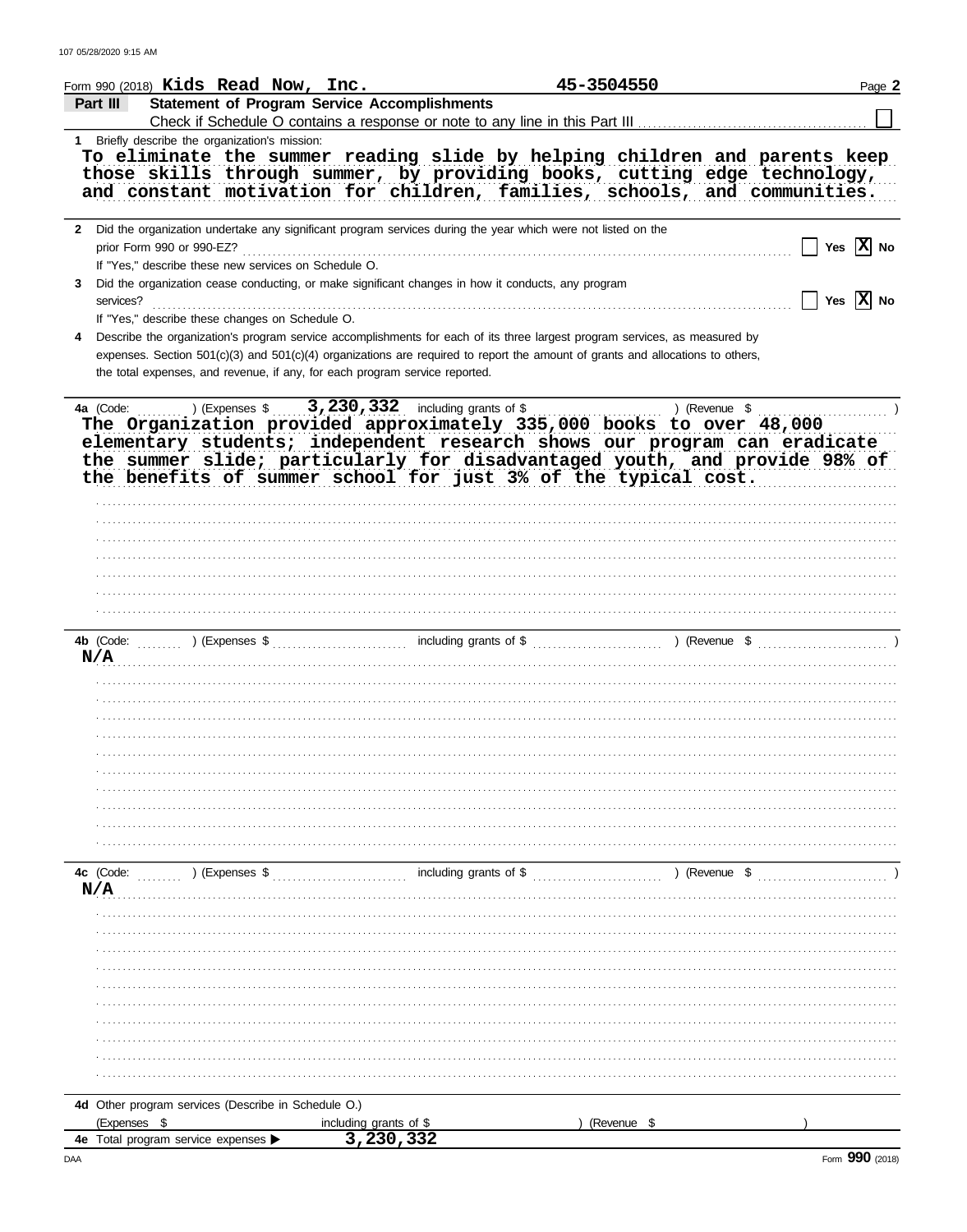|             | 45-3504550<br>Form 990 (2018) $Kids$ Read Now, Inc.                                                                                                                                             |                 |             | Page 3 |
|-------------|-------------------------------------------------------------------------------------------------------------------------------------------------------------------------------------------------|-----------------|-------------|--------|
|             | Part IV<br><b>Checklist of Required Schedules</b>                                                                                                                                               |                 |             |        |
|             |                                                                                                                                                                                                 |                 | Yes         | No     |
| $\mathbf 1$ | Is the organization described in section $501(c)(3)$ or $4947(a)(1)$ (other than a private foundation)? If "Yes,"                                                                               |                 |             |        |
|             | complete Schedule A                                                                                                                                                                             | 1               | $\mathbf x$ |        |
| 2           |                                                                                                                                                                                                 | $\overline{2}$  | $\mathbf x$ |        |
| 3           | Did the organization engage in direct or indirect political campaign activities on behalf of or in opposition to                                                                                |                 |             |        |
|             | candidates for public office? If "Yes," complete Schedule C, Part I                                                                                                                             | 3               |             | X      |
| 4           | Section 501(c)(3) organizations. Did the organization engage in lobbying activities, or have a section 501(h)<br>election in effect during the tax year? If "Yes," complete Schedule C, Part II | 4               |             | x      |
| 5           | Is the organization a section $501(c)(4)$ , $501(c)(5)$ , or $501(c)(6)$ organization that receives membership dues,                                                                            |                 |             |        |
|             | assessments, or similar amounts as defined in Revenue Procedure 98-19? If "Yes," complete Schedule C, Part III                                                                                  | 5               |             | X      |
| 6           | Did the organization maintain any donor advised funds or any similar funds or accounts for which donors                                                                                         |                 |             |        |
|             | have the right to provide advice on the distribution or investment of amounts in such funds or accounts? If                                                                                     |                 |             |        |
|             | "Yes," complete Schedule D, Part I                                                                                                                                                              | 6               |             | X      |
| 7           | Did the organization receive or hold a conservation easement, including easements to preserve open space,                                                                                       |                 |             |        |
|             | the environment, historic land areas, or historic structures? If "Yes," complete Schedule D, Part II                                                                                            | 7               |             | X      |
| 8           | Did the organization maintain collections of works of art, historical treasures, or other similar assets? If "Yes,"                                                                             |                 |             |        |
|             | complete Schedule D, Part III                                                                                                                                                                   | 8               |             | X      |
| 9           | Did the organization report an amount in Part X, line 21, for escrow or custodial account liability, serve as a                                                                                 |                 |             |        |
|             | custodian for amounts not listed in Part X; or provide credit counseling, debt management, credit repair, or                                                                                    |                 |             |        |
|             | debt negotiation services? If "Yes," complete Schedule D, Part IV                                                                                                                               | 9               |             | X      |
| 10          | Did the organization, directly or through a related organization, hold assets in temporarily restricted                                                                                         |                 |             |        |
|             | endowments, permanent endowments, or quasi-endowments? If "Yes," complete Schedule D, Part V                                                                                                    | 10              |             | x      |
| 11          | If the organization's answer to any of the following questions is "Yes," then complete Schedule D, Parts VI,                                                                                    |                 |             |        |
|             | VII, VIII, IX, or X as applicable.                                                                                                                                                              |                 |             |        |
| а           | Did the organization report an amount for land, buildings, and equipment in Part X, line 10? If "Yes,"                                                                                          |                 |             |        |
|             | complete Schedule D, Part VI                                                                                                                                                                    | 11a             | x           |        |
| b           | Did the organization report an amount for investments—other securities in Part X, line 12 that is 5% or more                                                                                    |                 |             |        |
|             | of its total assets reported in Part X, line 16? If "Yes," complete Schedule D, Part VII                                                                                                        | 11b             |             | x      |
| C           | Did the organization report an amount for investments—program related in Part X, line 13 that is 5% or more                                                                                     |                 |             |        |
|             | of its total assets reported in Part X, line 16? If "Yes," complete Schedule D, Part VIII                                                                                                       | 11c             |             | x      |
| d           | Did the organization report an amount for other assets in Part X, line 15 that is 5% or more of its total assets                                                                                | <b>11d</b>      |             | X      |
|             | reported in Part X, line 16? If "Yes," complete Schedule D, Part IX<br>Did the organization report an amount for other liabilities in Part X, line 25? If "Yes," complete Schedule D, Part X    | 11e             |             | X      |
| f           | Did the organization's separate or consolidated financial statements for the tax year include a footnote that addresses                                                                         |                 |             |        |
|             | the organization's liability for uncertain tax positions under FIN 48 (ASC 740)? If "Yes," complete Schedule D, Part X                                                                          | 11f             |             | X      |
| 12a         | Did the organization obtain separate, independent audited financial statements for the tax year? If "Yes," complete                                                                             |                 |             |        |
|             |                                                                                                                                                                                                 | 12a             | X           |        |
|             | <b>b</b> Was the organization included in consolidated, independent audited financial statements for the tax year? If                                                                           |                 |             |        |
|             | "Yes," and if the organization answered "No" to line 12a, then completing Schedule D, Parts XI and XII is optional                                                                              | 12 <sub>b</sub> |             | X      |
| 13          |                                                                                                                                                                                                 | 13              |             | X      |
| 14a         | Did the organization maintain an office, employees, or agents outside of the United States?                                                                                                     | 14a             |             | X      |
| b           | Did the organization have aggregate revenues or expenses of more than \$10,000 from grantmaking,                                                                                                |                 |             |        |
|             | fundraising, business, investment, and program service activities outside the United States, or aggregate                                                                                       |                 |             |        |
|             |                                                                                                                                                                                                 | 14b             |             | X      |
| 15          | Did the organization report on Part IX, column (A), line 3, more than \$5,000 of grants or other assistance to or                                                                               |                 |             |        |
|             | for any foreign organization? If "Yes," complete Schedule F, Parts II and IV                                                                                                                    | 15              |             | X      |
| 16          | Did the organization report on Part IX, column (A), line 3, more than \$5,000 of aggregate grants or other                                                                                      |                 |             |        |
|             | assistance to or for foreign individuals? If "Yes," complete Schedule F, Parts III and IV                                                                                                       | 16              |             | X      |
| 17          | Did the organization report a total of more than \$15,000 of expenses for professional fundraising services on                                                                                  |                 |             |        |
|             |                                                                                                                                                                                                 | 17              |             | X      |
| 18          | Did the organization report more than \$15,000 total of fundraising event gross income and contributions on                                                                                     |                 |             |        |
|             | Part VIII, lines 1c and 8a? If "Yes," complete Schedule G, Part II                                                                                                                              | 18              |             | X      |
| 19          | Did the organization report more than \$15,000 of gross income from gaming activities on Part VIII, line 9a?                                                                                    |                 |             |        |
|             |                                                                                                                                                                                                 | 19              |             | x      |
| 20a         |                                                                                                                                                                                                 | 20a             |             | x      |
| b           |                                                                                                                                                                                                 | 20 <sub>b</sub> |             |        |
| 21          | Did the organization report more than \$5,000 of grants or other assistance to any domestic organization or                                                                                     |                 |             | X      |
|             |                                                                                                                                                                                                 | 21              |             |        |

Form **990** (2018)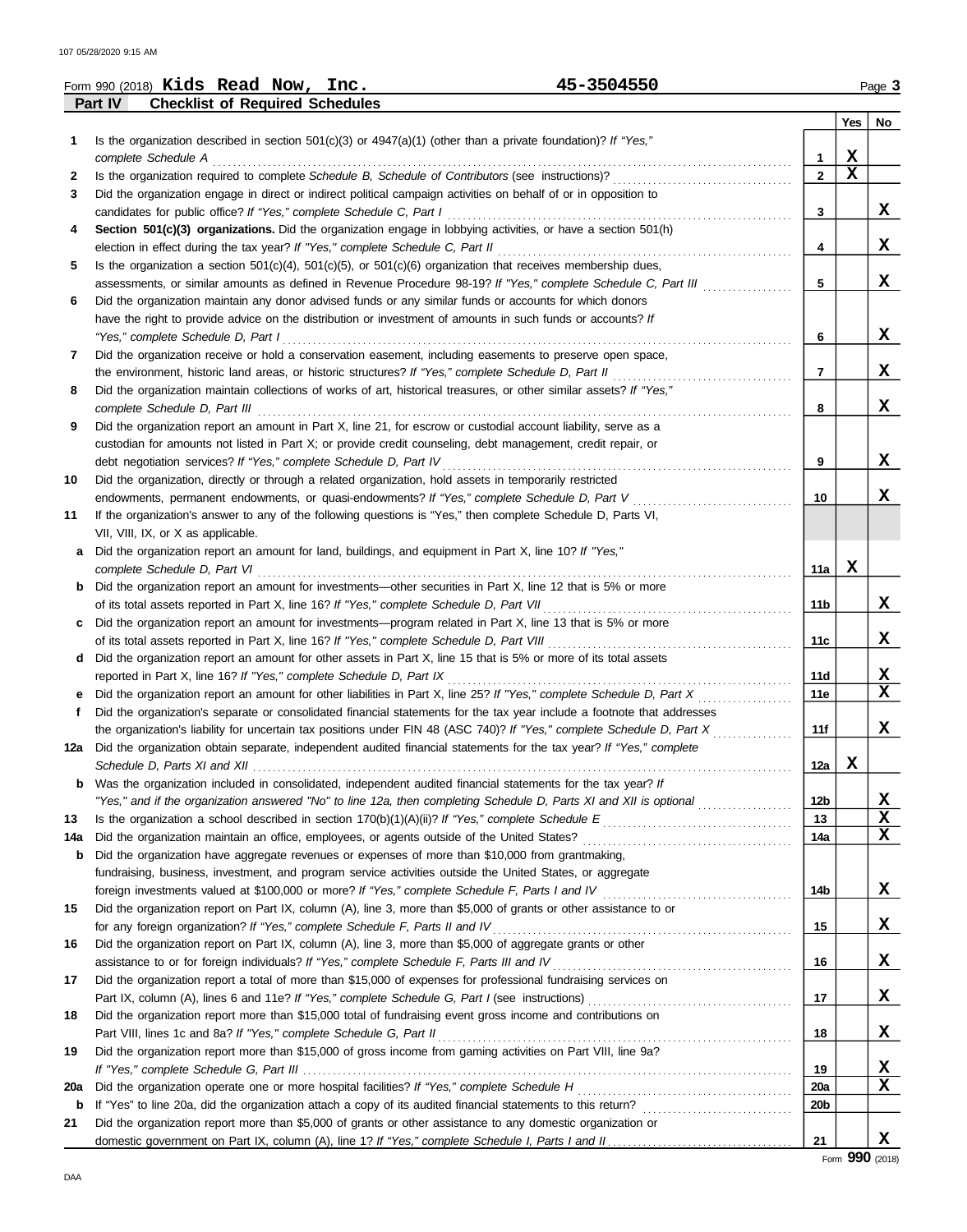|        | 45-3504550<br>Form 990 (2018) Kids Read Now, Inc.                                                                                                                                              |                 |     | Page 4 |
|--------|------------------------------------------------------------------------------------------------------------------------------------------------------------------------------------------------|-----------------|-----|--------|
|        | Part IV<br><b>Checklist of Required Schedules (continued)</b>                                                                                                                                  |                 |     |        |
|        |                                                                                                                                                                                                |                 | Yes | No     |
| 22     | Did the organization report more than \$5,000 of grants or other assistance to or for domestic individuals on<br>Part IX, column (A), line 2? If "Yes," complete Schedule I, Parts I and III   | 22              |     | X      |
| 23     | Did the organization answer "Yes" to Part VII, Section A, line 3, 4, or 5 about compensation of the                                                                                            |                 |     |        |
|        | organization's current and former officers, directors, trustees, key employees, and highest compensated                                                                                        |                 |     |        |
|        | employees? If "Yes," complete Schedule J                                                                                                                                                       | 23              |     | X      |
|        | 24a Did the organization have a tax-exempt bond issue with an outstanding principal amount of more than                                                                                        |                 |     |        |
|        | \$100,000 as of the last day of the year, that was issued after December 31, 2002? If "Yes," answer lines 24b                                                                                  |                 |     |        |
|        | through 24d and complete Schedule K. If "No," go to line 25a                                                                                                                                   | 24a             |     | x      |
| b      | Did the organization invest any proceeds of tax-exempt bonds beyond a temporary period exception?                                                                                              | 24b             |     |        |
| c      | Did the organization maintain an escrow account other than a refunding escrow at any time during the year                                                                                      |                 |     |        |
|        | to defease any tax-exempt bonds?                                                                                                                                                               | 24c             |     |        |
| d      | Did the organization act as an "on behalf of" issuer for bonds outstanding at any time during the year?                                                                                        | 24d             |     |        |
| 25a    | Section 501(c)(3), 501(c)(4), and 501(c)(29) organizations. Did the organization engage in an excess benefit                                                                                   |                 |     |        |
|        | transaction with a disqualified person during the year? If "Yes," complete Schedule L, Part I                                                                                                  | 25a             |     | x      |
| b      | Is the organization aware that it engaged in an excess benefit transaction with a disqualified person in a prior                                                                               |                 |     |        |
|        | year, and that the transaction has not been reported on any of the organization's prior Forms 990 or 990-EZ?                                                                                   |                 |     |        |
|        | If "Yes," complete Schedule L, Part I                                                                                                                                                          | 25 <sub>b</sub> |     | X      |
| 26     | Did the organization report any amount on Part X, line 5, 6, or 22 for receivables from or payables to any                                                                                     |                 |     |        |
|        | current or former officers, directors, trustees, key employees, highest compensated employees, or                                                                                              |                 |     |        |
|        | disqualified persons? If "Yes," complete Schedule L, Part II                                                                                                                                   | 26              |     | X      |
| 27     | Did the organization provide a grant or other assistance to an officer, director, trustee, key employee,                                                                                       |                 |     |        |
|        | substantial contributor or employee thereof, a grant selection committee member, or to a 35% controlled                                                                                        |                 |     | X      |
|        | entity or family member of any of these persons? If "Yes," complete Schedule L, Part III                                                                                                       | 27              |     |        |
| 28     | Was the organization a party to a business transaction with one of the following parties (see Schedule L,                                                                                      |                 |     |        |
|        | Part IV instructions for applicable filing thresholds, conditions, and exceptions):<br>A current or former officer, director, trustee, or key employee? If "Yes," complete Schedule L, Part IV | 28a             |     | X      |
| а<br>b | A family member of a current or former officer, director, trustee, or key employee? If "Yes," complete                                                                                         |                 |     |        |
|        | Schedule L, Part IV                                                                                                                                                                            | 28b             |     | X      |
| c      | An entity of which a current or former officer, director, trustee, or key employee (or a family member thereof)                                                                                |                 |     |        |
|        | was an officer, director, trustee, or direct or indirect owner? If "Yes," complete Schedule L, Part IV                                                                                         | 28c             |     | X      |
| 29     | Did the organization receive more than \$25,000 in non-cash contributions? If "Yes," complete Schedule M                                                                                       | 29              | X   |        |
| 30     | Did the organization receive contributions of art, historical treasures, or other similar assets, or qualified                                                                                 |                 |     |        |
|        | conservation contributions? If "Yes," complete Schedule M                                                                                                                                      | 30              |     | X      |
| 31     | Did the organization liquidate, terminate, or dissolve and cease operations? If "Yes," complete Schedule N, Part I                                                                             | 31              |     | X      |
|        | Did the organization sell, exchange, dispose of, or transfer more than 25% of its net assets? If "Yes,"                                                                                        |                 |     |        |
|        | complete Schedule N, Part II                                                                                                                                                                   | 32              |     | X      |
| 33     | Did the organization own 100% of an entity disregarded as separate from the organization under Regulations                                                                                     |                 |     |        |
|        | sections 301.7701-2 and 301.7701-3? If "Yes," complete Schedule R, Part I                                                                                                                      | 33              |     | X      |
| 34     | Was the organization related to any tax-exempt or taxable entity? If "Yes," complete Schedule R, Part II, III,                                                                                 |                 |     |        |
|        | or IV, and Part V, line 1                                                                                                                                                                      | 34              |     | х      |
| 35a    |                                                                                                                                                                                                | <b>35a</b>      |     | X      |
| b      | If "Yes" to line 35a, did the organization receive any payment from or engage in any transaction with a                                                                                        |                 |     |        |
|        | controlled entity within the meaning of section 512(b)(13)? If "Yes," complete Schedule R, Part V, line 2                                                                                      | 35b             |     |        |
| 36     | Section 501(c)(3) organizations. Did the organization make any transfers to an exempt non-charitable                                                                                           |                 |     |        |
|        | related organization? If "Yes," complete Schedule R, Part V, line 2                                                                                                                            | 36              |     | х      |
| 37     | Did the organization conduct more than 5% of its activities through an entity that is not a related organization                                                                               |                 |     |        |
|        | and that is treated as a partnership for federal income tax purposes? If "Yes," complete Schedule R, Part VI                                                                                   | 37              |     | х      |
| 38     | Did the organization complete Schedule O and provide explanations in Schedule O for Part VI, lines 11b and                                                                                     |                 |     |        |
|        | 19? Note. All Form 990 filers are required to complete Schedule O.                                                                                                                             | 38              |     | X      |
|        | Statements Regarding Other IRS Filings and Tax Compliance<br>Part V                                                                                                                            |                 |     |        |
|        |                                                                                                                                                                                                |                 | Yes | No     |
| 1а     | 12<br>Enter the number reported in Box 3 of Form 1096. Enter -0- if not applicable<br>1a                                                                                                       |                 |     |        |
| b      | $\mathbf 0$<br>1 <sub>b</sub><br>Enter the number of Forms W-2G included in line 1a. Enter -0- if not applicable                                                                               |                 |     |        |
| c      | Did the organization comply with backup withholding rules for reportable payments to vendors and                                                                                               |                 |     |        |
|        |                                                                                                                                                                                                | 1c              | X   |        |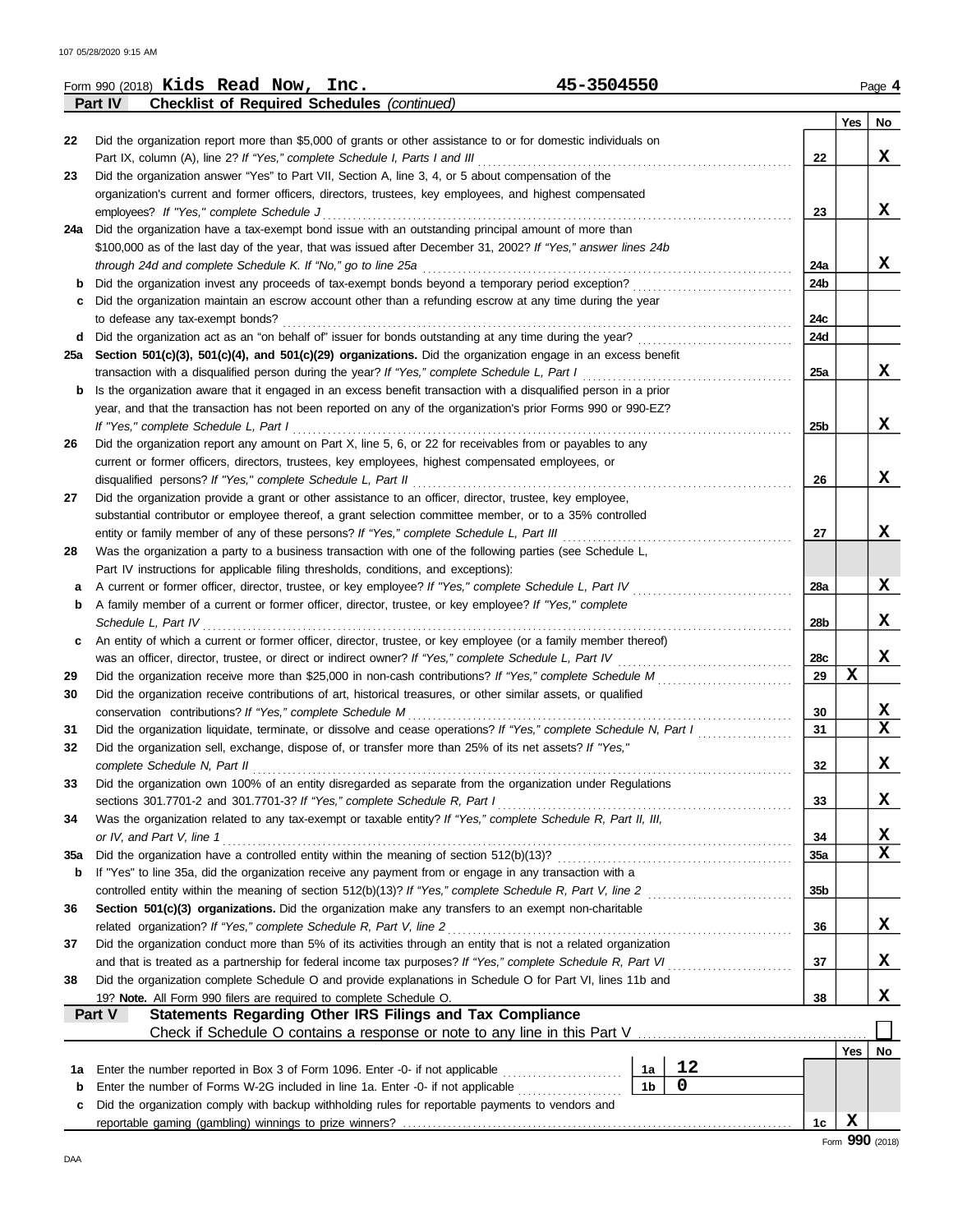|                   | 45-3504550<br>Form 990 (2018) Kids Read Now, Inc.                                                                                  |                 |                        |         | Page 5      |  |  |  |  |
|-------------------|------------------------------------------------------------------------------------------------------------------------------------|-----------------|------------------------|---------|-------------|--|--|--|--|
|                   | Statements Regarding Other IRS Filings and Tax Compliance (continued)<br>Part V                                                    |                 |                        |         |             |  |  |  |  |
|                   |                                                                                                                                    |                 |                        | Yes $ $ | No          |  |  |  |  |
|                   | 2a Enter the number of employees reported on Form W-3, Transmittal of Wage and Tax                                                 |                 |                        |         |             |  |  |  |  |
|                   | Statements, filed for the calendar year ending with or within the year covered by this return                                      | 35<br>2a        |                        |         |             |  |  |  |  |
| b                 | If at least one is reported on line 2a, did the organization file all required federal employment tax returns?                     |                 | 2 <sub>b</sub>         | X       |             |  |  |  |  |
|                   | <b>Note.</b> If the sum of lines 1a and 2a is greater than 250, you may be required to e-file (see instructions)                   |                 |                        |         |             |  |  |  |  |
| за                | Did the organization have unrelated business gross income of \$1,000 or more during the year?                                      |                 | 3a                     |         | x           |  |  |  |  |
| b                 |                                                                                                                                    |                 | 3 <sub>b</sub>         |         |             |  |  |  |  |
| 4a                | At any time during the calendar year, did the organization have an interest in, or a signature or other authority over,            |                 |                        |         |             |  |  |  |  |
|                   | a financial account in a foreign country (such as a bank account, securities account, or other financial account)?                 |                 | 4a                     |         | X           |  |  |  |  |
| b                 | If "Yes," enter the name of the foreign country: $\blacktriangleright$                                                             |                 |                        |         |             |  |  |  |  |
|                   | See instructions for filing requirements for FinCEN Form 114, Report of Foreign Bank and Financial Accounts (FBAR).                |                 |                        |         |             |  |  |  |  |
| 5a                |                                                                                                                                    |                 | 5a                     |         | X           |  |  |  |  |
| b                 | Did any taxable party notify the organization that it was or is a party to a prohibited tax shelter transaction?                   |                 | 5 <sub>b</sub>         |         | $\mathbf x$ |  |  |  |  |
| c                 | If "Yes" to line 5a or 5b, did the organization file Form 8886-T?                                                                  |                 | 5c                     |         |             |  |  |  |  |
| 6а                | Does the organization have annual gross receipts that are normally greater than \$100,000, and did the                             |                 |                        |         |             |  |  |  |  |
|                   | organization solicit any contributions that were not tax deductible as charitable contributions?                                   |                 | 6a                     |         | x           |  |  |  |  |
| b                 | If "Yes," did the organization include with every solicitation an express statement that such contributions or                     |                 |                        |         |             |  |  |  |  |
|                   | gifts were not tax deductible?                                                                                                     |                 | 6b                     |         |             |  |  |  |  |
| 7                 | Organizations that may receive deductible contributions under section 170(c).                                                      |                 |                        |         |             |  |  |  |  |
| а                 | Did the organization receive a payment in excess of \$75 made partly as a contribution and partly for goods                        |                 |                        |         |             |  |  |  |  |
|                   | and services provided to the payor?                                                                                                |                 | 7a                     |         |             |  |  |  |  |
| b                 |                                                                                                                                    |                 | 7b                     |         |             |  |  |  |  |
| c                 | Did the organization sell, exchange, or otherwise dispose of tangible personal property for which it was                           |                 |                        |         |             |  |  |  |  |
|                   | required to file Form 8282?                                                                                                        | 7d              | 7c                     |         |             |  |  |  |  |
| d                 |                                                                                                                                    |                 | 7e                     |         |             |  |  |  |  |
| е<br>f            | Did the organization, during the year, pay premiums, directly or indirectly, on a personal benefit contract?                       |                 |                        |         |             |  |  |  |  |
| g                 |                                                                                                                                    |                 |                        |         |             |  |  |  |  |
| h                 | If the organization received a contribution of cars, boats, airplanes, or other vehicles, did the organization file a Form 1098-C? |                 | 7g<br>7h               |         |             |  |  |  |  |
| 8                 | Sponsoring organizations maintaining donor advised funds. Did a donor advised fund maintained by the                               |                 |                        |         |             |  |  |  |  |
|                   |                                                                                                                                    |                 | 8                      |         |             |  |  |  |  |
| 9                 | Sponsoring organizations maintaining donor advised funds.                                                                          |                 |                        |         |             |  |  |  |  |
| a                 | Did the sponsoring organization make any taxable distributions under section 4966?                                                 |                 | 9a                     |         |             |  |  |  |  |
| b                 |                                                                                                                                    |                 | 9 <sub>b</sub>         |         |             |  |  |  |  |
| 10                | Section 501(c)(7) organizations. Enter:                                                                                            |                 |                        |         |             |  |  |  |  |
| a                 | Initiation fees and capital contributions included on Part VIII, line 12                                                           | 10a             |                        |         |             |  |  |  |  |
| b                 | Gross receipts, included on Form 990, Part VIII, line 12, for public use of club facilities                                        | 10 <sub>b</sub> |                        |         |             |  |  |  |  |
| 11                | Section 501(c)(12) organizations. Enter:                                                                                           |                 |                        |         |             |  |  |  |  |
| a                 | Gross income from members or shareholders                                                                                          | 11a             |                        |         |             |  |  |  |  |
| b                 | Gross income from other sources (Do not net amounts due or paid to other sources                                                   |                 |                        |         |             |  |  |  |  |
|                   | against amounts due or received from them.)                                                                                        | 11 <sub>b</sub> |                        |         |             |  |  |  |  |
| 12a               | Section 4947(a)(1) non-exempt charitable trusts. Is the organization filing Form 990 in lieu of Form 1041?                         |                 | 12a                    |         |             |  |  |  |  |
| $\mathbf b$       | If "Yes," enter the amount of tax-exempt interest received or accrued during the year                                              | 12b             |                        |         |             |  |  |  |  |
| 13                | Section 501(c)(29) qualified nonprofit health insurance issuers.                                                                   |                 |                        |         |             |  |  |  |  |
| а                 | Is the organization licensed to issue qualified health plans in more than one state?                                               |                 | 13a                    |         |             |  |  |  |  |
|                   | Note. See the instructions for additional information the organization must report on Schedule O.                                  |                 |                        |         |             |  |  |  |  |
| b                 | Enter the amount of reserves the organization is required to maintain by the states in which                                       |                 |                        |         |             |  |  |  |  |
|                   |                                                                                                                                    | 13 <sub>b</sub> |                        |         |             |  |  |  |  |
| c                 | Enter the amount of reserves on hand                                                                                               | 13c             |                        |         | X           |  |  |  |  |
| 14a               | Did the organization receive any payments for indoor tanning services during the tax year?                                         |                 | 14a<br>14 <sub>b</sub> |         |             |  |  |  |  |
| $\mathbf b$<br>15 | Is the organization subject to the section 4960 tax on payment(s) of more than \$1,000,000 in remuneration or                      |                 |                        |         |             |  |  |  |  |
|                   | excess parachute payment(s) during the year?                                                                                       |                 | 15                     |         | x           |  |  |  |  |
|                   | If "Yes," see instructions and file Form 4720, Schedule N.                                                                         |                 |                        |         |             |  |  |  |  |
| 16                | Is the organization an educational institution subject to the section 4968 excise tax on net investment income?                    |                 | 16                     |         | x           |  |  |  |  |
|                   | If "Yes," complete Form 4720, Schedule O.                                                                                          |                 |                        |         |             |  |  |  |  |

Form **990** (2018)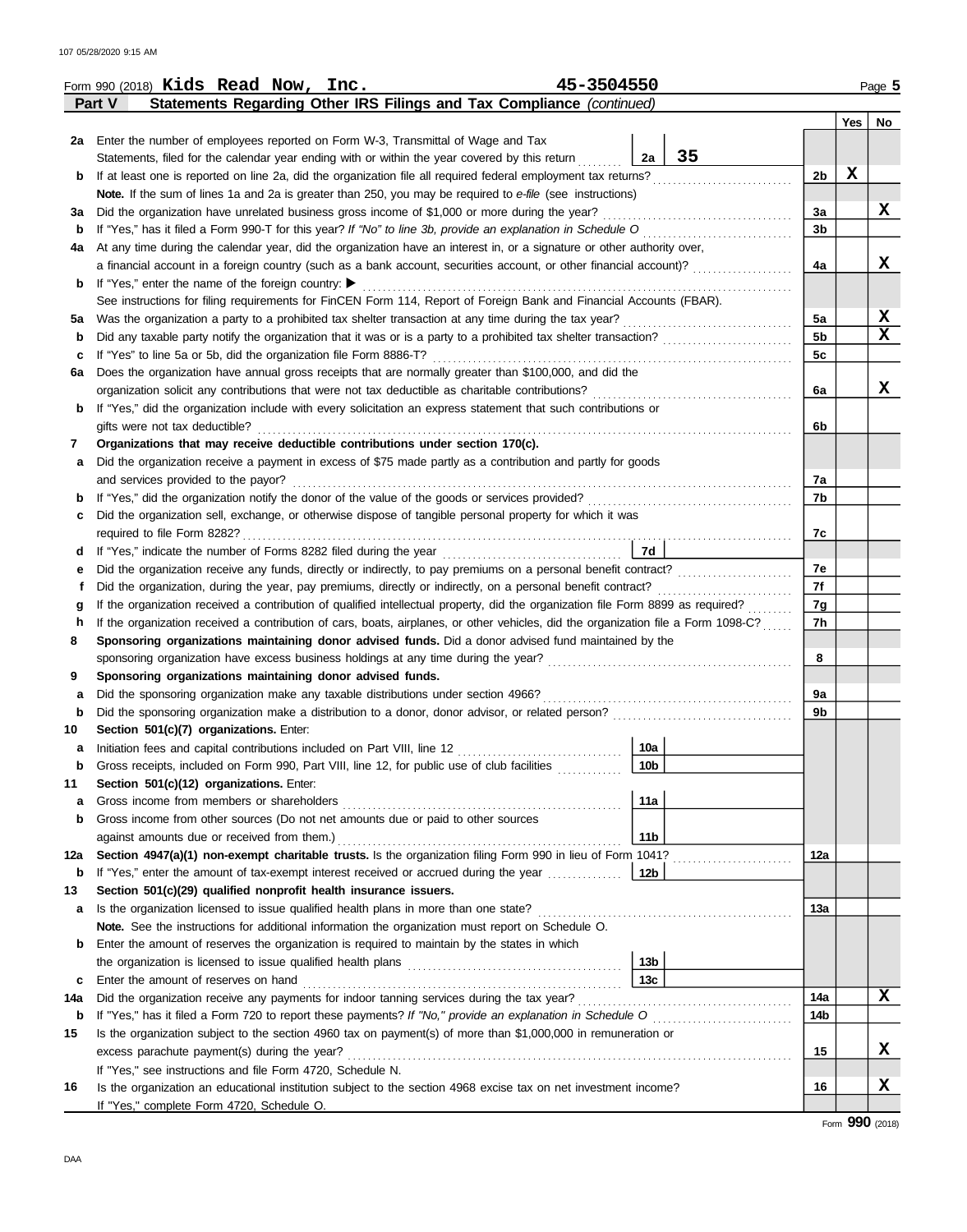### Form 990 (2018) Page **6 Kids Read Now, Inc. 45-3504550**

**Part VI Governance, Management, and Disclosure** *For each "Yes" response to lines 2 through 7b below, and for a "No" response to line 8a, 8b, or 10b below, describe the circumstances, processes, or changes in Schedule O. See instructions.* Check if Schedule O contains a response or note to any line in this Part VI . . . . . . . . . . . . . . . . . . . . . . . . . . . . . . . . . . . . . . . . . . . . . . . . . . . . . . **X**

|     | Section A. Governing Body and Management                                                                                                                                                                                       |    |    |                 |     |                 |
|-----|--------------------------------------------------------------------------------------------------------------------------------------------------------------------------------------------------------------------------------|----|----|-----------------|-----|-----------------|
|     |                                                                                                                                                                                                                                |    |    |                 | Yes | No.             |
| 1а  | Enter the number of voting members of the governing body at the end of the tax year                                                                                                                                            | 1a | 11 |                 |     |                 |
|     | If there are material differences in voting rights among members of the governing body, or                                                                                                                                     |    |    |                 |     |                 |
|     | if the governing body delegated broad authority to an executive committee or similar                                                                                                                                           |    |    |                 |     |                 |
|     | committee, explain in Schedule O.                                                                                                                                                                                              |    |    |                 |     |                 |
| b   | Enter the number of voting members included in line 1a, above, who are independent                                                                                                                                             | 1b | 11 |                 |     |                 |
| 2   | Did any officer, director, trustee, or key employee have a family relationship or a business relationship with                                                                                                                 |    |    |                 | X   |                 |
|     | any other officer, director, trustee, or key employee?                                                                                                                                                                         |    |    | 2               |     |                 |
| 3   | Did the organization delegate control over management duties customarily performed by or under the direct                                                                                                                      |    |    | 3               |     | X               |
| 4   | supervision of officers, directors, or trustees, or key employees to a management company or other person?<br>Did the organization make any significant changes to its governing documents since the prior Form 990 was filed? |    |    | 4               |     | $\mathbf x$     |
| 5   |                                                                                                                                                                                                                                |    |    | 5               |     | $\mathbf x$     |
| 6   | Did the organization have members or stockholders?                                                                                                                                                                             |    |    | 6               |     | X               |
| 7а  | Did the organization have members, stockholders, or other persons who had the power to elect or appoint                                                                                                                        |    |    |                 |     |                 |
|     | one or more members of the governing body?                                                                                                                                                                                     |    |    | 7а              |     | X               |
| b   | Are any governance decisions of the organization reserved to (or subject to approval by) members,                                                                                                                              |    |    |                 |     |                 |
|     | stockholders, or persons other than the governing body?                                                                                                                                                                        |    |    | 7b              |     | x               |
| 8   | Did the organization contemporaneously document the meetings held or written actions undertaken during the year by the following:                                                                                              |    |    |                 |     |                 |
| а   | The governing body?                                                                                                                                                                                                            |    |    | 8а              | X   |                 |
| b   | Each committee with authority to act on behalf of the governing body?                                                                                                                                                          |    |    | 8b              | X   |                 |
| 9   | Is there any officer, director, trustee, or key employee listed in Part VII, Section A, who cannot be reached at                                                                                                               |    |    |                 |     |                 |
|     |                                                                                                                                                                                                                                |    |    | 9               |     | x               |
|     | Section B. Policies (This Section B requests information about policies not required by the Internal Revenue Code.)                                                                                                            |    |    |                 |     |                 |
|     |                                                                                                                                                                                                                                |    |    |                 | Yes | No              |
| 10a | Did the organization have local chapters, branches, or affiliates?                                                                                                                                                             |    |    | 10a             |     | x               |
| b   | If "Yes," did the organization have written policies and procedures governing the activities of such chapters,                                                                                                                 |    |    |                 |     |                 |
|     | affiliates, and branches to ensure their operations are consistent with the organization's exempt purposes?                                                                                                                    |    |    | 10 <sub>b</sub> |     |                 |
| 11a | Has the organization provided a complete copy of this Form 990 to all members of its governing body before filing the form?                                                                                                    |    |    | 11a             | х   |                 |
| b   | Describe in Schedule O the process, if any, used by the organization to review this Form 990.                                                                                                                                  |    |    |                 |     |                 |
| 12a | Did the organization have a written conflict of interest policy? If "No," go to line 13                                                                                                                                        |    |    | 12a             | X   |                 |
| b   | Were officers, directors, or trustees, and key employees required to disclose annually interests that could give rise to conflicts?                                                                                            |    |    | 12b             | х   |                 |
| c   | Did the organization regularly and consistently monitor and enforce compliance with the policy? If "Yes,"                                                                                                                      |    |    |                 |     |                 |
|     | describe in Schedule O how this was done                                                                                                                                                                                       |    |    | 12c             | x   |                 |
| 13  | Did the organization have a written whistleblower policy?                                                                                                                                                                      |    |    | 13              | х   |                 |
| 14  | Did the organization have a written document retention and destruction policy?                                                                                                                                                 |    |    | 14              | X   |                 |
| 15  | Did the process for determining compensation of the following persons include a review and approval by                                                                                                                         |    |    |                 |     |                 |
|     | independent persons, comparability data, and contemporaneous substantiation of the deliberation and decision?                                                                                                                  |    |    |                 |     |                 |
| а   |                                                                                                                                                                                                                                |    |    | 15a             |     | x               |
| b   | Other officers or key employees of the organization                                                                                                                                                                            |    |    | 15b             |     | x               |
|     | If "Yes" to line 15a or 15b, describe the process in Schedule O (see instructions).                                                                                                                                            |    |    |                 |     |                 |
| 16a | Did the organization invest in, contribute assets to, or participate in a joint venture or similar arrangement<br>with a taxable entity during the year?                                                                       |    |    | 16a             |     | x               |
| b   | If "Yes," did the organization follow a written policy or procedure requiring the organization to evaluate its                                                                                                                 |    |    |                 |     |                 |
|     | participation in joint venture arrangements under applicable federal tax law, and take steps to safeguard the                                                                                                                  |    |    |                 |     |                 |
|     |                                                                                                                                                                                                                                |    |    | 16b             |     |                 |
|     | <b>Section C. Disclosure</b>                                                                                                                                                                                                   |    |    |                 |     |                 |
| 17  | List the states with which a copy of this Form 990 is required to be filed $\blacktriangleright$ OH                                                                                                                            |    |    |                 |     |                 |
| 18  | Section 6104 requires an organization to make its Forms 1023 (1024 or 1024-A if applicable), 990, and 990-T (Section 501(c)                                                                                                    |    |    |                 |     |                 |
|     | (3)s only) available for public inspection. Indicate how you made these available. Check all that apply.                                                                                                                       |    |    |                 |     |                 |
|     | $\vert$ Another's website $\vert X \vert$ Upon request<br>Other (explain in Schedule O)<br>Own website                                                                                                                         |    |    |                 |     |                 |
| 19  | Describe in Schedule O whether (and if so, how) the organization made its governing documents, conflict of interest policy, and                                                                                                |    |    |                 |     |                 |
|     | financial statements available to the public during the tax year.                                                                                                                                                              |    |    |                 |     |                 |
| 20  | State the name, address, and telephone number of the person who possesses the organization's books and records ▶                                                                                                               |    |    |                 |     |                 |
|     | Barbara Lurie<br>110 Foss Way                                                                                                                                                                                                  |    |    |                 |     |                 |
|     | OH 45373<br>Troy                                                                                                                                                                                                               |    |    | 937-673-7712    |     |                 |
| Daa |                                                                                                                                                                                                                                |    |    |                 |     | Form 990 (2018) |

DAA Form **990** (2018)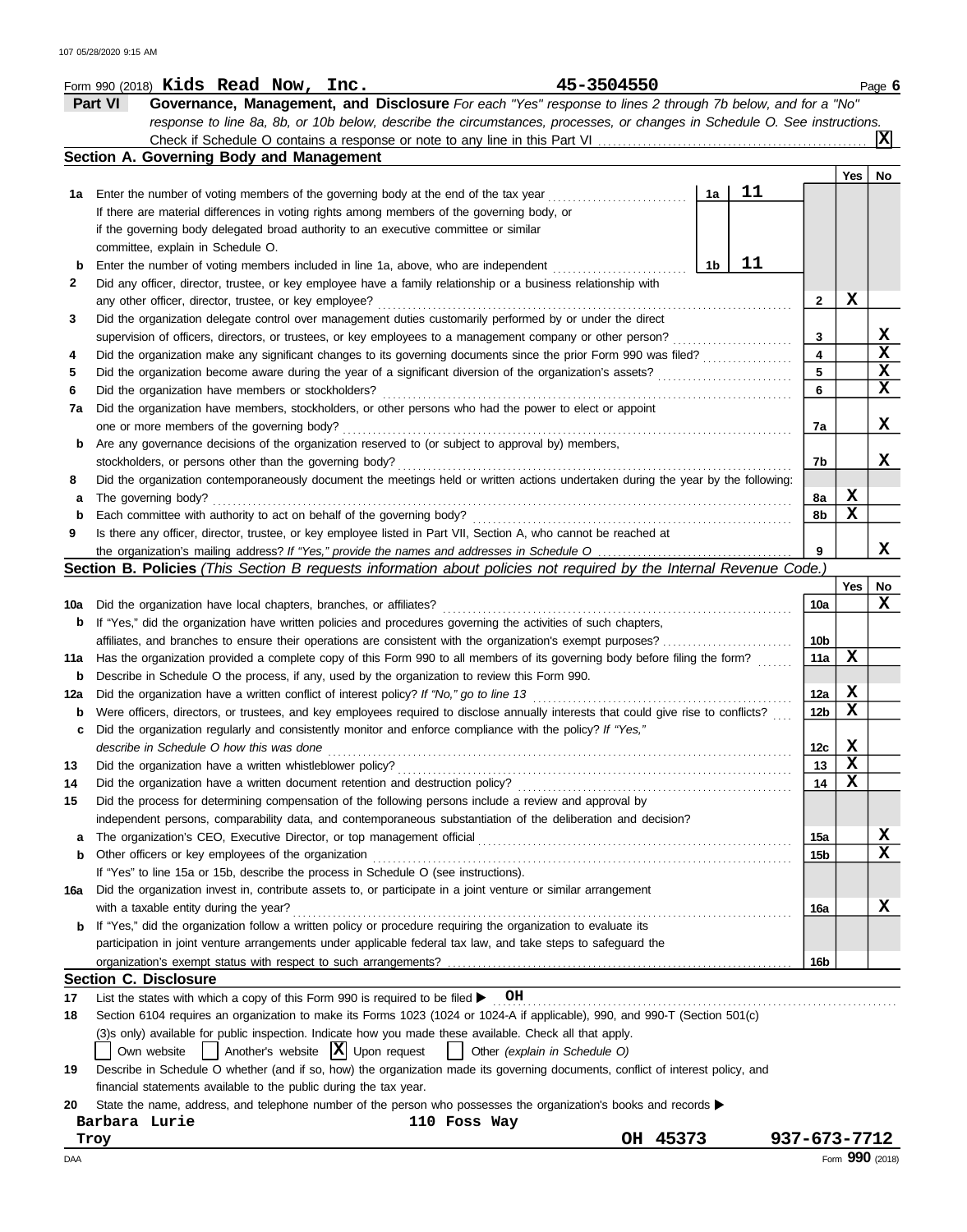| 107 05/28/2020 9:15 AM   |                                                                                           |                               |             |                      |             |          |                                                              |                                                                                                                                                                                                                                                         |                                  |                              |
|--------------------------|-------------------------------------------------------------------------------------------|-------------------------------|-------------|----------------------|-------------|----------|--------------------------------------------------------------|---------------------------------------------------------------------------------------------------------------------------------------------------------------------------------------------------------------------------------------------------------|----------------------------------|------------------------------|
|                          | Form 990 (2018) Kids Read Now, Inc.                                                       |                               |             |                      |             |          |                                                              | 45-3504550                                                                                                                                                                                                                                              |                                  | Page 7                       |
|                          |                                                                                           |                               |             |                      |             |          |                                                              | Part VII Compensation of Officers, Directors, Trustees, Key Employees, Highest Compensated Employees, and                                                                                                                                               |                                  |                              |
|                          | <b>Independent Contractors</b>                                                            |                               |             |                      |             |          |                                                              |                                                                                                                                                                                                                                                         |                                  |                              |
|                          |                                                                                           |                               |             |                      |             |          |                                                              |                                                                                                                                                                                                                                                         |                                  |                              |
| Section A.               |                                                                                           |                               |             |                      |             |          |                                                              | Officers, Directors, Trustees, Key Employees, and Highest Compensated Employees                                                                                                                                                                         |                                  |                              |
| organization's tax year. |                                                                                           |                               |             |                      |             |          |                                                              | 1a Complete this table for all persons required to be listed. Report compensation for the calendar year ending with or within the                                                                                                                       |                                  |                              |
|                          | compensation. Enter -0- in columns (D), (E), and (F) if no compensation was paid.         |                               |             |                      |             |          |                                                              | • List all of the organization's <b>current</b> officers, directors, trustees (whether individuals or organizations), regardless of amount of                                                                                                           |                                  |                              |
|                          |                                                                                           |                               |             |                      |             |          |                                                              | • List all of the organization's current key employees, if any. See instructions for definition of "key employee."<br>List the organization's five current highest compensated employees (other than an officer, director, trustee, or key employee)    |                                  |                              |
|                          | organization and any related organizations.                                               |                               |             |                      |             |          |                                                              | who received reportable compensation (Box 5 of Form W-2 and/or Box 7 of Form 1099-MISC) of more than \$100,000 from the                                                                                                                                 |                                  |                              |
|                          | \$100,000 of reportable compensation from the organization and any related organizations. |                               |             |                      |             |          |                                                              | • List all of the organization's former officers, key employees, and highest compensated employees who received more than                                                                                                                               |                                  |                              |
|                          |                                                                                           |                               |             |                      |             |          |                                                              | • List all of the organization's former directors or trustees that received, in the capacity as a former director or trustee of the<br>organization, more than \$10,000 of reportable compensation from the organization and any related organizations. |                                  |                              |
|                          | compensated employees; and former such persons.                                           |                               |             |                      |             |          |                                                              | List persons in the following order: individual trustees or directors; institutional trustees; officers; key employees; highest                                                                                                                         |                                  |                              |
|                          |                                                                                           |                               |             |                      |             |          |                                                              | Check this box if neither the organization nor any related organization compensated any current officer, director, or trustee.                                                                                                                          |                                  |                              |
|                          | (A)                                                                                       | (B)                           |             |                      |             | (C)      |                                                              | (D)                                                                                                                                                                                                                                                     | (E)                              | (F)                          |
|                          | Name and Title                                                                            | Average                       |             |                      |             | Position |                                                              | Reportable                                                                                                                                                                                                                                              | Reportable                       | Estimated                    |
|                          |                                                                                           | hours per<br>week             |             |                      |             |          | (do not check more than one<br>box, unless person is both an | compensation<br>from                                                                                                                                                                                                                                    | compensation from<br>related     | amount of<br>other           |
|                          |                                                                                           | (list any<br>hours for        |             |                      |             |          | officer and a director/trustee)                              | the<br>organization                                                                                                                                                                                                                                     | organizations<br>(W-2/1099-MISC) | compensation<br>from the     |
|                          |                                                                                           | related                       | Individual  |                      | Officer     | Ķey      | Former                                                       | (W-2/1099-MISC)                                                                                                                                                                                                                                         |                                  | organization                 |
|                          |                                                                                           | organizations<br>below dotted | director    |                      |             | enployee |                                                              |                                                                                                                                                                                                                                                         |                                  | and related<br>organizations |
|                          |                                                                                           | line)                         | trustee     | nstitutional trustee |             |          |                                                              |                                                                                                                                                                                                                                                         |                                  |                              |
|                          |                                                                                           |                               |             |                      |             |          | Highest compensated<br>employee                              |                                                                                                                                                                                                                                                         |                                  |                              |
| (1) Leib Lurie           |                                                                                           |                               |             |                      |             |          |                                                              |                                                                                                                                                                                                                                                         |                                  |                              |
|                          |                                                                                           | 0.00                          |             |                      |             |          |                                                              |                                                                                                                                                                                                                                                         |                                  |                              |
| President                |                                                                                           | 0.00                          | $\mathbf x$ |                      | $\mathbf x$ |          |                                                              | 0                                                                                                                                                                                                                                                       | 0                                | $\mathbf 0$                  |
| (2) Angela Manning       |                                                                                           |                               |             |                      |             |          |                                                              |                                                                                                                                                                                                                                                         |                                  |                              |
|                          |                                                                                           | 0.00                          |             |                      |             |          |                                                              |                                                                                                                                                                                                                                                         |                                  |                              |
| Director                 |                                                                                           | 0.00                          | X           |                      |             |          |                                                              | 0                                                                                                                                                                                                                                                       | 0                                | $\mathbf 0$                  |
| $(3)$ Jon Trunk          |                                                                                           |                               |             |                      |             |          |                                                              |                                                                                                                                                                                                                                                         |                                  |                              |
|                          |                                                                                           | 0.00                          |             |                      |             |          |                                                              |                                                                                                                                                                                                                                                         |                                  |                              |
| Director                 |                                                                                           | 0.00                          | $\mathbf x$ |                      |             |          |                                                              | 0                                                                                                                                                                                                                                                       | 0                                | 0                            |
| $(4)$ Josh Walsh         |                                                                                           |                               |             |                      |             |          |                                                              |                                                                                                                                                                                                                                                         |                                  |                              |
|                          |                                                                                           | 0.00                          |             |                      |             |          |                                                              |                                                                                                                                                                                                                                                         |                                  |                              |
| Director                 |                                                                                           | 0.00                          | X           |                      |             |          |                                                              | 0                                                                                                                                                                                                                                                       | 0                                | 0                            |
| (5) Mary McCaffery       |                                                                                           |                               |             |                      |             |          |                                                              |                                                                                                                                                                                                                                                         |                                  |                              |
| Director                 |                                                                                           | 0.00                          |             |                      |             |          |                                                              | 0                                                                                                                                                                                                                                                       |                                  |                              |
| (6) Paul VonHippel       |                                                                                           | 0.00                          | $\mathbf x$ |                      |             |          |                                                              |                                                                                                                                                                                                                                                         | 0                                | $\mathbf 0$                  |
|                          |                                                                                           | 0.00                          |             |                      |             |          |                                                              |                                                                                                                                                                                                                                                         |                                  |                              |
| Director                 |                                                                                           | 0.00                          | $\mathbf x$ |                      |             |          |                                                              | 0                                                                                                                                                                                                                                                       | 0                                | $\mathbf 0$                  |
| (7) Todd Imwalle         |                                                                                           |                               |             |                      |             |          |                                                              |                                                                                                                                                                                                                                                         |                                  |                              |
|                          |                                                                                           | 0.00                          |             |                      |             |          |                                                              |                                                                                                                                                                                                                                                         |                                  |                              |
| Director                 |                                                                                           | 0.00                          | $\mathbf x$ |                      |             |          |                                                              | 0                                                                                                                                                                                                                                                       | 0                                | $\mathbf 0$                  |
| (8) Tom Osif             |                                                                                           |                               |             |                      |             |          |                                                              |                                                                                                                                                                                                                                                         |                                  |                              |
|                          |                                                                                           | 0.00                          |             |                      |             |          |                                                              |                                                                                                                                                                                                                                                         |                                  |                              |
| Director                 |                                                                                           | 0.00                          | $\mathbf x$ |                      |             |          |                                                              | 0                                                                                                                                                                                                                                                       | 0                                | $\mathbf 0$                  |

**0.00 X 0 0 0**

**0.00 X 0 0 0**

**(11)**

. . . . . . . . . . . . . . . . . . . . . . . . . . . . . . . . . . . . . . . . . . . . . . . . . . . . . . .

**(9) Amanda Close**

**(10) Barbara Lurie**

. . . . . . . . . . . . . . . . . . . . . . . . . . . . . . . . . . . . . . . . . . . . . . . . . . . . . . . **Director**

**0.00**

**0.00**

. . . . . . . . . . . . . . . . . . . . . . . . . . . . . . . . . . . . . . . . . . . . . . . . . . . . . . . **Advisor**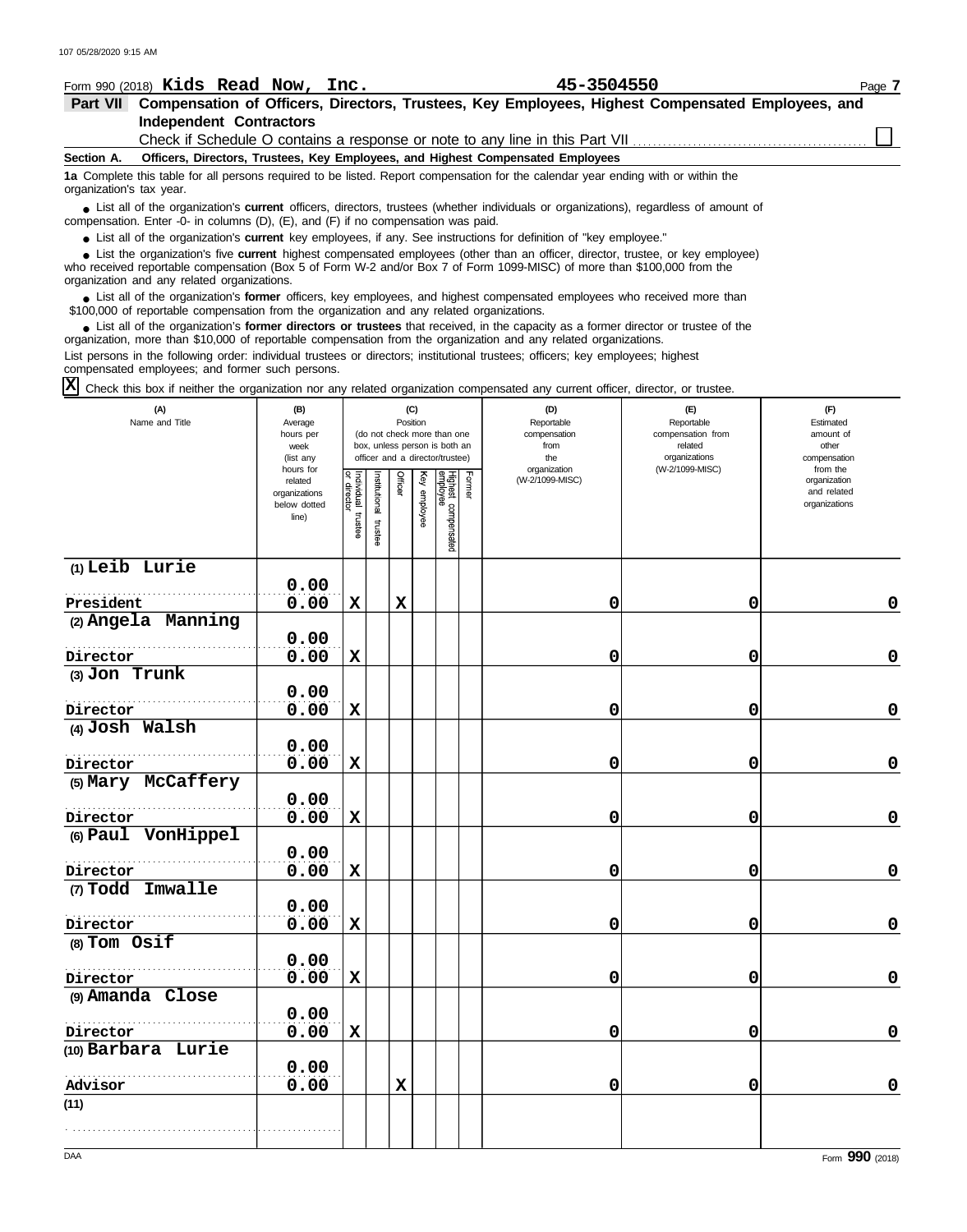|                   | 107 05/28/2020 9:15 AM<br>Form 990 (2018) Kids Read Now, Inc.                                                                                                                      |                                                                |                         |                         |         |                 |                                                                                                 |        | 45-3504550                                                                                                                                                 |                                                                    | Page 8                                                   |
|-------------------|------------------------------------------------------------------------------------------------------------------------------------------------------------------------------------|----------------------------------------------------------------|-------------------------|-------------------------|---------|-----------------|-------------------------------------------------------------------------------------------------|--------|------------------------------------------------------------------------------------------------------------------------------------------------------------|--------------------------------------------------------------------|----------------------------------------------------------|
|                   | <b>Part VII</b><br>(A)<br>Name and title                                                                                                                                           | (B)<br>Average<br>hours per<br>week<br>(list any               |                         |                         |         | (C)<br>Position | (do not check more than one<br>box, unless person is both an<br>officer and a director/trustee) |        | Section A. Officers, Directors, Trustees, Key Employees, and Highest Compensated Employees (continued)<br>(D)<br>Reportable<br>compensation<br>from<br>the | (F)<br>Reportable<br>compensation from<br>related<br>organizations |                                                          |
|                   |                                                                                                                                                                                    | hours for<br>related<br>organizations<br>below dotted<br>line) | Individual 1<br>trustee | hstitutional<br>trustee | Officer | Key employee    | Highest compensated<br>employee                                                                 | Former | organization<br>(W-2/1099-MISC)                                                                                                                            | (W-2/1099-MISC)                                                    | from the<br>organization<br>and related<br>organizations |
|                   |                                                                                                                                                                                    |                                                                |                         |                         |         |                 |                                                                                                 |        |                                                                                                                                                            |                                                                    |                                                          |
|                   |                                                                                                                                                                                    |                                                                |                         |                         |         |                 |                                                                                                 |        |                                                                                                                                                            |                                                                    |                                                          |
|                   |                                                                                                                                                                                    |                                                                |                         |                         |         |                 |                                                                                                 |        |                                                                                                                                                            |                                                                    |                                                          |
|                   |                                                                                                                                                                                    |                                                                |                         |                         |         |                 |                                                                                                 |        |                                                                                                                                                            |                                                                    |                                                          |
|                   |                                                                                                                                                                                    |                                                                |                         |                         |         |                 |                                                                                                 |        |                                                                                                                                                            |                                                                    |                                                          |
|                   |                                                                                                                                                                                    |                                                                |                         |                         |         |                 |                                                                                                 |        |                                                                                                                                                            |                                                                    |                                                          |
|                   |                                                                                                                                                                                    |                                                                |                         |                         |         |                 |                                                                                                 |        |                                                                                                                                                            |                                                                    |                                                          |
|                   |                                                                                                                                                                                    |                                                                |                         |                         |         |                 |                                                                                                 |        |                                                                                                                                                            |                                                                    |                                                          |
| 1b                | Sub-total                                                                                                                                                                          |                                                                |                         |                         |         |                 |                                                                                                 |        |                                                                                                                                                            |                                                                    |                                                          |
| c                 | Total from continuation sheets to Part VII, Section A                                                                                                                              |                                                                |                         |                         |         |                 |                                                                                                 |        |                                                                                                                                                            |                                                                    |                                                          |
| d<br>$\mathbf{2}$ | Total number of individuals (including but not limited to those listed above) who received more than \$100,000 of                                                                  |                                                                |                         |                         |         |                 |                                                                                                 |        |                                                                                                                                                            |                                                                    |                                                          |
|                   | reportable compensation from the organization $\triangleright$ 0                                                                                                                   |                                                                |                         |                         |         |                 |                                                                                                 |        |                                                                                                                                                            |                                                                    |                                                          |
|                   |                                                                                                                                                                                    |                                                                |                         |                         |         |                 |                                                                                                 |        |                                                                                                                                                            |                                                                    | Yes<br>No                                                |
| 3                 | Did the organization list any former officer, director, or trustee, key employee, or highest compensated<br>employee on line 1a? If "Yes," complete Schedule J for such individual |                                                                |                         |                         |         |                 |                                                                                                 |        |                                                                                                                                                            |                                                                    | x<br>3                                                   |
| 4                 | For any individual listed on line 1a, is the sum of reportable compensation and other compensation from the                                                                        |                                                                |                         |                         |         |                 |                                                                                                 |        |                                                                                                                                                            |                                                                    |                                                          |
|                   | organization and related organizations greater than \$150,000? If "Yes," complete Schedule J for such<br>individual                                                                |                                                                |                         |                         |         |                 |                                                                                                 |        |                                                                                                                                                            |                                                                    | X<br>4                                                   |
| 5                 | Did any person listed on line 1a receive or accrue compensation from any unrelated organization or individual                                                                      |                                                                |                         |                         |         |                 |                                                                                                 |        |                                                                                                                                                            |                                                                    |                                                          |
|                   | Section B. Independent Contractors                                                                                                                                                 |                                                                |                         |                         |         |                 |                                                                                                 |        |                                                                                                                                                            |                                                                    | X<br>5                                                   |
| 1                 | Complete this table for your five highest compensated independent contractors that received more than \$100,000 of                                                                 |                                                                |                         |                         |         |                 |                                                                                                 |        |                                                                                                                                                            |                                                                    |                                                          |
|                   | compensation from the organization. Report compensation for the calendar year ending with or within the organization's tax year.                                                   |                                                                |                         |                         |         |                 |                                                                                                 |        |                                                                                                                                                            |                                                                    |                                                          |
|                   |                                                                                                                                                                                    | (A)<br>Name and business address                               |                         |                         |         |                 |                                                                                                 |        |                                                                                                                                                            | (B)<br>Description of services                                     | (C)<br>Compensation                                      |
|                   |                                                                                                                                                                                    |                                                                |                         |                         |         |                 |                                                                                                 |        |                                                                                                                                                            |                                                                    |                                                          |
|                   |                                                                                                                                                                                    |                                                                |                         |                         |         |                 |                                                                                                 |        |                                                                                                                                                            |                                                                    |                                                          |
|                   |                                                                                                                                                                                    |                                                                |                         |                         |         |                 |                                                                                                 |        |                                                                                                                                                            |                                                                    |                                                          |
|                   |                                                                                                                                                                                    |                                                                |                         |                         |         |                 |                                                                                                 |        |                                                                                                                                                            |                                                                    |                                                          |
| 2                 | Total number of independent contractors (including but not limited to those listed above) who                                                                                      |                                                                |                         |                         |         |                 |                                                                                                 |        |                                                                                                                                                            |                                                                    |                                                          |

**0**

received more than \$100,000 of compensation from the organization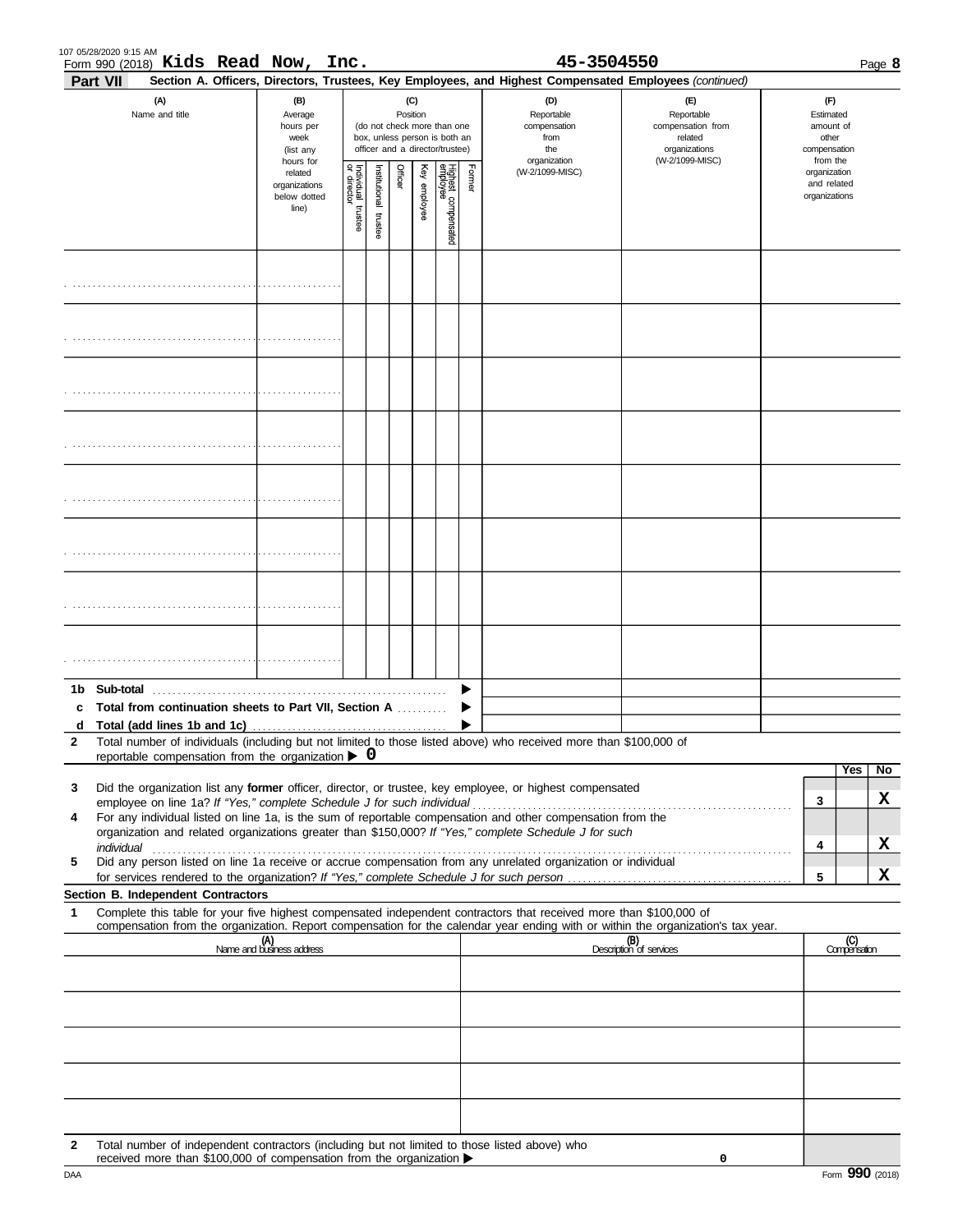|                                                                                                            |           |                                                     | Form 990 (2018) Kids Read Now, Inc.                                                |                |               |               |                      | 45-3504550                                         |                                         | Page 9                                                           |
|------------------------------------------------------------------------------------------------------------|-----------|-----------------------------------------------------|------------------------------------------------------------------------------------|----------------|---------------|---------------|----------------------|----------------------------------------------------|-----------------------------------------|------------------------------------------------------------------|
|                                                                                                            | Part VIII |                                                     | <b>Statement of Revenue</b>                                                        |                |               |               |                      |                                                    |                                         |                                                                  |
|                                                                                                            |           |                                                     |                                                                                    |                |               |               |                      |                                                    |                                         |                                                                  |
|                                                                                                            |           |                                                     |                                                                                    |                |               |               | (A)<br>Total revenue | (B)<br>Related or<br>exempt<br>function<br>revenue | (C)<br>Unrelated<br>business<br>revenue | (D)<br>Revenue<br>excluded from tax<br>under sections<br>512-514 |
|                                                                                                            |           |                                                     | 1a Federated campaigns                                                             | 1a             |               |               |                      |                                                    |                                         |                                                                  |
|                                                                                                            |           |                                                     | <b>b</b> Membership dues                                                           | 1b             |               |               |                      |                                                    |                                         |                                                                  |
|                                                                                                            |           | c Fundraising events                                |                                                                                    | 1 <sub>c</sub> |               |               |                      |                                                    |                                         |                                                                  |
|                                                                                                            |           | d Related organizations                             |                                                                                    | 1 <sub>d</sub> |               |               |                      |                                                    |                                         |                                                                  |
|                                                                                                            |           | <b>e</b> Government grants (contributions) $\ldots$ |                                                                                    | 1e             |               |               |                      |                                                    |                                         |                                                                  |
|                                                                                                            |           | f All other contributions, gifts, grants,           |                                                                                    |                |               |               |                      |                                                    |                                         |                                                                  |
|                                                                                                            |           |                                                     | and similar amounts not included above                                             | 1f             |               | 151,757       |                      |                                                    |                                         |                                                                  |
|                                                                                                            |           |                                                     | g Noncash contributions included in lines 1a-1f:                                   |                | $\mathsf{\$}$ | 140,000       |                      |                                                    |                                         |                                                                  |
|                                                                                                            |           |                                                     |                                                                                    |                |               |               | 151,757              |                                                    |                                         |                                                                  |
|                                                                                                            |           |                                                     |                                                                                    |                |               | Busn. Code    |                      |                                                    |                                         |                                                                  |
|                                                                                                            | 2a        |                                                     | Program Service Revenue                                                            |                |               |               | 2,408,826            | 2,408,826                                          |                                         |                                                                  |
|                                                                                                            | b         |                                                     |                                                                                    |                |               |               |                      |                                                    |                                         |                                                                  |
|                                                                                                            | С         |                                                     |                                                                                    |                |               |               |                      |                                                    |                                         |                                                                  |
|                                                                                                            | d         |                                                     |                                                                                    |                |               |               |                      |                                                    |                                         |                                                                  |
|                                                                                                            |           |                                                     |                                                                                    |                |               |               |                      |                                                    |                                         |                                                                  |
| Program Service Revenue Contributions, Gifts, Grants<br>Program Service Revenue Cand Other Similar Amounts |           |                                                     | f All other program service revenue                                                |                |               |               |                      |                                                    |                                         |                                                                  |
|                                                                                                            |           |                                                     |                                                                                    |                |               |               | 2,408,826            |                                                    |                                         |                                                                  |
|                                                                                                            | 3         |                                                     | Investment income (including dividends, interest,                                  |                |               | ▶             |                      |                                                    |                                         |                                                                  |
|                                                                                                            | 4         |                                                     | and other similar amounts)<br>Income from investment of tax-exempt bond proceeds > |                |               |               |                      |                                                    |                                         |                                                                  |
|                                                                                                            | 5         |                                                     |                                                                                    |                |               |               |                      |                                                    |                                         |                                                                  |
|                                                                                                            |           |                                                     | (i) Real                                                                           |                |               | (ii) Personal |                      |                                                    |                                         |                                                                  |
|                                                                                                            |           | <b>6a</b> Gross rents                               |                                                                                    |                |               |               |                      |                                                    |                                         |                                                                  |
|                                                                                                            |           | Less: rental exps.                                  |                                                                                    |                |               |               |                      |                                                    |                                         |                                                                  |
|                                                                                                            |           | <b>C</b> Rental inc. or (loss)                      |                                                                                    |                |               |               |                      |                                                    |                                         |                                                                  |
|                                                                                                            |           |                                                     |                                                                                    |                |               |               |                      |                                                    |                                         |                                                                  |
|                                                                                                            |           | <b>7a</b> Gross amount from                         | (i) Securities                                                                     |                |               | (ii) Other    |                      |                                                    |                                         |                                                                  |
|                                                                                                            |           | sales of assets<br>other than inventory             |                                                                                    |                |               |               |                      |                                                    |                                         |                                                                  |
|                                                                                                            |           | <b>b</b> Less: $\cos$ or other                      |                                                                                    |                |               |               |                      |                                                    |                                         |                                                                  |
|                                                                                                            |           | basis & sales exps.                                 |                                                                                    |                |               |               |                      |                                                    |                                         |                                                                  |
|                                                                                                            |           | c Gain or (loss)                                    |                                                                                    |                |               |               |                      |                                                    |                                         |                                                                  |
|                                                                                                            |           |                                                     |                                                                                    |                |               |               |                      |                                                    |                                         |                                                                  |
|                                                                                                            |           |                                                     | 8a Gross income from fundraising events                                            |                |               |               |                      |                                                    |                                         |                                                                  |
|                                                                                                            |           |                                                     |                                                                                    |                |               |               |                      |                                                    |                                         |                                                                  |
| Other Revenue                                                                                              |           |                                                     | of contributions reported on line 1c).                                             |                |               |               |                      |                                                    |                                         |                                                                  |
|                                                                                                            |           |                                                     | See Part IV, line 18 $\ldots$ a                                                    |                |               |               |                      |                                                    |                                         |                                                                  |
|                                                                                                            |           |                                                     | <b>b</b> Less: direct expenses <i>[[[[[[[[[[[[[[[[[[[[[[[[[[[[[[[[[[]]</i> ]]]     | b              |               |               |                      |                                                    |                                         |                                                                  |
|                                                                                                            |           |                                                     | c Net income or (loss) from fundraising events                                     |                |               |               |                      |                                                    |                                         |                                                                  |
|                                                                                                            |           |                                                     | 9a Gross income from gaming activities.                                            |                |               |               |                      |                                                    |                                         |                                                                  |
|                                                                                                            |           |                                                     | See Part IV, line 19 $a$<br><b>b</b> Less: direct expenses                         | b              |               |               |                      |                                                    |                                         |                                                                  |
|                                                                                                            |           |                                                     | c Net income or (loss) from gaming activities                                      |                |               | ▶             |                      |                                                    |                                         |                                                                  |
|                                                                                                            |           |                                                     | 10a Gross sales of inventory, less                                                 |                |               |               |                      |                                                    |                                         |                                                                  |
|                                                                                                            |           |                                                     | returns and allowances  a                                                          |                |               |               |                      |                                                    |                                         |                                                                  |
|                                                                                                            |           |                                                     | <b>b</b> Less: cost of goods sold $\ldots$                                         | b              |               |               |                      |                                                    |                                         |                                                                  |
|                                                                                                            |           |                                                     | c Net income or (loss) from sales of inventory                                     |                |               |               |                      |                                                    |                                         |                                                                  |
|                                                                                                            |           |                                                     | Miscellaneous Revenue                                                              |                |               | Busn. Code    |                      |                                                    |                                         |                                                                  |
|                                                                                                            |           |                                                     | 11a Other Revenue                                                                  |                |               |               | 8,204                | 8,204                                              |                                         |                                                                  |
|                                                                                                            | b         |                                                     |                                                                                    |                |               |               |                      |                                                    |                                         |                                                                  |
|                                                                                                            |           |                                                     |                                                                                    |                |               |               |                      |                                                    |                                         |                                                                  |
|                                                                                                            |           |                                                     |                                                                                    |                |               |               |                      |                                                    |                                         |                                                                  |

8,204<br>2,568,787

 $\blacktriangleright$  $\blacktriangleright$ 

**2,568,787 2,417,030 0 0**

**e**

**Total revenue.** See instructions. . . . . . . . . . . . . . . . . . . . . **12**

**Total.** Add lines 11a–11d .............................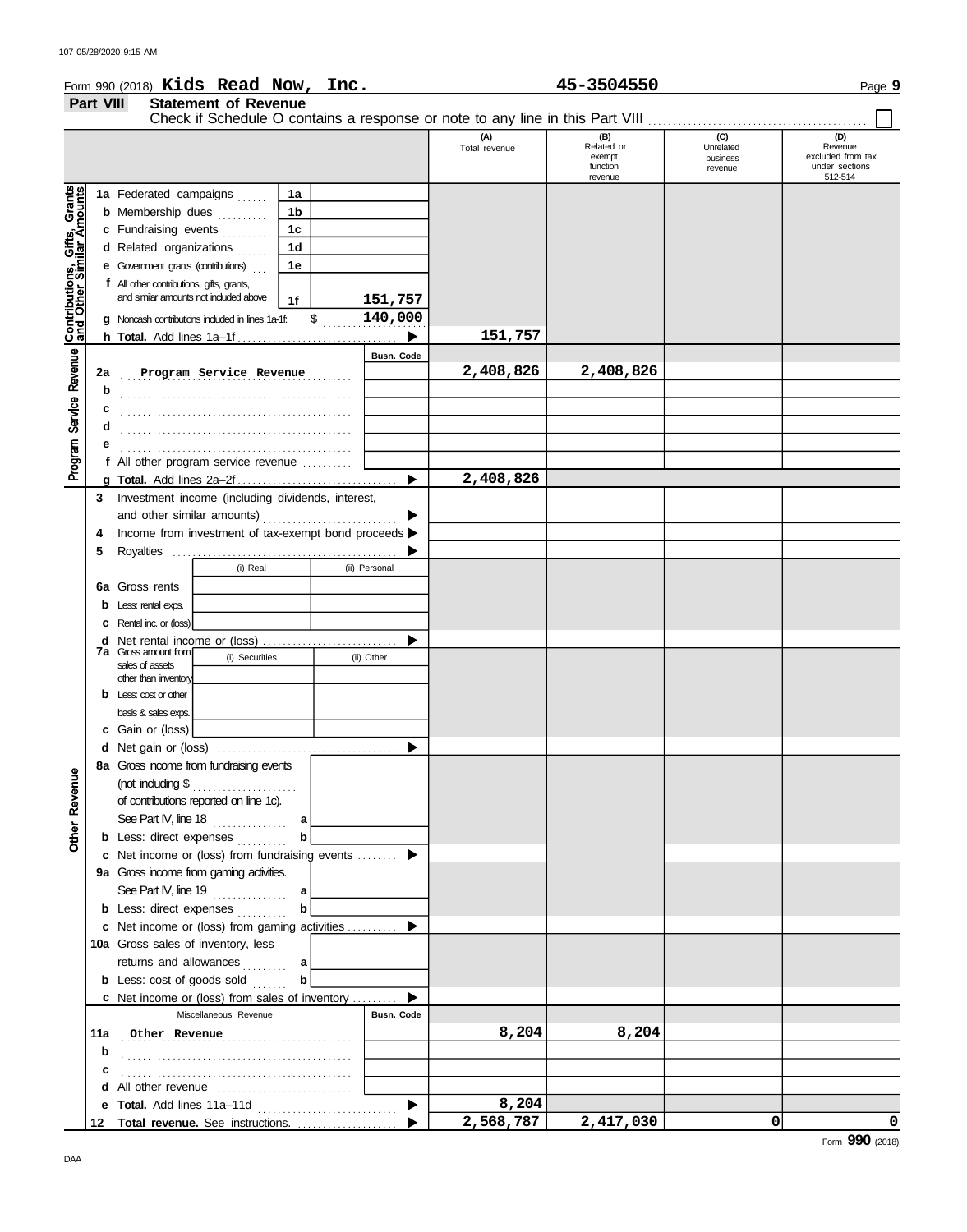### Form 990 (2018) Page **10 Kids Read Now, Inc. 45-3504550**

**Part IX Statement of Functional Expenses**

|              | <b>Part IX</b><br>Statement of Functional Expenses                                                                         |                       |                        |                       |                    |
|--------------|----------------------------------------------------------------------------------------------------------------------------|-----------------------|------------------------|-----------------------|--------------------|
|              | Section 501(c)(3) and 501(c)(4) organizations must complete all columns. All other organizations must complete column (A). |                       |                        |                       |                    |
|              | Check if Schedule O contains a response or note to any line in this Part IX                                                |                       |                        |                       |                    |
|              | Do not include amounts reported on lines 6b,                                                                               | (A)<br>Total expenses | (B)<br>Program service | (C)<br>Management and | (D)<br>Fundraising |
|              | 7b, 8b, 9b, and 10b of Part VIII.                                                                                          |                       | expenses               | general expenses      | expenses           |
|              | 1 Grants and other assistance to domestic organizations                                                                    |                       |                        |                       |                    |
|              | and domestic governments. See Part IV, line 21                                                                             |                       |                        |                       |                    |
| $\mathbf{2}$ | Grants and other assistance to domestic                                                                                    |                       |                        |                       |                    |
|              | individuals. See Part IV, line 22                                                                                          |                       |                        |                       |                    |
| 3.           | Grants and other assistance to foreign                                                                                     |                       |                        |                       |                    |
|              | organizations, foreign governments, and foreign                                                                            |                       |                        |                       |                    |
|              | individuals. See Part IV, lines 15 and 16                                                                                  |                       |                        |                       |                    |
| 4            | Benefits paid to or for members                                                                                            |                       |                        |                       |                    |
| 5            | Compensation of current officers, directors,                                                                               |                       |                        |                       |                    |
|              | trustees, and key employees                                                                                                |                       |                        |                       |                    |
| 6            | Compensation not included above, to disqualified                                                                           |                       |                        |                       |                    |
|              | persons (as defined under section 4958(f)(1)) and                                                                          |                       |                        |                       |                    |
|              | persons described in section 4958(c)(3)(B)                                                                                 |                       |                        |                       |                    |
| 7            | Other salaries and wages<br>.                                                                                              | 850,488               | 824,128                | 16,360                | 10,000             |
| 8            | Pension plan accruals and contributions (indude                                                                            |                       |                        |                       |                    |
|              | section 401(k) and 403(b) employer contributions)                                                                          |                       |                        |                       |                    |
| 9            | Other employee benefits                                                                                                    |                       |                        |                       |                    |
| 10           |                                                                                                                            | 153,294               | 153,155                | 139                   |                    |
| 11           | Fees for services (non-employees):                                                                                         |                       |                        |                       |                    |
| a            | Management                                                                                                                 |                       |                        |                       |                    |
| b            | Legal                                                                                                                      |                       |                        |                       |                    |
|              |                                                                                                                            |                       |                        |                       |                    |
| d            | Lobbying                                                                                                                   |                       |                        |                       |                    |
|              | Professional fundraising services. See Part IV, line 17                                                                    |                       |                        |                       |                    |
| f            | Investment management fees                                                                                                 |                       |                        |                       |                    |
| a            | Other. (If line 11g amount exceeds 10% of line 25, column                                                                  |                       |                        |                       |                    |
|              |                                                                                                                            |                       |                        |                       |                    |
| 12           | Advertising and promotion                                                                                                  | 11,071                | 11,071                 |                       |                    |
| 13           |                                                                                                                            | 149,042               | 144,833                | 2,163                 | 2,046              |
| 14           | Information technology                                                                                                     | 95,719                | 87,414                 | 8,305                 |                    |
| 15           |                                                                                                                            |                       |                        |                       |                    |
| 16           | Occupancy                                                                                                                  | 113,609               | 92,914                 | 20,695                |                    |
| 17           | Travel                                                                                                                     | 43,311                | 30,217                 | 13,094                |                    |
|              | 18 Payments of travel or entertainment expenses                                                                            |                       |                        |                       |                    |
|              | for any federal, state, or local public officials                                                                          |                       |                        |                       |                    |
| 19           | Conferences, conventions, and meetings                                                                                     | 45,521<br>53,871      | 45,147<br>53,871       | 374                   |                    |
| 20           | Interest                                                                                                                   |                       |                        |                       |                    |
| 21           | Payments to affiliates [11] [11] Payments to affiliates                                                                    | 251,167               | 251,167                |                       |                    |
| 22           | Depreciation, depletion, and amortization                                                                                  | 5,693                 |                        | 5,693                 |                    |
| 23           | Insurance<br>Other expenses. Itemize expenses not covered                                                                  |                       |                        |                       |                    |
| 24           |                                                                                                                            |                       |                        |                       |                    |
|              | above (List miscellaneous expenses in line 24e. If<br>line 24e amount exceeds 10% of line 25, column                       |                       |                        |                       |                    |
|              | (A) amount, list line 24e expenses on Schedule O.)                                                                         |                       |                        |                       |                    |
|              |                                                                                                                            | 1,044,811             | 1,044,811              |                       |                    |
| a            | Program Expense<br>Commissions                                                                                             | 210,207               | 210,207                |                       |                    |
| b            | Miscellaneous Expenses                                                                                                     | 141,561               | 139,102                | 2,459                 |                    |
| c            | Contract Services                                                                                                          | 67,849                | $\overline{63,}755$    | 4,094                 |                    |
| d            |                                                                                                                            | 93,111                | 78,540                 | 14,571                |                    |
| е            | All other expenses                                                                                                         | 3,330,325             | 3,230,332              | 87,947                | 12,046             |
| 25<br>26     | Total functional expenses. Add lines 1 through 24e<br>Joint costs. Complete this line only if the                          |                       |                        |                       |                    |
|              | organization reported in column (B) joint costs                                                                            |                       |                        |                       |                    |
|              | from a combined educational campaign and                                                                                   |                       |                        |                       |                    |
|              | fundraising solicitation. Check here<br>if                                                                                 |                       |                        |                       |                    |

following SOP 98-2 (ASC 958-720). . . . . . . . . . . . . . .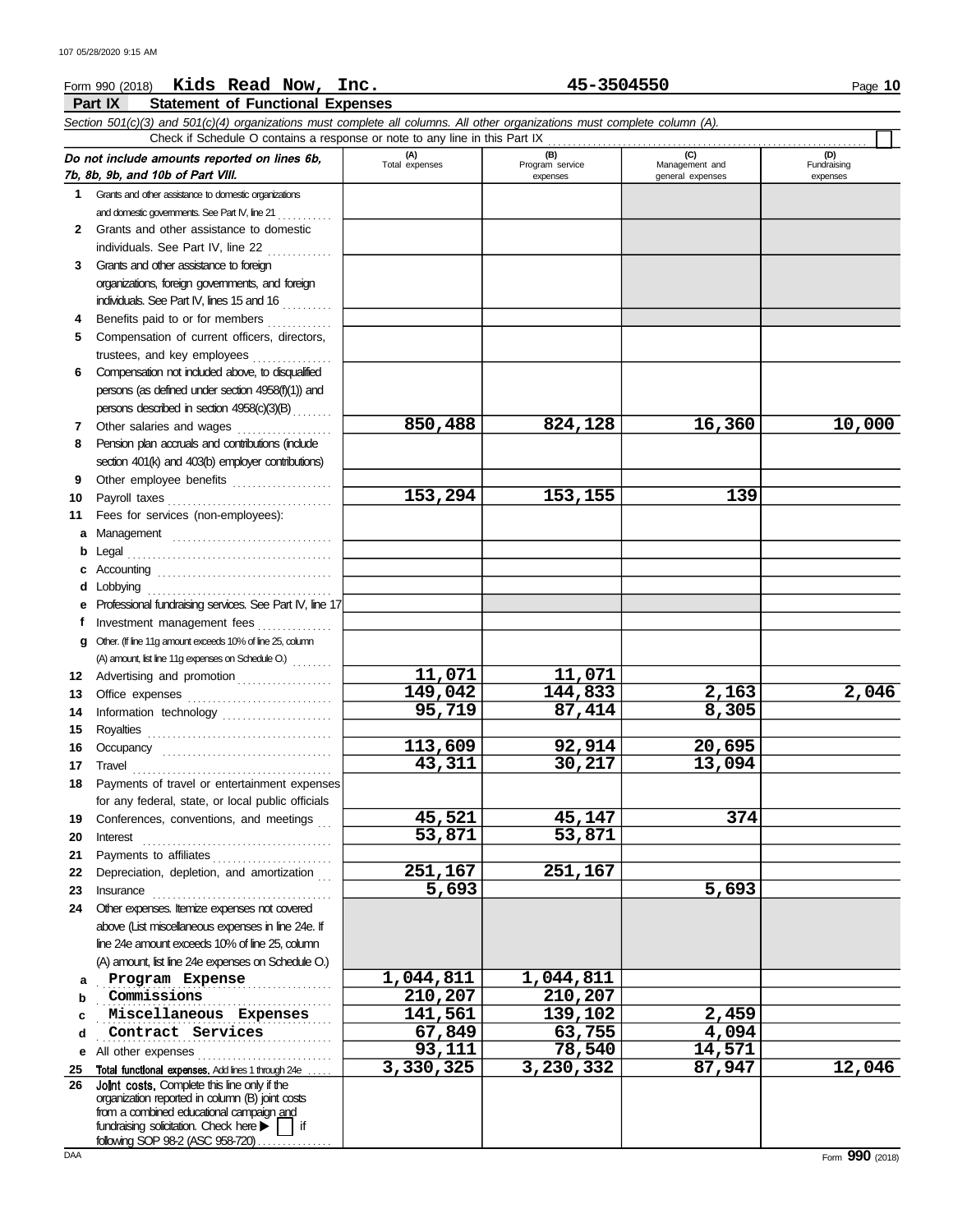| Form 990 (2018) | Kids<br>Read | Now,<br>Inc. | 3504550<br>-- | Page |
|-----------------|--------------|--------------|---------------|------|
|                 |              |              |               |      |

|                 | Part X | <b>Balance Sheet</b>                                                                                                                                                                                                                |           |                       |                          |                 |                    |
|-----------------|--------|-------------------------------------------------------------------------------------------------------------------------------------------------------------------------------------------------------------------------------------|-----------|-----------------------|--------------------------|-----------------|--------------------|
|                 |        | Check if Schedule O contains a response or note to any line in this Part X                                                                                                                                                          |           |                       |                          |                 |                    |
|                 |        |                                                                                                                                                                                                                                     |           |                       | (A)<br>Beginning of year |                 | (B)<br>End of year |
|                 | 1      |                                                                                                                                                                                                                                     |           |                       | 111,472                  | $\mathbf{1}$    | 83,336             |
|                 | 2      |                                                                                                                                                                                                                                     |           |                       |                          | $\mathbf{2}$    |                    |
|                 | 3      |                                                                                                                                                                                                                                     |           |                       | 184,696                  | 3               | 69,824             |
|                 | 4      |                                                                                                                                                                                                                                     |           |                       |                          | 4               |                    |
|                 | 5      | Loans and other receivables from current and former officers, directors,                                                                                                                                                            |           |                       |                          |                 |                    |
|                 |        | trustees, key employees, and highest compensated employees.                                                                                                                                                                         |           |                       |                          |                 |                    |
|                 |        | Complete Part II of Schedule L                                                                                                                                                                                                      |           |                       |                          | 5               |                    |
|                 | 6      | Loans and other receivables from other disqualified persons (as defined under section                                                                                                                                               |           |                       |                          |                 |                    |
|                 |        | $4958(f)(1)$ ), persons described in section $4958(c)(3)(B)$ , and contributing employers and                                                                                                                                       |           |                       |                          |                 |                    |
|                 |        | sponsoring organizations of section 501(c)(9) voluntary employees' beneficiary                                                                                                                                                      |           |                       |                          |                 |                    |
|                 |        | organizations (see instructions). Complete Part II of Schedule L [1111] [111]                                                                                                                                                       |           |                       |                          | 6               |                    |
| ssets           |        |                                                                                                                                                                                                                                     |           |                       |                          | $\overline{7}$  |                    |
| ⋖               | 7      |                                                                                                                                                                                                                                     |           |                       | 403,636                  | 8               | 331,014            |
|                 | 8      | Inventories for sale or use <i>communication</i> and the state of the state or use of the state of the state of the state of the state of the state of the state of the state of the state of the state of the state of the state o |           |                       | 41,073                   | 9               | 6,639              |
|                 | 9      |                                                                                                                                                                                                                                     |           |                       |                          |                 |                    |
|                 | 10a    | Land, buildings, and equipment: cost or                                                                                                                                                                                             |           | 967,881               |                          |                 |                    |
|                 |        |                                                                                                                                                                                                                                     |           | 471,719               | 449,809                  | 10 <sub>c</sub> | 496,162            |
|                 | 11     |                                                                                                                                                                                                                                     |           |                       |                          | 11              |                    |
|                 | 12     |                                                                                                                                                                                                                                     |           |                       |                          | 12              |                    |
|                 | 13     |                                                                                                                                                                                                                                     |           |                       |                          | 13              |                    |
|                 | 14     |                                                                                                                                                                                                                                     |           | 14                    |                          |                 |                    |
|                 | 15     | Intangible assets with a state of the contract of the state of the state of the state of the state of the state of the state of the state of the state of the state of the state of the state of the state of the state of the      |           | 15                    |                          |                 |                    |
|                 | 16     |                                                                                                                                                                                                                                     | 1,190,686 | 16                    | 986,975                  |                 |                    |
|                 | 17     |                                                                                                                                                                                                                                     | 423,356   | 17                    | 406,183                  |                 |                    |
|                 | 18     |                                                                                                                                                                                                                                     |           |                       |                          | 18              |                    |
|                 | 19     |                                                                                                                                                                                                                                     |           |                       |                          | 19              |                    |
|                 | 20     | Deferred revenue communication and contain an account of the contact of the contact of the contact of the contact of the contact of the contact of the contact of the contact of the contact of the contact of the contact of       |           |                       |                          | 20              |                    |
|                 | 21     | Escrow or custodial account liability. Complete Part IV of Schedule D                                                                                                                                                               |           |                       |                          | 21              |                    |
|                 | 22     | Loans and other payables to current and former officers, directors,                                                                                                                                                                 |           |                       |                          |                 |                    |
| Liabilities     |        | trustees, key employees, highest compensated employees, and                                                                                                                                                                         |           |                       |                          |                 |                    |
|                 |        |                                                                                                                                                                                                                                     |           |                       |                          | 22              |                    |
|                 | 23     |                                                                                                                                                                                                                                     |           |                       | 2,242,779                | 23              | 2,817,779          |
|                 | 24     |                                                                                                                                                                                                                                     |           |                       |                          | 24              |                    |
|                 | 25     | Other liabilities (including federal income tax, payables to related third                                                                                                                                                          |           |                       |                          |                 |                    |
|                 |        | parties, and other liabilities not included on lines 17-24). Complete Part X                                                                                                                                                        |           |                       |                          |                 |                    |
|                 |        | of Schedule D                                                                                                                                                                                                                       |           |                       |                          | 25              |                    |
|                 | 26     |                                                                                                                                                                                                                                     |           |                       | 2,666,135                | 26              | 3,223,962          |
|                 |        | Organizations that follow SFAS 117 (ASC 958), check here                                                                                                                                                                            |           | $ \mathbf{x} $<br>and |                          |                 |                    |
|                 |        | complete lines 27 through 29, and lines 33 and 34.                                                                                                                                                                                  |           |                       |                          |                 |                    |
|                 | 27     | Unrestricted net assets                                                                                                                                                                                                             |           |                       | $-1,475,449$             | 27              | $-2,236,987$       |
| <b>Balances</b> | 28     | Temporarily restricted net assets                                                                                                                                                                                                   |           |                       | 28                       |                 |                    |
|                 | 29     | Permanently restricted net assets                                                                                                                                                                                                   |           |                       |                          | 29              |                    |
| or Fund         |        | Organizations that do not follow SFAS 117 (ASC 958), check here >                                                                                                                                                                   |           | and                   |                          |                 |                    |
|                 |        | complete lines 30 through 34.                                                                                                                                                                                                       |           |                       |                          |                 |                    |
| Assets          | 30     | Capital stock or trust principal, or current funds                                                                                                                                                                                  |           |                       |                          | 30              |                    |
|                 | 31     | Paid-in or capital surplus, or land, building, or equipment fund                                                                                                                                                                    |           |                       |                          | 31              |                    |
| <b>P</b>        | 32     | Retained earnings, endowment, accumulated income, or other funds                                                                                                                                                                    |           |                       |                          | 32              |                    |
|                 | 33     | Total net assets or fund balances                                                                                                                                                                                                   |           |                       | $-1,475,449$             | 33              | $-2,236,987$       |
|                 | 34     |                                                                                                                                                                                                                                     |           |                       | 1,190,686                | 34              | 986,975            |

Form **990** (2018)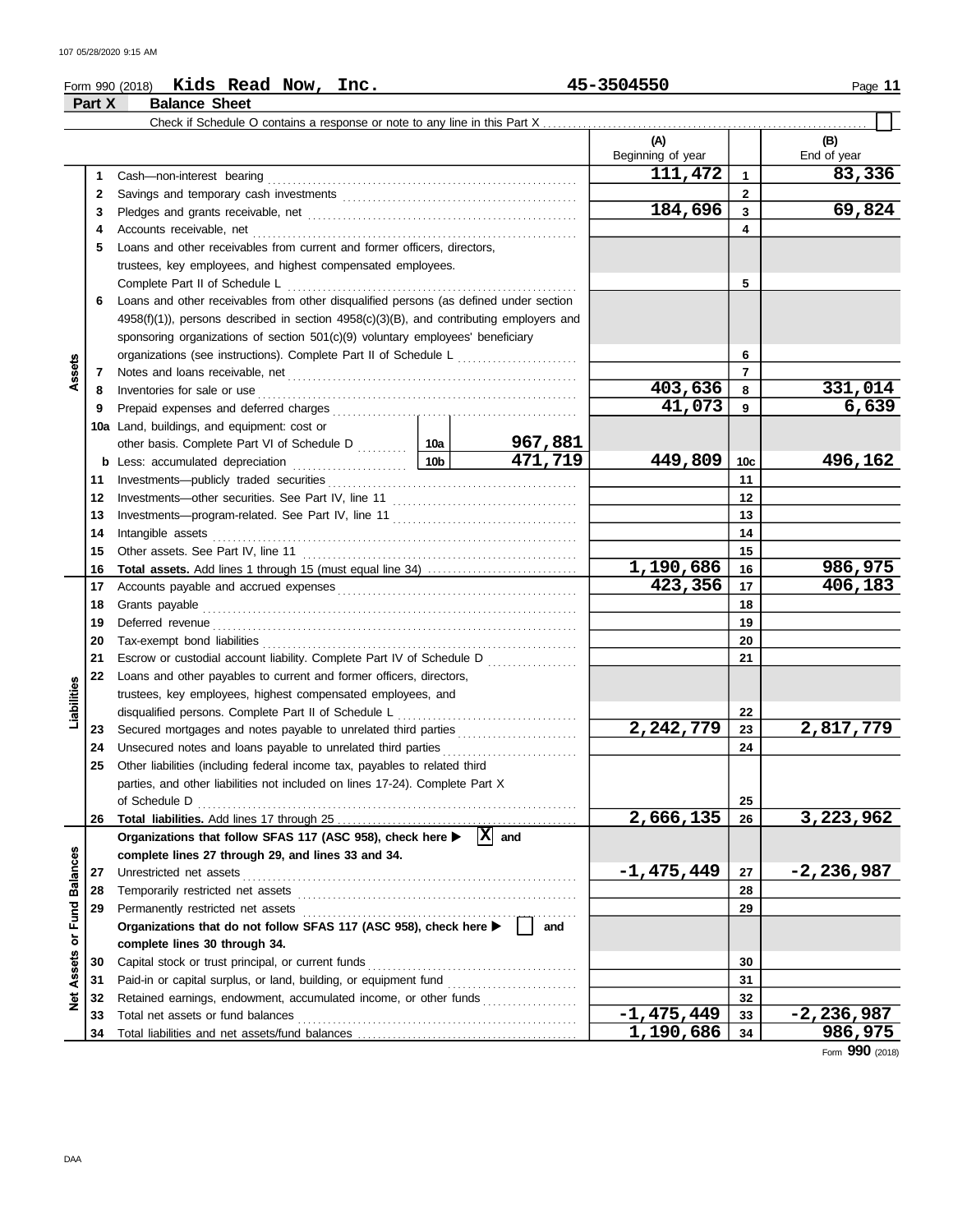|    | 45-3504550<br>Form 990 $(2018)$ Kids Read Now, Inc.                                                                                                                                                                                 |                         |                        |            | Page 12   |
|----|-------------------------------------------------------------------------------------------------------------------------------------------------------------------------------------------------------------------------------------|-------------------------|------------------------|------------|-----------|
|    | <b>Reconciliation of Net Assets</b><br>Part XI                                                                                                                                                                                      |                         |                        |            |           |
|    |                                                                                                                                                                                                                                     |                         |                        |            |           |
| 1  |                                                                                                                                                                                                                                     |                         | $\overline{2,568,787}$ |            |           |
| 2  |                                                                                                                                                                                                                                     | $\overline{2}$          | 3,330,325              |            |           |
| 3  | Revenue less expenses. Subtract line 2 from line 1                                                                                                                                                                                  | $\overline{3}$          |                        | $-761,538$ |           |
| 4  | Net assets or fund balances at beginning of year (must equal Part X, line 33, column (A)) [[[[[[[[[[[[[[[[[[[                                                                                                                       | $\overline{\mathbf{4}}$ | $-1,475,449$           |            |           |
| 5  | Net unrealized gains (losses) on investments [11] with the content of the content of the state of the state of the state of the state of the state of the state of the state of the state of the state of the state of the sta      | 5                       |                        |            |           |
| 6  |                                                                                                                                                                                                                                     | 6                       |                        |            |           |
| 7  | Investment expenses                                                                                                                                                                                                                 | $\overline{7}$          |                        |            |           |
| 8  | Prior period adjustments <b>construction and construction of the construction</b> and construction of the construction of the construction of the construction of the construction of the construction of the construction of the c | 8                       |                        |            |           |
| 9  |                                                                                                                                                                                                                                     | 9                       |                        |            |           |
| 10 | Net assets or fund balances at end of year. Combine lines 3 through 9 (must equal Part X, line                                                                                                                                      |                         |                        |            |           |
|    |                                                                                                                                                                                                                                     | 10                      | $-2, 236, 987$         |            |           |
|    | <b>Financial Statements and Reporting</b><br>Part XII                                                                                                                                                                               |                         |                        |            |           |
|    |                                                                                                                                                                                                                                     |                         |                        |            |           |
|    |                                                                                                                                                                                                                                     |                         |                        | Yes        | <b>No</b> |
| 1  | $ \mathbf{X} $ Accrual<br>Cash<br>Accounting method used to prepare the Form 990:<br>Other                                                                                                                                          |                         |                        |            |           |
|    | If the organization changed its method of accounting from a prior year or checked "Other," explain in                                                                                                                               |                         |                        |            |           |
|    | Schedule O.                                                                                                                                                                                                                         |                         |                        |            |           |
|    | 2a Were the organization's financial statements compiled or reviewed by an independent accountant?                                                                                                                                  |                         | 2a                     |            | x         |
|    | If "Yes," check a box below to indicate whether the financial statements for the year were compiled or                                                                                                                              |                         |                        |            |           |
|    | reviewed on a separate basis, consolidated basis, or both:                                                                                                                                                                          |                         |                        |            |           |
|    | Separate basis<br>  Consolidated basis<br>Both consolidated and separate basis                                                                                                                                                      |                         |                        |            |           |
|    | <b>b</b> Were the organization's financial statements audited by an independent accountant?                                                                                                                                         |                         | 2 <sub>b</sub>         | X          |           |
|    | If "Yes," check a box below to indicate whether the financial statements for the year were audited on a                                                                                                                             |                         |                        |            |           |
|    | separate basis, consolidated basis, or both:                                                                                                                                                                                        |                         |                        |            |           |
|    | $ \mathbf{X} $ Separate basis<br>  Consolidated basis<br>  Both consolidated and separate basis                                                                                                                                     |                         |                        |            |           |
|    | c If "Yes" to line 2a or 2b, does the organization have a committee that assumes responsibility for oversight                                                                                                                       |                         |                        |            |           |
|    | of the audit, review, or compilation of its financial statements and selection of an independent accountant?                                                                                                                        |                         | 2с                     | x          |           |
|    | If the organization changed either its oversight process or selection process during the tax year, explain in                                                                                                                       |                         |                        |            |           |
|    | Schedule O.                                                                                                                                                                                                                         |                         |                        |            |           |
|    | 3a As a result of a federal award, was the organization required to undergo an audit or audits as set forth in                                                                                                                      |                         |                        |            |           |
|    | the Single Audit Act and OMB Circular A-133?                                                                                                                                                                                        |                         | За                     |            |           |
|    | <b>b</b> If "Yes," did the organization undergo the required audit or audits? If the organization did not undergo the                                                                                                               |                         |                        |            |           |
|    | required audit or audits, explain why in Schedule O and describe any steps taken to undergo such audits.                                                                                                                            |                         | 3b                     |            |           |

Form **990** (2018)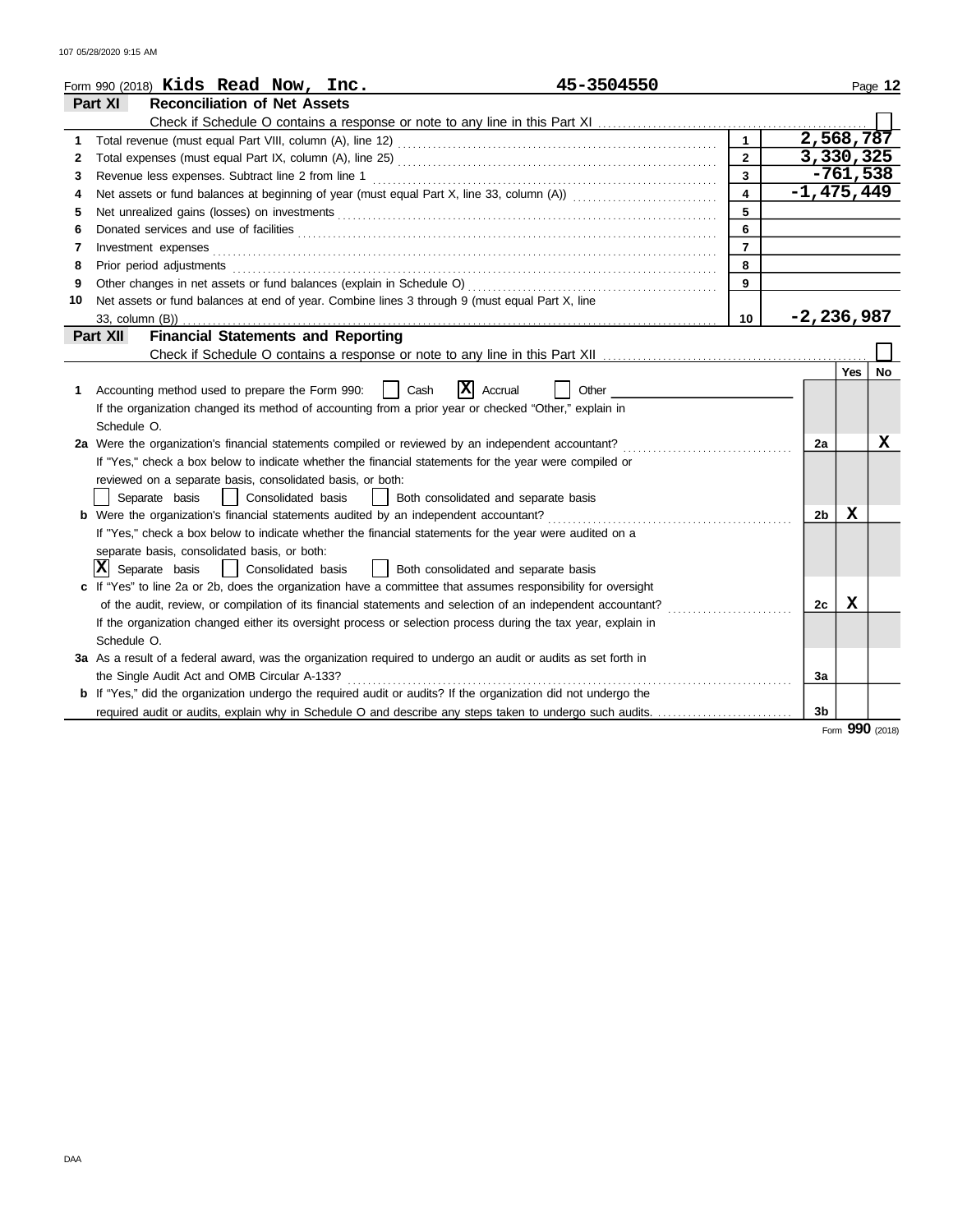107 05/28/2020 9:15 AM

# SCHEDULE A **Public Charity Status and Public Support** (Form 990 or 990-EZ)

OMB No. 1545-0047

**2018**

**Open to Public Inspection**

**Complete if the organization is a section 501(c)(3) organization or a section 4947(a)(1) nonexempt charitable trust.**

### **Attach to Form 990 or Form 990-EZ.**

Department of the Treasury<br>Internal Revenue Service

Go to www.irs.gov/Form990 for instructions and the latest information.

| Name of the organization              | Kids Read Now, Inc.                                                              |                                                                                                                                                                                                                                                                                                                                                                                                    |     |                                                      | 45-3504550                             | Employer identification number       |
|---------------------------------------|----------------------------------------------------------------------------------|----------------------------------------------------------------------------------------------------------------------------------------------------------------------------------------------------------------------------------------------------------------------------------------------------------------------------------------------------------------------------------------------------|-----|------------------------------------------------------|----------------------------------------|--------------------------------------|
| Part I                                |                                                                                  | Reason for Public Charity Status (All organizations must complete this part.) See instructions.                                                                                                                                                                                                                                                                                                    |     |                                                      |                                        |                                      |
|                                       |                                                                                  | The organization is not a private foundation because it is: (For lines 1 through 12, check only one box.)                                                                                                                                                                                                                                                                                          |     |                                                      |                                        |                                      |
| 1                                     |                                                                                  | A church, convention of churches, or association of churches described in section 170(b)(1)(A)(i).                                                                                                                                                                                                                                                                                                 |     |                                                      |                                        |                                      |
| 2                                     |                                                                                  | A school described in section 170(b)(1)(A)(ii). (Attach Schedule E (Form 990 or 990-EZ).)                                                                                                                                                                                                                                                                                                          |     |                                                      |                                        |                                      |
| 3                                     |                                                                                  | A hospital or a cooperative hospital service organization described in section 170(b)(1)(A)(iii).                                                                                                                                                                                                                                                                                                  |     |                                                      |                                        |                                      |
| 4                                     |                                                                                  | A medical research organization operated in conjunction with a hospital described in section 170(b)(1)(A)(iii). Enter the hospital's name,                                                                                                                                                                                                                                                         |     |                                                      |                                        |                                      |
| city, and state:                      |                                                                                  |                                                                                                                                                                                                                                                                                                                                                                                                    |     |                                                      |                                        |                                      |
| 5                                     |                                                                                  | An organization operated for the benefit of a college or university owned or operated by a governmental unit described in                                                                                                                                                                                                                                                                          |     |                                                      |                                        |                                      |
|                                       | section 170(b)(1)(A)(iv). (Complete Part II.)                                    |                                                                                                                                                                                                                                                                                                                                                                                                    |     |                                                      |                                        |                                      |
| 6<br> X<br>7                          |                                                                                  | A federal, state, or local government or governmental unit described in section 170(b)(1)(A)(v).<br>An organization that normally receives a substantial part of its support from a governmental unit or from the general public                                                                                                                                                                   |     |                                                      |                                        |                                      |
|                                       | described in section 170(b)(1)(A)(vi). (Complete Part II.)                       |                                                                                                                                                                                                                                                                                                                                                                                                    |     |                                                      |                                        |                                      |
| 8<br>9                                |                                                                                  | A community trust described in section 170(b)(1)(A)(vi). (Complete Part II.)                                                                                                                                                                                                                                                                                                                       |     |                                                      |                                        |                                      |
| university:                           |                                                                                  | An agricultural research organization described in section 170(b)(1)(A)(ix) operated in conjunction with a land-grant college<br>or university or a non-land-grant college of agriculture (see instructions). Enter the name, city, and state of the college or                                                                                                                                    |     |                                                      |                                        |                                      |
| 10                                    |                                                                                  | An organization that normally receives: (1) more than 33 1/3% of its support from contributions, membership fees, and gross<br>receipts from activities related to its exempt functions—subject to certain exceptions, and (2) no more than 33 1/3% of its<br>support from gross investment income and unrelated business taxable income (less section 511 tax) from businesses                    |     |                                                      |                                        |                                      |
|                                       |                                                                                  | acquired by the organization after June 30, 1975. See section 509(a)(2). (Complete Part III.)                                                                                                                                                                                                                                                                                                      |     |                                                      |                                        |                                      |
| 11                                    |                                                                                  | An organization organized and operated exclusively to test for public safety. See section 509(a)(4).                                                                                                                                                                                                                                                                                               |     |                                                      |                                        |                                      |
| 12                                    |                                                                                  | An organization organized and operated exclusively for the benefit of, to perform the functions of, or to carry out the purposes<br>of one or more publicly supported organizations described in section 509(a)(1) or section 509(a)(2). See section 509(a)(3).<br>Check the box in lines 12a through 12d that describes the type of supporting organization and complete lines 12e, 12f, and 12g. |     |                                                      |                                        |                                      |
| a                                     |                                                                                  | Type I. A supporting organization operated, supervised, or controlled by its supported organization(s), typically by giving                                                                                                                                                                                                                                                                        |     |                                                      |                                        |                                      |
|                                       |                                                                                  | the supported organization(s) the power to regularly appoint or elect a majority of the directors or trustees of the                                                                                                                                                                                                                                                                               |     |                                                      |                                        |                                      |
|                                       |                                                                                  | supporting organization. You must complete Part IV, Sections A and B.                                                                                                                                                                                                                                                                                                                              |     |                                                      |                                        |                                      |
| b                                     |                                                                                  | Type II. A supporting organization supervised or controlled in connection with its supported organization(s), by having                                                                                                                                                                                                                                                                            |     |                                                      |                                        |                                      |
|                                       | organization(s). You must complete Part IV, Sections A and C.                    | control or management of the supporting organization vested in the same persons that control or manage the supported                                                                                                                                                                                                                                                                               |     |                                                      |                                        |                                      |
| c                                     |                                                                                  | Type III functionally integrated. A supporting organization operated in connection with, and functionally integrated with,                                                                                                                                                                                                                                                                         |     |                                                      |                                        |                                      |
|                                       |                                                                                  | its supported organization(s) (see instructions). You must complete Part IV, Sections A, D, and E.                                                                                                                                                                                                                                                                                                 |     |                                                      |                                        |                                      |
| d                                     |                                                                                  | Type III non-functionally integrated. A supporting organization operated in connection with its supported organization(s)                                                                                                                                                                                                                                                                          |     |                                                      |                                        |                                      |
|                                       |                                                                                  | that is not functionally integrated. The organization generally must satisfy a distribution requirement and an attentiveness<br>requirement (see instructions). You must complete Part IV, Sections A and D, and Part V.                                                                                                                                                                           |     |                                                      |                                        |                                      |
| е                                     |                                                                                  | Check this box if the organization received a written determination from the IRS that it is a Type I, Type II, Type III                                                                                                                                                                                                                                                                            |     |                                                      |                                        |                                      |
|                                       |                                                                                  | functionally integrated, or Type III non-functionally integrated supporting organization.                                                                                                                                                                                                                                                                                                          |     |                                                      |                                        |                                      |
|                                       | Enter the number of supported organizations                                      |                                                                                                                                                                                                                                                                                                                                                                                                    |     |                                                      |                                        |                                      |
|                                       | Provide the following information about the supported organization(s).           |                                                                                                                                                                                                                                                                                                                                                                                                    |     |                                                      |                                        |                                      |
| (i) Name of supported<br>organization | (ii) EIN                                                                         | (iii) Type of organization<br>(described on lines 1-10                                                                                                                                                                                                                                                                                                                                             |     | (iv) Is the organization<br>listed in your governing | (v) Amount of monetary<br>support (see | (vi) Amount of<br>other support (see |
|                                       |                                                                                  | above (see instructions))                                                                                                                                                                                                                                                                                                                                                                          |     | document?                                            | instructions)                          | instructions)                        |
|                                       |                                                                                  |                                                                                                                                                                                                                                                                                                                                                                                                    | Yes | No                                                   |                                        |                                      |
| (A)                                   |                                                                                  |                                                                                                                                                                                                                                                                                                                                                                                                    |     |                                                      |                                        |                                      |
| (B)                                   |                                                                                  |                                                                                                                                                                                                                                                                                                                                                                                                    |     |                                                      |                                        |                                      |
|                                       |                                                                                  |                                                                                                                                                                                                                                                                                                                                                                                                    |     |                                                      |                                        |                                      |
| (C)                                   |                                                                                  |                                                                                                                                                                                                                                                                                                                                                                                                    |     |                                                      |                                        |                                      |
| (D)                                   |                                                                                  |                                                                                                                                                                                                                                                                                                                                                                                                    |     |                                                      |                                        |                                      |
| (E)                                   |                                                                                  |                                                                                                                                                                                                                                                                                                                                                                                                    |     |                                                      |                                        |                                      |
|                                       |                                                                                  |                                                                                                                                                                                                                                                                                                                                                                                                    |     |                                                      |                                        |                                      |
| <b>Total</b>                          |                                                                                  |                                                                                                                                                                                                                                                                                                                                                                                                    |     |                                                      |                                        |                                      |
|                                       | For Paperwork Reduction Act Notice, see the Instructions for Form 990 or 990-EZ. |                                                                                                                                                                                                                                                                                                                                                                                                    |     |                                                      |                                        | Schedule A (Form 990 or 990-EZ) 2018 |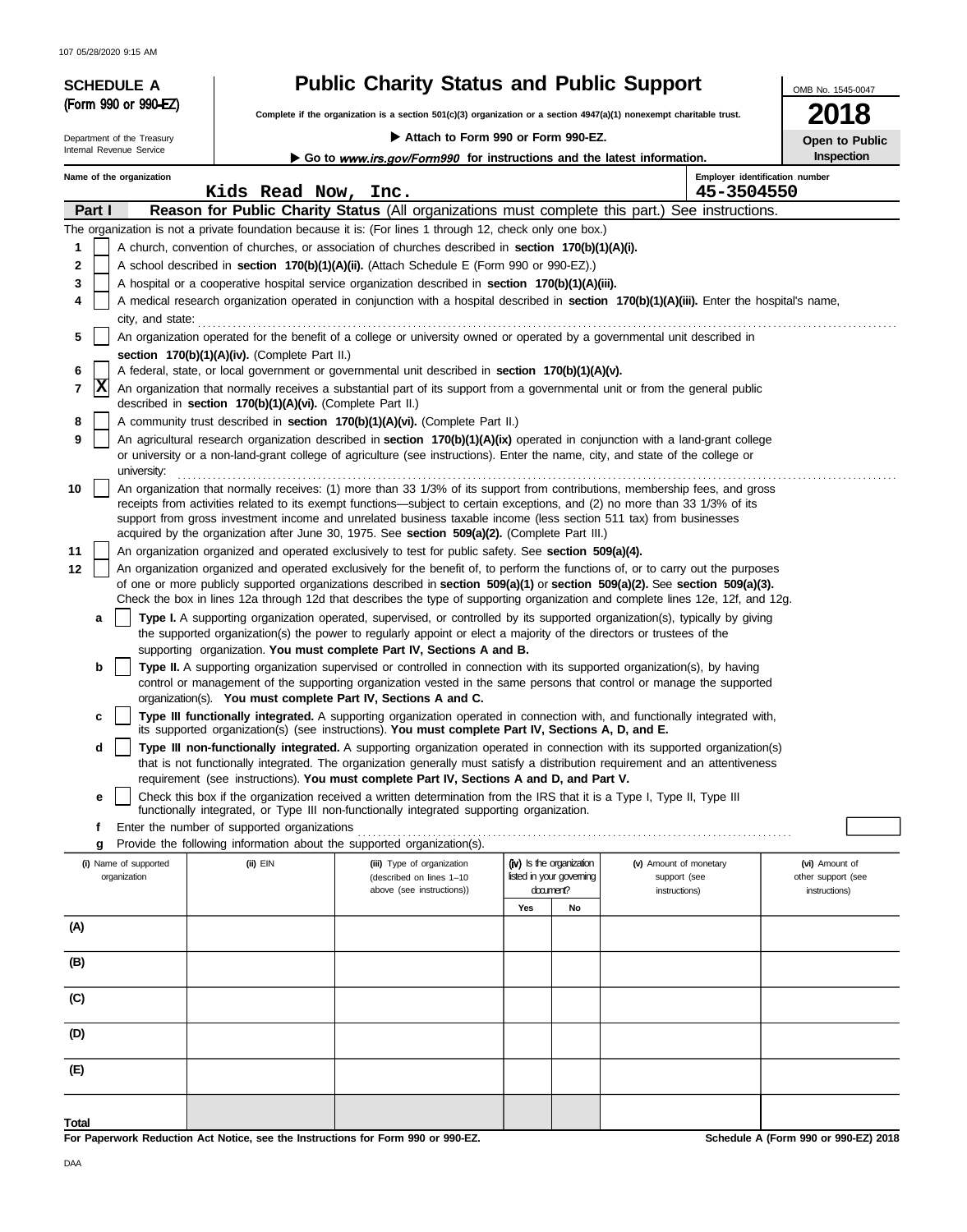|              | Schedule A (Form 990 or 990-EZ) 2018                                                                                                                                                                                        | Kids Read Now, Inc. |            |            |            | 45-3504550 | Page 2              |
|--------------|-----------------------------------------------------------------------------------------------------------------------------------------------------------------------------------------------------------------------------|---------------------|------------|------------|------------|------------|---------------------|
|              | Support Schedule for Organizations Described in Sections 170(b)(1)(A)(iv) and 170(b)(1)(A)(vi)<br>Part II                                                                                                                   |                     |            |            |            |            |                     |
|              | (Complete only if you checked the box on line 5, 7, or 8 of Part I or if the organization failed to qualify under                                                                                                           |                     |            |            |            |            |                     |
|              | Part III. If the organization fails to qualify under the tests listed below, please complete Part III.)                                                                                                                     |                     |            |            |            |            |                     |
|              | <b>Section A. Public Support</b>                                                                                                                                                                                            |                     |            |            |            |            |                     |
|              | Calendar year (or fiscal year beginning in)<br>▶                                                                                                                                                                            | (a) 2014            | (b) $2015$ | $(c)$ 2016 | $(d)$ 2017 | (e) 2018   | (f) Total           |
| 1            | Gifts, grants, contributions, and<br>membership fees received. (Do not<br>include any "unusual grants.")                                                                                                                    | 162,938             | 326,923    | 322,143    | 384,059    | 151,757    | 1,347,820           |
| $\mathbf{2}$ | Tax revenues levied for the<br>organization's benefit and either paid<br>to or expended on its behalf                                                                                                                       |                     |            |            |            |            |                     |
| 3            | The value of services or facilities<br>furnished by a governmental unit to the<br>organization without charge<br><u>.</u><br>1986 - Paul Barbara, president                                                                 |                     |            |            |            |            |                     |
| 4            | <b>Total.</b> Add lines 1 through 3                                                                                                                                                                                         | 162,938             | 326,923    | 322,143    | 384,059    | 151,757    | 1,347,820           |
| 5            | The portion of total contributions by<br>each person (other than a<br>governmental unit or publicly<br>supported organization) included on<br>line 1 that exceeds 2% of the amount<br>shown on line 11, column (f) $\ldots$ |                     |            |            |            |            |                     |
| 6            | Public support. Subtract line 5 from line 4                                                                                                                                                                                 |                     |            |            |            |            | 1,347,820           |
|              | <b>Section B. Total Support</b>                                                                                                                                                                                             |                     |            |            |            |            |                     |
|              | Calendar year (or fiscal year beginning in)<br>▶                                                                                                                                                                            | (a) 2014            | (b) $2015$ | $(c)$ 2016 | (d) $2017$ | (e) $2018$ | (f) Total           |
| 7<br>8       | Amounts from line 4<br>Gross income from interest, dividends,                                                                                                                                                               | 162,938             | 326,923    | 322,143    | 384,059    | 151,757    | 1,347,820           |
|              | payments received on securities loans,<br>rents, royalties, and income from<br>similar sources                                                                                                                              |                     |            |            |            |            |                     |
| 9            | Net income from unrelated business<br>activities, whether or not the business<br>is regularly carried on                                                                                                                    |                     |            |            |            |            |                     |
| 10           | Other income. Do not include gain or<br>loss from the sale of capital assets                                                                                                                                                |                     |            |            |            |            |                     |
| 11           | Total support. Add lines 7 through 10                                                                                                                                                                                       |                     |            |            |            |            | 1,347,820           |
| 12           |                                                                                                                                                                                                                             |                     |            |            |            | 12         | 4,499,466           |
| 13           | First five years. If the Form 990 is for the organization's first, second, third, fourth, or fifth tax year as a section 501(c)(3)                                                                                          |                     |            |            |            |            |                     |
|              |                                                                                                                                                                                                                             |                     |            |            |            |            |                     |
|              | Section C. Computation of Public Support Percentage                                                                                                                                                                         |                     |            |            |            |            |                     |
| 14           |                                                                                                                                                                                                                             |                     |            |            |            | 14<br>15   | 100.00%<br>100.00 % |
| 15           | 33 1/3% support test-2018. If the organization did not check the box on line 13, and line 14 is 33 1/3% or more, check this                                                                                                 |                     |            |            |            |            |                     |
| 16a          |                                                                                                                                                                                                                             |                     |            |            |            |            | $\vert x \vert$     |
| b            | 33 1/3% support test-2017. If the organization did not check a box on line 13 or 16a, and line 15 is 33 1/3% or more, check                                                                                                 |                     |            |            |            |            |                     |
|              | this box and stop here. The organization qualifies as a publicly supported organization                                                                                                                                     |                     |            |            |            |            |                     |
| 17a          | 10%-facts-and-circumstances test-2018. If the organization did not check a box on line 13, 16a, or 16b, and line 14 is                                                                                                      |                     |            |            |            |            |                     |
|              | 10% or more, and if the organization meets the "facts-and-circumstances" test, check this box and stop here. Explain in                                                                                                     |                     |            |            |            |            |                     |
|              | Part VI how the organization meets the "facts-and-circumstances" test. The organization qualifies as a publicly supported                                                                                                   |                     |            |            |            |            |                     |
|              | organization                                                                                                                                                                                                                |                     |            |            |            |            |                     |
| b            | 10%-facts-and-circumstances test-2017. If the organization did not check a box on line 13, 16a, 16b, or 17a, and line                                                                                                       |                     |            |            |            |            |                     |
|              | 15 is 10% or more, and if the organization meets the "facts-and-circumstances" test, check this box and stop here.                                                                                                          |                     |            |            |            |            |                     |
|              | Explain in Part VI how the organization meets the "facts-and-circumstances" test. The organization qualifies as a publicly                                                                                                  |                     |            |            |            |            |                     |
|              | supported organization                                                                                                                                                                                                      |                     |            |            |            |            |                     |
| 18           | Private foundation. If the organization did not check a box on line 13, 16a, 16b, 17a, or 17b, check this box and see                                                                                                       |                     |            |            |            |            |                     |
|              | instructions                                                                                                                                                                                                                |                     |            |            |            |            |                     |

**Schedule A (Form 990 or 990-EZ) 2018**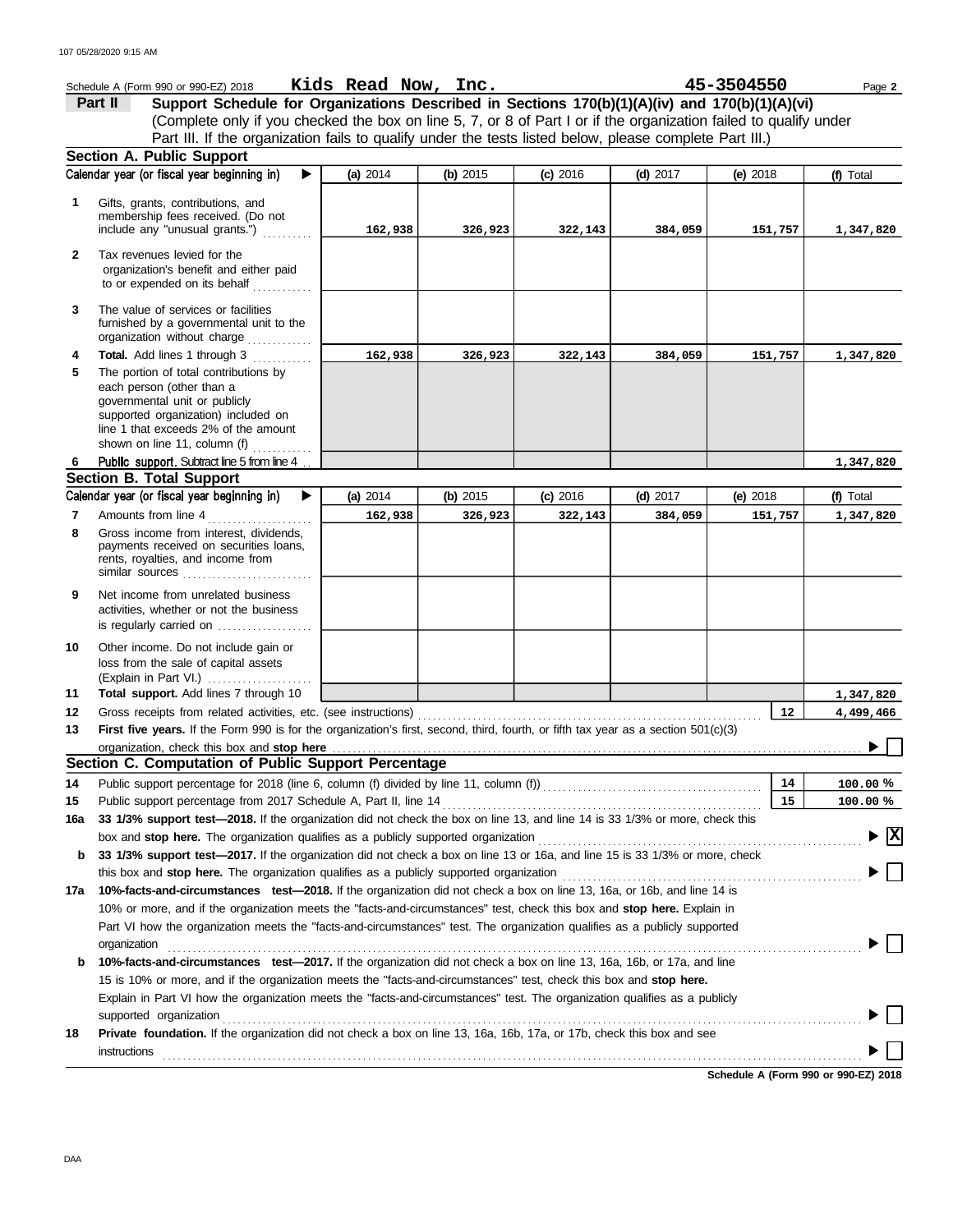|     | Schedule A (Form 990 or 990-EZ) 2018 Kids Read Now, Inc.                                                                                                                         |          |          |            |            | 45-3504550 | Page 3    |
|-----|----------------------------------------------------------------------------------------------------------------------------------------------------------------------------------|----------|----------|------------|------------|------------|-----------|
|     | Support Schedule for Organizations Described in Section 509(a)(2)<br>Part III                                                                                                    |          |          |            |            |            |           |
|     | (Complete only if you checked the box on line 10 of Part I or if the organization failed to qualify under Part II.                                                               |          |          |            |            |            |           |
|     | If the organization fails to qualify under the tests listed below, please complete Part II.)                                                                                     |          |          |            |            |            |           |
|     | <b>Section A. Public Support</b>                                                                                                                                                 |          |          |            |            |            |           |
|     | Calendar year (or fiscal year beginning in)<br>▶                                                                                                                                 | (a) 2014 | (b) 2015 | $(c)$ 2016 | $(d)$ 2017 | (e) $2018$ | (f) Total |
| 1   | Gifts, grants, contributions, and membership<br>fees received. (Do not include any "unusual grants.")                                                                            |          |          |            |            |            |           |
| 2   | Gross receipts from admissions, merchandise<br>sold or services performed, or facilities<br>fumished in any activity that is related to the<br>organization's tax-exempt purpose |          |          |            |            |            |           |
| 3   | Gross receipts from activities that are not an<br>unrelated trade or business under section 513                                                                                  |          |          |            |            |            |           |
| 4   | Tax revenues levied for the                                                                                                                                                      |          |          |            |            |            |           |
|     | organization's benefit and either paid                                                                                                                                           |          |          |            |            |            |           |
| 5   | The value of services or facilities<br>furnished by a governmental unit to the<br>organization without charge                                                                    |          |          |            |            |            |           |
| 6   | Total. Add lines 1 through 5                                                                                                                                                     |          |          |            |            |            |           |
|     | 7a Amounts included on lines 1, 2, and 3<br>received from disqualified persons                                                                                                   |          |          |            |            |            |           |
| b   | Amounts included on lines 2 and 3<br>received from other than disqualified<br>persons that exceed the greater of \$5,000<br>or 1% of the amount on line 13 for the year          |          |          |            |            |            |           |
| c   |                                                                                                                                                                                  |          |          |            |            |            |           |
| 8   | Public support. (Subtract line 7c from<br>line $6.$ )                                                                                                                            |          |          |            |            |            |           |
|     | <b>Section B. Total Support</b>                                                                                                                                                  |          |          |            |            |            |           |
|     | Calendar year (or fiscal year beginning in)<br>▶                                                                                                                                 | (a) 2014 | (b) 2015 | $(c)$ 2016 | $(d)$ 2017 | (e) $2018$ | (f) Total |
| 9   | Amounts from line 6                                                                                                                                                              |          |          |            |            |            |           |
|     | 10a Gross income from interest, dividends,<br>payments received on securities loans, rents,<br>royalties, and income from similar sources                                        |          |          |            |            |            |           |
| b   | Unrelated business taxable income (less<br>section 511 taxes) from businesses<br>acquired after June 30, 1975                                                                    |          |          |            |            |            |           |
| c   | Add lines 10a and 10b<br>. <b>.</b> .                                                                                                                                            |          |          |            |            |            |           |
| 11  | Net income from unrelated business<br>activities not induded in line 10b, whether<br>or not the business is regularly carried on                                                 |          |          |            |            |            |           |
| 12  | Other income. Do not include gain or<br>loss from the sale of capital assets<br>(Explain in Part VI.)                                                                            |          |          |            |            |            |           |
| 13  | Total support. (Add lines 9, 10c, 11,<br>and 12.) $\qquad \qquad$                                                                                                                |          |          |            |            |            |           |
| 14  | First five years. If the Form 990 is for the organization's first, second, third, fourth, or fifth tax year as a section 501(c)(3)<br>organization, check this box and stop here |          |          |            |            |            |           |
|     | Section C. Computation of Public Support Percentage                                                                                                                              |          |          |            |            |            |           |
| 15  |                                                                                                                                                                                  |          |          |            |            | 15         | %         |
| 16  |                                                                                                                                                                                  |          |          |            |            | 16         | %         |
|     | Section D. Computation of Investment Income Percentage                                                                                                                           |          |          |            |            |            |           |
| 17  |                                                                                                                                                                                  |          |          |            |            | 17         | %         |
| 18  |                                                                                                                                                                                  |          |          |            |            | 18         | %         |
| 19a | 33 1/3% support tests-2018. If the organization did not check the box on line 14, and line 15 is more than 33 1/3%, and line                                                     |          |          |            |            |            |           |
|     |                                                                                                                                                                                  |          |          |            |            |            |           |
|     | b 33 1/3% support tests-2017. If the organization did not check a box on line 14 or line 19a, and line 16 is more than 33 1/3%, and                                              |          |          |            |            |            |           |

line 18 is not more than 33 1/3%, check this box and **stop here.** The organization qualifies as a publicly supported organization . . . . . . . . . . . . . . . . . **20 Private foundation.** If the organization did not check a box on line 14, 19a, or 19b, check this box and see instructions . . . . . . . . . . . . . . . . . . . . . . . . .

**Schedule A (Form 990 or 990-EZ) 2018**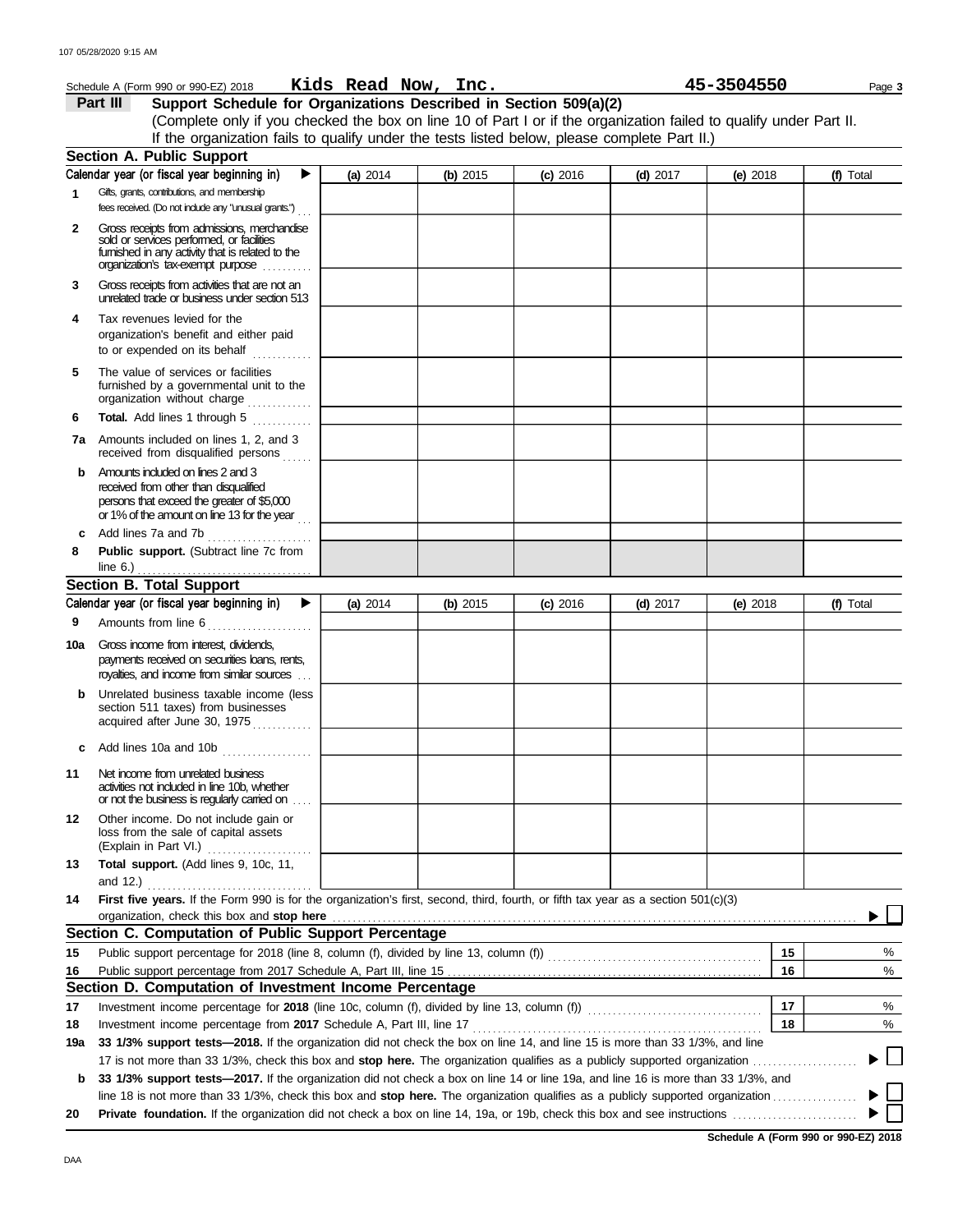|     | Kids Read Now, Inc.<br>Schedule A (Form 990 or 990-EZ) 2018                                                              | 45-3504550 |     | Page 4 |
|-----|--------------------------------------------------------------------------------------------------------------------------|------------|-----|--------|
|     | Part IV<br><b>Supporting Organizations</b>                                                                               |            |     |        |
|     | (Complete only if you checked a box in line 12 on Part I. If you checked 12a of Part I, complete Sections A              |            |     |        |
|     | and B. If you checked 12b of Part I, complete Sections A and C. If you checked 12c of Part I, complete                   |            |     |        |
|     | Sections A, D, and E. If you checked 12d of Part I, complete Sections A and D, and complete Part V.)                     |            |     |        |
|     | Section A. All Supporting Organizations                                                                                  |            |     |        |
|     |                                                                                                                          |            | Yes | No     |
| 1   | Are all of the organization's supported organizations listed by name in the organization's governing                     |            |     |        |
|     | documents? If "No," describe in Part VI how the supported organizations are designated. If designated by                 |            |     |        |
|     | class or purpose, describe the designation. If historic and continuing relationship, explain.                            | 1          |     |        |
| 2   | Did the organization have any supported organization that does not have an IRS determination of status                   |            |     |        |
|     | under section 509(a)(1) or (2)? If "Yes," explain in <b>Part VI</b> how the organization determined that the supported   |            |     |        |
|     | organization was described in section 509(a)(1) or (2).                                                                  | 2          |     |        |
| За  | Did the organization have a supported organization described in section $501(c)(4)$ , (5), or (6)? If "Yes," answer      |            |     |        |
|     | $(b)$ and $(c)$ below.                                                                                                   | За         |     |        |
| b   | Did the organization confirm that each supported organization qualified under section $501(c)(4)$ , $(5)$ , or $(6)$ and |            |     |        |
|     | satisfied the public support tests under section $509(a)(2)?$ If "Yes," describe in Part VI when and how the             |            |     |        |
|     | organization made the determination.                                                                                     | 3b         |     |        |
| c   | Did the organization ensure that all support to such organizations was used exclusively for section $170(c)(2)(B)$       |            |     |        |
|     | purposes? If "Yes," explain in Part VI what controls the organization put in place to ensure such use.                   | 3c         |     |        |
| 4a  | Was any supported organization not organized in the United States ("foreign supported organization")? If                 |            |     |        |
|     | "Yes," and if you checked 12a or 12b in Part I, answer (b) and (c) below.                                                | 4a         |     |        |
| b   | Did the organization have ultimate control and discretion in deciding whether to make grants to the foreign              |            |     |        |
|     | supported organization? If "Yes," describe in Part VI how the organization had such control and discretion               |            |     |        |
|     | despite being controlled or supervised by or in connection with its supported organizations.                             | 4b         |     |        |
| c   | Did the organization support any foreign supported organization that does not have an IRS determination                  |            |     |        |
|     | under sections $501(c)(3)$ and $509(a)(1)$ or (2)? If "Yes," explain in Part VI what controls the organization used      |            |     |        |
|     | to ensure that all support to the foreign supported organization was used exclusively for section $170(c)(2)(B)$         |            |     |        |
|     | purposes.                                                                                                                | 4c         |     |        |
| 5а  | Did the organization add, substitute, or remove any supported organizations during the tax year? If "Yes,"               |            |     |        |
|     | answer (b) and (c) below (if applicable). Also, provide detail in Part VI, including (i) the names and EIN               |            |     |        |
|     | numbers of the supported organizations added, substituted, or removed; (ii) the reasons for each such action;            |            |     |        |
|     | (iii) the authority under the organization's organizing document authorizing such action; and (iv) how the action        |            |     |        |
|     | was accomplished (such as by amendment to the organizing document).                                                      | 5a         |     |        |
| b   | Type I or Type II only. Was any added or substituted supported organization part of a class already                      |            |     |        |
|     | designated in the organization's organizing document?                                                                    | 5b         |     |        |
| c   | Substitutions only. Was the substitution the result of an event beyond the organization's control?                       | 5c         |     |        |
|     | Did the organization provide support (whether in the form of grants or the provision of services or facilities) to       |            |     |        |
|     | anyone other than (i) its supported organizations, (ii) individuals that are part of the charitable class benefited      |            |     |        |
|     | by one or more of its supported organizations, or (iii) other supporting organizations that also support or              |            |     |        |
|     | benefit one or more of the filing organization's supported organizations? If "Yes," provide detail in Part VI.           | 6          |     |        |
|     | Did the organization provide a grant, loan, compensation, or other similar payment to a substantial contributor          |            |     |        |
|     | (as defined in section $4958(c)(3)(C)$ ), a family member of a substantial contributor, or a 35% controlled entity       |            |     |        |
|     | with regard to a substantial contributor? If "Yes," complete Part I of Schedule L (Form 990 or 990-EZ).                  | 7          |     |        |
|     | Did the organization make a loan to a disqualified person (as defined in section 4958) not described in line 7?          |            |     |        |
|     | If "Yes," complete Part I of Schedule L (Form 990 or 990-EZ).                                                            | 8          |     |        |
| 9а  | Was the organization controlled directly or indirectly at any time during the tax year by one or more                    |            |     |        |
|     | disqualified persons as defined in section 4946 (other than foundation managers and organizations described              |            |     |        |
|     | in section 509(a)(1) or (2))? If "Yes," provide detail in Part VI.                                                       | 9а         |     |        |
| b   | Did one or more disqualified persons (as defined in line 9a) hold a controlling interest in any entity in which          |            |     |        |
|     | the supporting organization had an interest? If "Yes," provide detail in Part VI.                                        | 9b         |     |        |
| c   | Did a disqualified person (as defined in line 9a) have an ownership interest in, or derive any personal benefit          |            |     |        |
|     | from, assets in which the supporting organization also had an interest? If "Yes," provide detail in Part VI.             | 9с         |     |        |
| 10a | Was the organization subject to the excess business holdings rules of section 4943 because of section                    |            |     |        |
|     | 4943(f) (regarding certain Type II supporting organizations, and all Type III non-functionally integrated                |            |     |        |
|     | supporting organizations)? If "Yes," answer 10b below.                                                                   | 10a        |     |        |
| b   | Did the organization have any excess business holdings in the tax year? (Use Schedule C, Form 4720, to                   |            |     |        |

Did the organization have any excess business holdings in the tax year? *(Use Schedule C, Form 4720, to determine whether the organization had excess business holdings.)*

**Schedule A (Form 990 or 990-EZ) 2018 10b**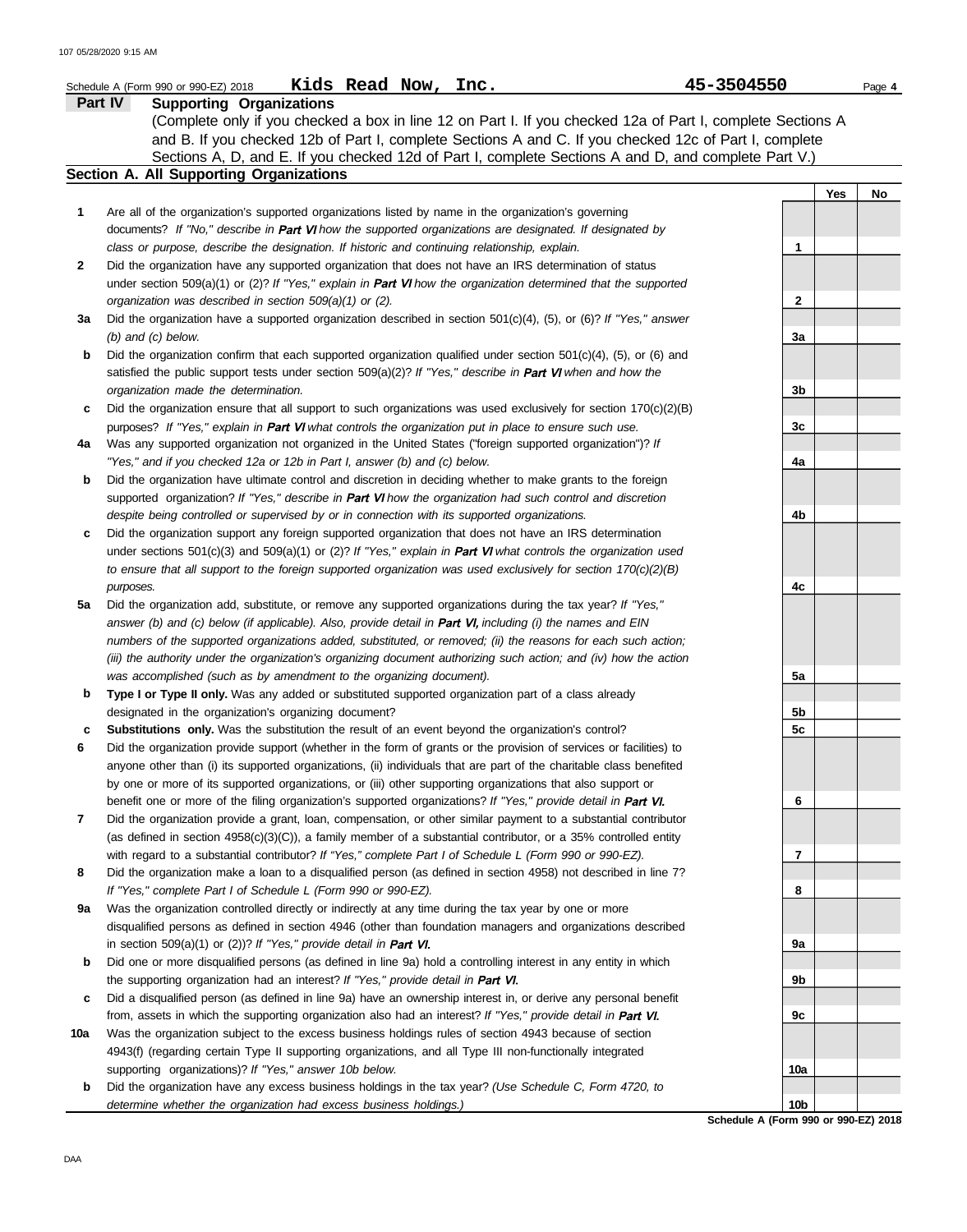|              | Kids Read Now, Inc.<br>Schedule A (Form 990 or 990-EZ) 2018                                                                       | 45-3504550      |     | Page 5 |
|--------------|-----------------------------------------------------------------------------------------------------------------------------------|-----------------|-----|--------|
|              | Supporting Organizations (continued)<br><b>Part IV</b>                                                                            |                 |     |        |
|              |                                                                                                                                   |                 | Yes | No     |
| 11           | Has the organization accepted a gift or contribution from any of the following persons?                                           |                 |     |        |
| а            | A person who directly or indirectly controls, either alone or together with persons described in (b) and (c)                      |                 |     |        |
|              | below, the governing body of a supported organization?                                                                            | 11a             |     |        |
|              | <b>b</b> A family member of a person described in (a) above?                                                                      | 11 <sub>b</sub> |     |        |
|              | c A 35% controlled entity of a person described in (a) or (b) above? If "Yes" to a, b, or c, provide detail in Part VI.           | 11c             |     |        |
|              | <b>Section B. Type I Supporting Organizations</b>                                                                                 |                 |     |        |
|              |                                                                                                                                   |                 | Yes | No     |
| 1            | Did the directors, trustees, or membership of one or more supported organizations have the power to                               |                 |     |        |
|              | regularly appoint or elect at least a majority of the organization's directors or trustees at all times during the                |                 |     |        |
|              | tax year? If "No," describe in Part VI how the supported organization(s) effectively operated, supervised, or                     |                 |     |        |
|              | controlled the organization's activities. If the organization had more than one supported organization,                           |                 |     |        |
|              | describe how the powers to appoint and/or remove directors or trustees were allocated among the supported                         |                 |     |        |
|              | organizations and what conditions or restrictions, if any, applied to such powers during the tax year.                            | 1               |     |        |
| $\mathbf{2}$ | Did the organization operate for the benefit of any supported organization other than the supported                               |                 |     |        |
|              | organization(s) that operated, supervised, or controlled the supporting organization? If "Yes," explain in Part                   |                 |     |        |
|              | VI how providing such benefit carried out the purposes of the supported organization(s) that operated,                            |                 |     |        |
|              | supervised, or controlled the supporting organization.                                                                            | $\mathbf{2}$    |     |        |
|              | Section C. Type II Supporting Organizations                                                                                       |                 |     |        |
|              |                                                                                                                                   |                 | Yes | No     |
| 1            | Were a majority of the organization's directors or trustees during the tax year also a majority of the directors                  |                 |     |        |
|              | or trustees of each of the organization's supported organization(s)? If "No," describe in Part VI how control                     |                 |     |        |
|              | or management of the supporting organization was vested in the same persons that controlled or managed                            |                 |     |        |
|              | the supported organization(s).                                                                                                    | 1               |     |        |
|              | Section D. All Type III Supporting Organizations                                                                                  |                 |     |        |
|              |                                                                                                                                   |                 | Yes | No     |
| 1            | Did the organization provide to each of its supported organizations, by the last day of the fifth month of the                    |                 |     |        |
|              | organization's tax year, (i) a written notice describing the type and amount of support provided during the prior tax             |                 |     |        |
|              | year, (ii) a copy of the Form 990 that was most recently filed as of the date of notification, and (iii) copies of the            |                 |     |        |
|              | organization's governing documents in effect on the date of notification, to the extent not previously provided?                  | 1               |     |        |
| 2            | Were any of the organization's officers, directors, or trustees either (i) appointed or elected by the supported                  |                 |     |        |
|              | organization(s) or (ii) serving on the governing body of a supported organization? If "No," explain in Part VI how                |                 |     |        |
|              | the organization maintained a close and continuous working relationship with the supported organization(s).                       | 2               |     |        |
| 3            | By reason of the relationship described in (2), did the organization's supported organizations have a                             |                 |     |        |
|              | significant voice in the organization's investment policies and in directing the use of the organization's                        |                 |     |        |
|              | income or assets at all times during the tax year? If "Yes," describe in Part VI the role the organization's                      |                 |     |        |
|              | supported organizations played in this regard.                                                                                    | 3               |     |        |
|              | Section E. Type III Functionally-Integrated Supporting Organizations                                                              |                 |     |        |
| 1            | Check the box next to the method that the organization used to satisfy the Integral Part Test during the year (see instructions). |                 |     |        |
| а            | The organization satisfied the Activities Test. Complete line 2 below.                                                            |                 |     |        |
| b            | The organization is the parent of each of its supported organizations. Complete line 3 below.                                     |                 |     |        |
| c            | The organization supported a governmental entity. Describe in Part VI how you supported a government entity (see instructions).   |                 |     |        |
|              |                                                                                                                                   |                 |     |        |
| 2            | Activities Test. Answer (a) and (b) below.                                                                                        |                 | Yes | No     |
| а            | Did substantially all of the organization's activities during the tax year directly further the exempt purposes of                |                 |     |        |
|              | the supported organization(s) to which the organization was responsive? If "Yes," then in Part VI identify                        |                 |     |        |
|              | those supported organizations and explain how these activities directly furthered their exempt purposes,                          |                 |     |        |
|              | how the organization was responsive to those supported organizations, and how the organization determined                         |                 |     |        |
|              | that these activities constituted substantially all of its activities.                                                            | 2a              |     |        |
| b            | Did the activities described in (a) constitute activities that, but for the organization's involvement, one or more               |                 |     |        |
|              | of the organization's supported organization(s) would have been engaged in? If "Yes," explain in Part VI the                      |                 |     |        |
|              | reasons for the organization's position that its supported organization(s) would have engaged in these                            |                 |     |        |
|              | activities but for the organization's involvement.                                                                                | 2b              |     |        |
| 3            | Parent of Supported Organizations. Answer (a) and (b) below.                                                                      |                 |     |        |

**a** Did the organization have the power to regularly appoint or elect a majority of the officers, directors, or trustees of each of the supported organizations? *Provide details in* 

**b** Did the organization exercise a substantial degree of direction over the policies, programs, and activities of each of its supported organizations? If "Yes," describe in Part VI the role played by the organization in this regard.

DAA **Schedule A (Form 990 or 990-EZ) 2018 3b**

**3a**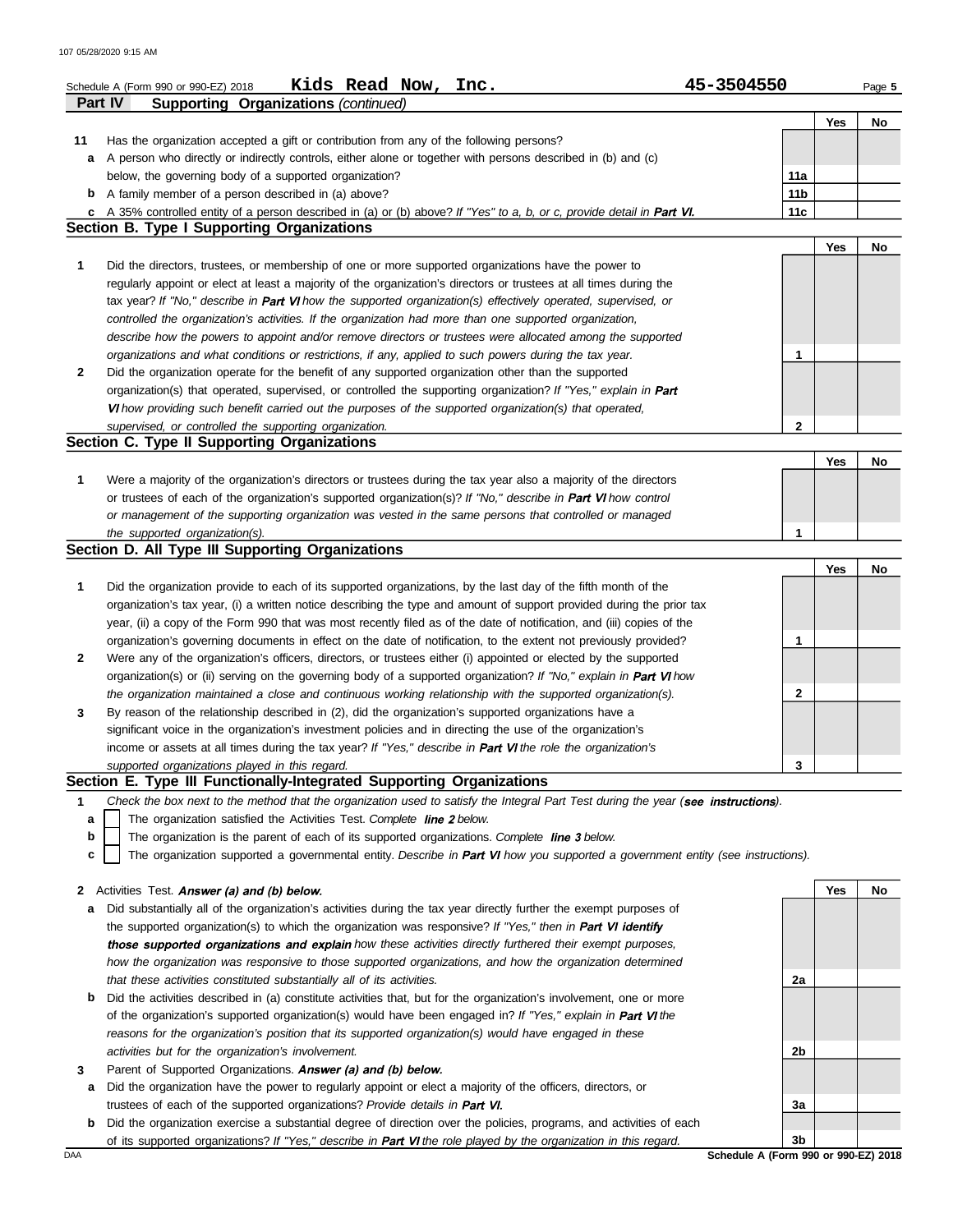| Kids Read Now, Inc.<br>Schedule A (Form 990 or 990-EZ) 2018                                                                           |              | 45-3504550     | Page 6                         |
|---------------------------------------------------------------------------------------------------------------------------------------|--------------|----------------|--------------------------------|
| Part V<br>Type III Non-Functionally Integrated 509(a)(3) Supporting Organizations                                                     |              |                |                                |
| 1<br>Check here if the organization satisfied the Integral Part Test as a qualifying trust on Nov. 20, 1970 (explain in Part VI). See |              |                |                                |
| instructions. All other Type III non-functionally integrated supporting organizations must complete Sections A through E.             |              |                |                                |
| Section A - Adjusted Net Income                                                                                                       |              | (A) Prior Year | (B) Current Year<br>(optional) |
| Net short-term capital gain<br>1                                                                                                      | 1            |                |                                |
| 2<br>Recoveries of prior-year distributions                                                                                           | 2            |                |                                |
| 3<br>Other gross income (see instructions)                                                                                            | 3            |                |                                |
| Add lines 1 through 3.<br>4                                                                                                           | 4            |                |                                |
| 5<br>Depreciation and depletion                                                                                                       | 5            |                |                                |
| Portion of operating expenses paid or incurred for production or<br>6                                                                 |              |                |                                |
| collection of gross income or for management, conservation, or                                                                        |              |                |                                |
| maintenance of property held for production of income (see instructions)                                                              | 6            |                |                                |
| Other expenses (see instructions)<br>7                                                                                                | 7            |                |                                |
| Adjusted Net Income (subtract lines 5, 6, and 7 from line 4)<br>8                                                                     | 8            |                |                                |
| <b>Section B - Minimum Asset Amount</b>                                                                                               |              | (A) Prior Year | (B) Current Year<br>(optional) |
| Aggregate fair market value of all non-exempt-use assets (see<br>1                                                                    |              |                |                                |
| instructions for short tax year or assets held for part of year):                                                                     |              |                |                                |
| Average monthly value of securities<br>а                                                                                              | 1a           |                |                                |
| Average monthly cash balances<br>b                                                                                                    | 1b           |                |                                |
| Fair market value of other non-exempt-use assets<br>c                                                                                 | 1c           |                |                                |
| <b>Total</b> (add lines 1a, 1b, and 1c)<br>d                                                                                          | 1d           |                |                                |
| Discount claimed for blockage or other<br>е                                                                                           |              |                |                                |
| factors (explain in detail in <b>Part VI</b> ):                                                                                       |              |                |                                |
| $\mathbf{2}$<br>Acquisition indebtedness applicable to non-exempt-use assets                                                          | $\mathbf{2}$ |                |                                |
| 3<br>Subtract line 2 from line 1d.                                                                                                    | 3            |                |                                |
| Cash deemed held for exempt use. Enter 1-1/2% of line 3 (for greater amount,<br>4                                                     |              |                |                                |
| see instructions)                                                                                                                     | 4            |                |                                |
| 5<br>Net value of non-exempt-use assets (subtract line 4 from line 3)                                                                 | 5            |                |                                |
| 6<br>Multiply line 5 by .035.                                                                                                         | 6            |                |                                |
| 7<br>Recoveries of prior-year distributions                                                                                           | 7            |                |                                |
| 8<br>Minimum Asset Amount (add line 7 to line 6)                                                                                      | 8            |                |                                |
| Section C - Distributable Amount                                                                                                      |              |                | <b>Current Year</b>            |
| 1<br>Adjusted net income for prior year (from Section A, line 8, Column A)                                                            | 1            |                |                                |
| Enter 85% of line 1.<br>2                                                                                                             | $\mathbf{2}$ |                |                                |
| Minimum asset amount for prior year (from Section B, line 8, Column A)<br>3                                                           | 3            |                |                                |
| Enter greater of line 2 or line 3.<br>4                                                                                               | 4            |                |                                |
| 5<br>Income tax imposed in prior year                                                                                                 | 5            |                |                                |
| 6<br>Distributable Amount. Subtract line 5 from line 4, unless subject to                                                             |              |                |                                |
| emergency temporary reduction (see instructions).                                                                                     | 6            |                |                                |

**7** | Check here if the current year is the organization's first as a non-functionally integrated Type III supporting organization (see instructions).

**Schedule A (Form 990 or 990-EZ) 2018**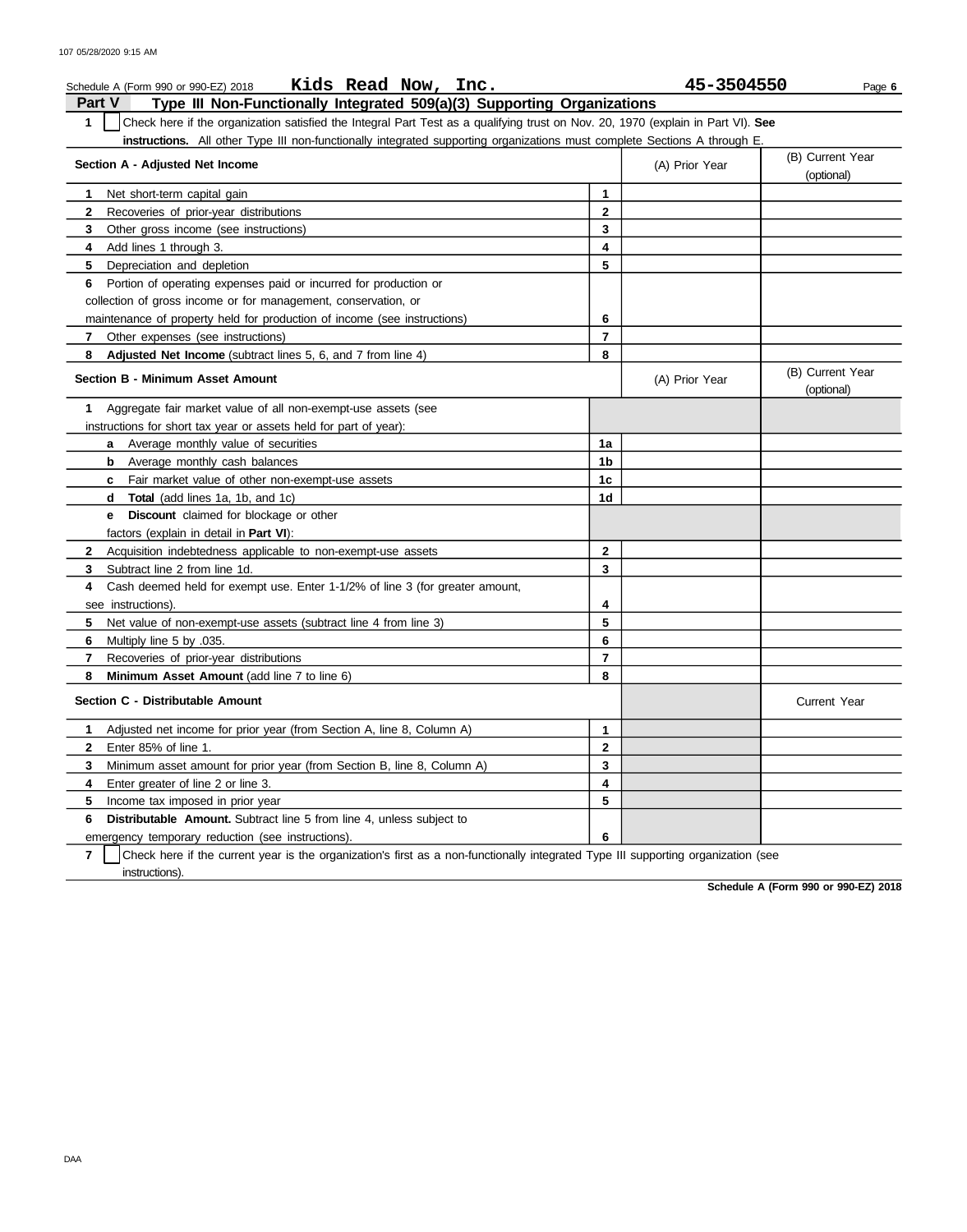| Part V         | Kids Read Now, Inc.<br>Schedule A (Form 990 or 990-EZ) 2018<br>Type III Non-Functionally Integrated 509(a)(3) Supporting Organizations (continued) |                                    | 45-3504550                                   | Page 7                                           |
|----------------|----------------------------------------------------------------------------------------------------------------------------------------------------|------------------------------------|----------------------------------------------|--------------------------------------------------|
|                |                                                                                                                                                    |                                    |                                              |                                                  |
|                | <b>Section D - Distributions</b>                                                                                                                   |                                    |                                              | <b>Current Year</b>                              |
| 1              | Amounts paid to supported organizations to accomplish exempt purposes                                                                              |                                    |                                              |                                                  |
| $\mathbf{2}$   | Amounts paid to perform activity that directly furthers exempt purposes of supported                                                               |                                    |                                              |                                                  |
|                | organizations, in excess of income from activity                                                                                                   |                                    |                                              |                                                  |
| 3              | Administrative expenses paid to accomplish exempt purposes of supported organizations                                                              |                                    |                                              |                                                  |
| 4              | Amounts paid to acquire exempt-use assets                                                                                                          |                                    |                                              |                                                  |
| 5              | Qualified set-aside amounts (prior IRS approval required)                                                                                          |                                    |                                              |                                                  |
| 6              | Other distributions (describe in <b>Part VI</b> ). See instructions.                                                                               |                                    |                                              |                                                  |
| $\overline{7}$ | Total annual distributions. Add lines 1 through 6.                                                                                                 |                                    |                                              |                                                  |
| 8              | Distributions to attentive supported organizations to which the organization is responsive                                                         |                                    |                                              |                                                  |
|                | (provide details in Part VI). See instructions.                                                                                                    |                                    |                                              |                                                  |
| 9              | Distributable amount for 2018 from Section C, line 6                                                                                               |                                    |                                              |                                                  |
| 10             | Line 8 amount divided by line 9 amount                                                                                                             |                                    |                                              |                                                  |
|                | Section E - Distribution Allocations (see instructions)                                                                                            | (i)<br><b>Excess Distributions</b> | (i)<br><b>Underdistributions</b><br>Pre-2018 | (iii)<br><b>Distributable</b><br>Amount for 2018 |
| 1              | Distributable amount for 2018 from Section C, line 6                                                                                               |                                    |                                              |                                                  |
| $\mathbf{2}$   | Underdistributions, if any, for years prior to 2018                                                                                                |                                    |                                              |                                                  |
|                | (reasonable cause required-explain in Part VI). See                                                                                                |                                    |                                              |                                                  |
|                | instructions.                                                                                                                                      |                                    |                                              |                                                  |
| 3              | Excess distributions carryover, if any, to 2018                                                                                                    |                                    |                                              |                                                  |
|                |                                                                                                                                                    |                                    |                                              |                                                  |
|                |                                                                                                                                                    |                                    |                                              |                                                  |
|                |                                                                                                                                                    |                                    |                                              |                                                  |
|                |                                                                                                                                                    |                                    |                                              |                                                  |
|                |                                                                                                                                                    |                                    |                                              |                                                  |
|                | f Total of lines 3a through e                                                                                                                      |                                    |                                              |                                                  |
|                | <b>g</b> Applied to underdistributions of prior years                                                                                              |                                    |                                              |                                                  |
|                | <b>h</b> Applied to 2018 distributable amount                                                                                                      |                                    |                                              |                                                  |
|                | Carryover from 2013 not applied (see instructions)<br>Remainder. Subtract lines 3q, 3h, and 3i from 3f.                                            |                                    |                                              |                                                  |
| 4              | Distributions for 2018 from                                                                                                                        |                                    |                                              |                                                  |
|                | \$                                                                                                                                                 |                                    |                                              |                                                  |
|                | Section D, line 7:                                                                                                                                 |                                    |                                              |                                                  |
|                | <b>a</b> Applied to underdistributions of prior years                                                                                              |                                    |                                              |                                                  |
|                | <b>b</b> Applied to 2018 distributable amount<br><b>c</b> Remainder. Subtract lines 4a and 4b from 4.                                              |                                    |                                              |                                                  |
| 5              | Remaining underdistributions for years prior to 2018, if                                                                                           |                                    |                                              |                                                  |
|                | any. Subtract lines 3g and 4a from line 2. For result                                                                                              |                                    |                                              |                                                  |
|                | greater than zero, explain in Part VI. See instructions.                                                                                           |                                    |                                              |                                                  |
| 6              | Remaining underdistributions for 2018. Subtract lines 3h                                                                                           |                                    |                                              |                                                  |
|                | and 4b from line 1. For result greater than zero, explain in                                                                                       |                                    |                                              |                                                  |
|                | <b>Part VI.</b> See instructions.                                                                                                                  |                                    |                                              |                                                  |
| 7              | Excess distributions carryover to 2019. Add lines 3j                                                                                               |                                    |                                              |                                                  |
|                | and 4c.                                                                                                                                            |                                    |                                              |                                                  |
| 8              | Breakdown of line 7:                                                                                                                               |                                    |                                              |                                                  |
|                | a Excess from 2014                                                                                                                                 |                                    |                                              |                                                  |
|                |                                                                                                                                                    |                                    |                                              |                                                  |
|                |                                                                                                                                                    |                                    |                                              |                                                  |
|                |                                                                                                                                                    |                                    |                                              |                                                  |
|                | e Excess from 2018.                                                                                                                                |                                    |                                              |                                                  |

**Schedule A (Form 990 or 990-EZ) 2018**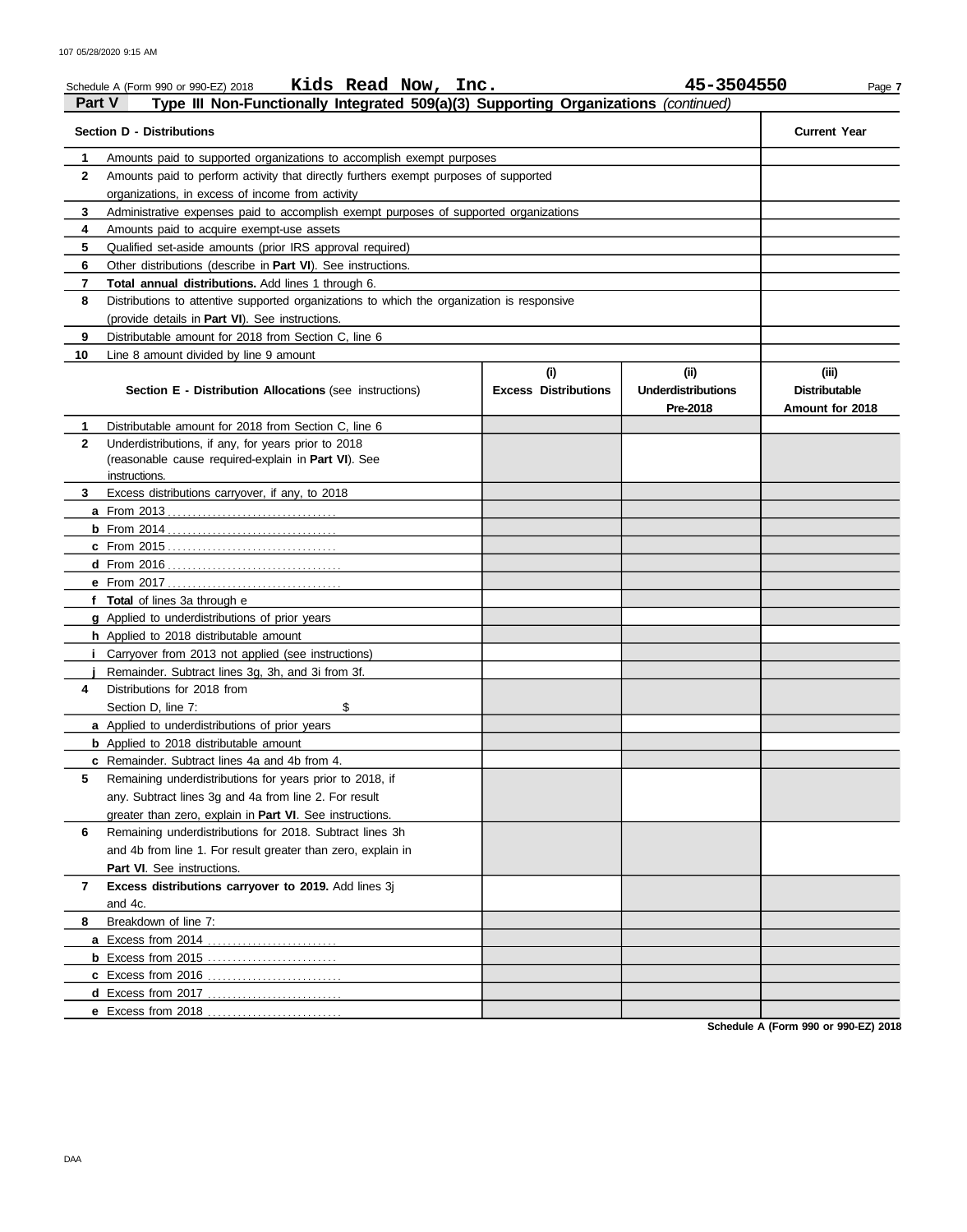|         | Schedule A (Form 990 or 990-EZ) 2018 Kids Read Now, Inc. |  |                                                                                                | 45-3504550                                                                                                                                                                                                                                                                                                                                                                                                                                                                                | Page 8 |
|---------|----------------------------------------------------------|--|------------------------------------------------------------------------------------------------|-------------------------------------------------------------------------------------------------------------------------------------------------------------------------------------------------------------------------------------------------------------------------------------------------------------------------------------------------------------------------------------------------------------------------------------------------------------------------------------------|--------|
| Part VI |                                                          |  | lines 2, 5, and 6. Also complete this part for any additional information. (See instructions.) | Supplemental Information. Provide the explanations required by Part II, line 10; Part II, line 17a or 17b; Part<br>III, line 12; Part IV, Section A, lines 1, 2, 3b, 3c, 4b, 4c, 5a, 6, 9a, 9b, 9c, 11a, 11b, and 11c; Part IV, Section<br>B, lines 1 and 2; Part IV, Section C, line 1; Part IV, Section D, lines 2 and 3; Part IV, Section E, lines 1c, 2a, 2b,<br>3a, and 3b; Part V, line 1; Part V, Section B, line 1e; Part V, Section D, lines 5, 6, and 8; and Part V, Section E, |        |
|         | Supplemental Information                                 |  |                                                                                                |                                                                                                                                                                                                                                                                                                                                                                                                                                                                                           |        |
|         |                                                          |  |                                                                                                | Organization is filing a short year return for the period January 1, 2014                                                                                                                                                                                                                                                                                                                                                                                                                 |        |
|         |                                                          |  |                                                                                                | through September 30, 2014 as the Organization was previously a calendar                                                                                                                                                                                                                                                                                                                                                                                                                  |        |
|         |                                                          |  |                                                                                                | year-end and changed its fiscal year-end to September 30th commencing the                                                                                                                                                                                                                                                                                                                                                                                                                 |        |
|         | the year beginning January 1, 2014.                      |  |                                                                                                |                                                                                                                                                                                                                                                                                                                                                                                                                                                                                           |        |
|         |                                                          |  |                                                                                                |                                                                                                                                                                                                                                                                                                                                                                                                                                                                                           |        |
|         |                                                          |  |                                                                                                |                                                                                                                                                                                                                                                                                                                                                                                                                                                                                           |        |
|         |                                                          |  |                                                                                                |                                                                                                                                                                                                                                                                                                                                                                                                                                                                                           |        |
|         |                                                          |  |                                                                                                |                                                                                                                                                                                                                                                                                                                                                                                                                                                                                           |        |
|         |                                                          |  |                                                                                                |                                                                                                                                                                                                                                                                                                                                                                                                                                                                                           |        |
|         |                                                          |  |                                                                                                |                                                                                                                                                                                                                                                                                                                                                                                                                                                                                           |        |
|         |                                                          |  |                                                                                                |                                                                                                                                                                                                                                                                                                                                                                                                                                                                                           |        |
|         |                                                          |  |                                                                                                |                                                                                                                                                                                                                                                                                                                                                                                                                                                                                           |        |
|         |                                                          |  |                                                                                                |                                                                                                                                                                                                                                                                                                                                                                                                                                                                                           |        |
|         |                                                          |  |                                                                                                |                                                                                                                                                                                                                                                                                                                                                                                                                                                                                           |        |
|         |                                                          |  |                                                                                                |                                                                                                                                                                                                                                                                                                                                                                                                                                                                                           |        |
|         |                                                          |  |                                                                                                |                                                                                                                                                                                                                                                                                                                                                                                                                                                                                           |        |
|         |                                                          |  |                                                                                                |                                                                                                                                                                                                                                                                                                                                                                                                                                                                                           |        |
|         |                                                          |  |                                                                                                |                                                                                                                                                                                                                                                                                                                                                                                                                                                                                           |        |
|         |                                                          |  |                                                                                                |                                                                                                                                                                                                                                                                                                                                                                                                                                                                                           |        |
|         |                                                          |  |                                                                                                |                                                                                                                                                                                                                                                                                                                                                                                                                                                                                           |        |
|         |                                                          |  |                                                                                                |                                                                                                                                                                                                                                                                                                                                                                                                                                                                                           |        |
|         |                                                          |  |                                                                                                |                                                                                                                                                                                                                                                                                                                                                                                                                                                                                           |        |
|         |                                                          |  |                                                                                                |                                                                                                                                                                                                                                                                                                                                                                                                                                                                                           |        |
|         |                                                          |  |                                                                                                |                                                                                                                                                                                                                                                                                                                                                                                                                                                                                           |        |
|         |                                                          |  |                                                                                                |                                                                                                                                                                                                                                                                                                                                                                                                                                                                                           |        |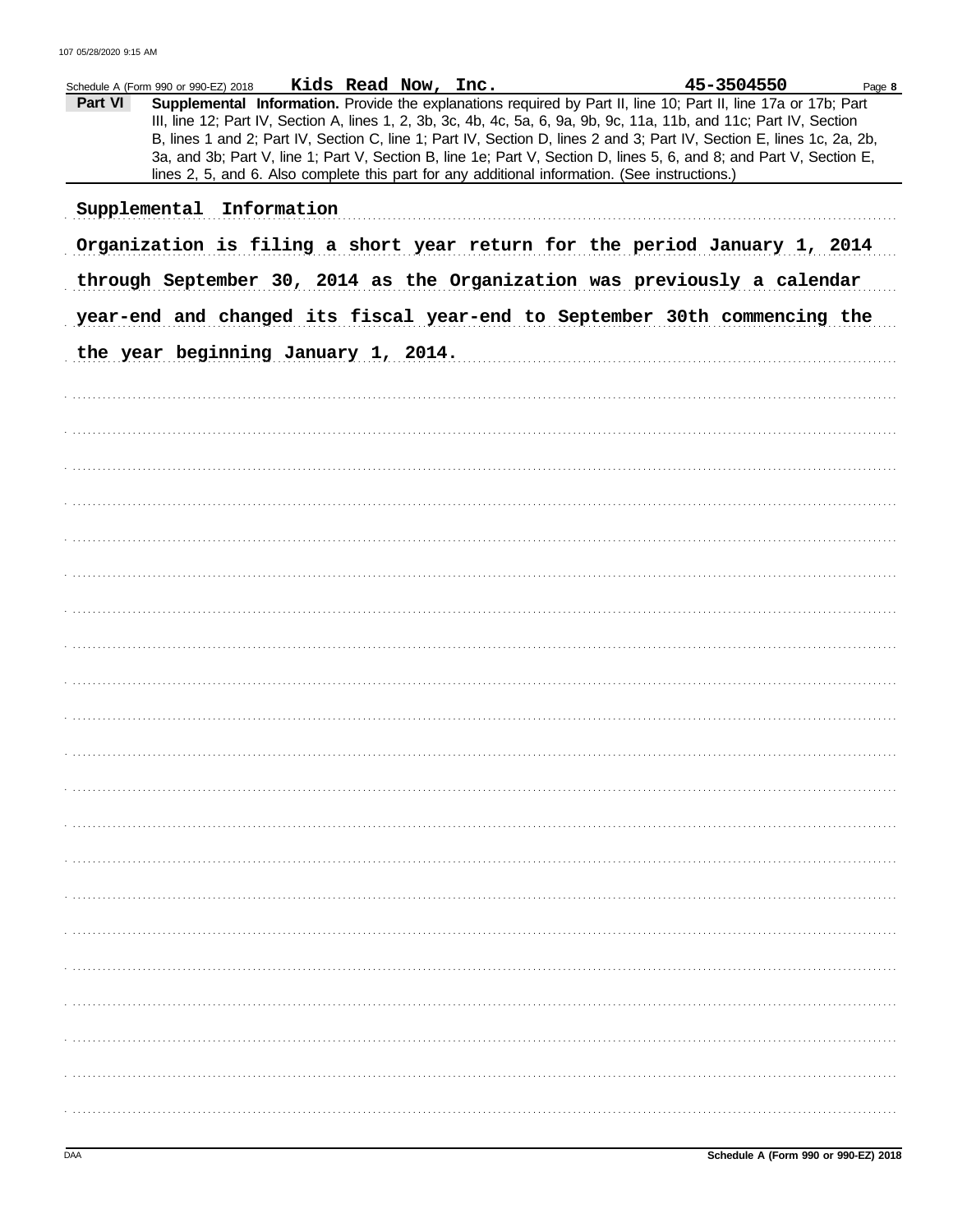|  |  | 107 05/28/2020 9:15 AM |  |  |
|--|--|------------------------|--|--|
|--|--|------------------------|--|--|

| <b>SCHEDULE D</b>          |                                |                                                                                                              | <b>Supplemental Financial Statements</b>                                                                                                                                                                                       |                      | OMB No. 1545-0047               |
|----------------------------|--------------------------------|--------------------------------------------------------------------------------------------------------------|--------------------------------------------------------------------------------------------------------------------------------------------------------------------------------------------------------------------------------|----------------------|---------------------------------|
| (Form 990)                 |                                |                                                                                                              | Complete if the organization answered "Yes" on Form 990,<br>Part IV, line 6, 7, 8, 9, 10, 11a, 11b, 11c, 11d, 11e, 11f, 12a, or 12b.                                                                                           |                      |                                 |
| Department of the Treasury |                                |                                                                                                              | Attach to Form 990.                                                                                                                                                                                                            |                      | Open to Public                  |
| Internal Revenue Service   |                                |                                                                                                              | Go to www.irs.gov/Form990 for instructions and the latest information.                                                                                                                                                         |                      | <b>Inspection</b>               |
| Name of the organization   |                                |                                                                                                              |                                                                                                                                                                                                                                |                      | Employer identification number  |
|                            | Kids Read Now, Inc.            |                                                                                                              |                                                                                                                                                                                                                                |                      | 45-3504550                      |
| Part I                     |                                |                                                                                                              | Organizations Maintaining Donor Advised Funds or Other Similar Funds or Accounts.                                                                                                                                              |                      |                                 |
|                            |                                | Complete if the organization answered "Yes" on Form 990, Part IV, line 6.                                    |                                                                                                                                                                                                                                |                      |                                 |
|                            |                                |                                                                                                              | (a) Donor advised funds                                                                                                                                                                                                        |                      | (b) Funds and other accounts    |
| 1                          | Total number at end of year    |                                                                                                              |                                                                                                                                                                                                                                |                      |                                 |
| 2                          |                                |                                                                                                              |                                                                                                                                                                                                                                |                      |                                 |
| 3                          |                                |                                                                                                              | Aggregate value of grants from (during year) Materian and Materian Material Property of the Materia and Materia and Materia and Materia and Materia and Materia and Materia and Materia and Materia and Materia and Materia an |                      |                                 |
| 4                          |                                |                                                                                                              |                                                                                                                                                                                                                                |                      |                                 |
| 5                          |                                | Did the organization inform all donors and donor advisors in writing that the assets held in donor advised   |                                                                                                                                                                                                                                |                      | No                              |
| 6                          |                                | Did the organization inform all grantees, donors, and donor advisors in writing that grant funds can be used |                                                                                                                                                                                                                                |                      | Yes                             |
|                            |                                | only for charitable purposes and not for the benefit of the donor or donor advisor, or for any other purpose |                                                                                                                                                                                                                                |                      |                                 |
|                            |                                |                                                                                                              |                                                                                                                                                                                                                                |                      | Yes<br>No                       |
| Part II                    |                                | <b>Conservation Easements.</b>                                                                               |                                                                                                                                                                                                                                |                      |                                 |
|                            |                                | Complete if the organization answered "Yes" on Form 990, Part IV, line 7.                                    |                                                                                                                                                                                                                                |                      |                                 |
| 1                          |                                | Purpose(s) of conservation easements held by the organization (check all that apply).                        |                                                                                                                                                                                                                                |                      |                                 |
|                            |                                | Preservation of land for public use (e.g., recreation or education)                                          | Preservation of a historically important land area                                                                                                                                                                             |                      |                                 |
|                            | Protection of natural habitat  |                                                                                                              | Preservation of a certified historic structure                                                                                                                                                                                 |                      |                                 |
|                            | Preservation of open space     |                                                                                                              |                                                                                                                                                                                                                                |                      |                                 |
| 2                          |                                |                                                                                                              | Complete lines 2a through 2d if the organization held a qualified conservation contribution in the form of a conservation                                                                                                      |                      |                                 |
|                            |                                | easement on the last day of the tax year.                                                                    |                                                                                                                                                                                                                                |                      | Held at the End of the Tax Year |
| a<br>b                     |                                | Total number of conservation easements                                                                       |                                                                                                                                                                                                                                | 2a<br>2 <sub>b</sub> |                                 |
| c                          |                                |                                                                                                              | Number of conservation easements on a certified historic structure included in (a) [[[[[ [ [ ]]]                                                                                                                               | 2c                   |                                 |
|                            |                                | d Number of conservation easements included in (c) acquired after 7/25/06, and not on a                      |                                                                                                                                                                                                                                |                      |                                 |
|                            |                                | historic structure listed in the National Register                                                           |                                                                                                                                                                                                                                | 2d                   |                                 |
| 3.                         |                                |                                                                                                              | Number of conservation easements modified, transferred, released, extinguished, or terminated by the organization during the                                                                                                   |                      |                                 |
|                            | tax year $\blacktriangleright$ |                                                                                                              |                                                                                                                                                                                                                                |                      |                                 |
|                            |                                | Number of states where property subject to conservation easement is located $\blacktriangleright$            |                                                                                                                                                                                                                                |                      |                                 |
|                            |                                | Does the organization have a written policy regarding the periodic monitoring, inspection, handling of       |                                                                                                                                                                                                                                |                      |                                 |
|                            |                                |                                                                                                              |                                                                                                                                                                                                                                |                      | Yes<br>No                       |
| 6                          |                                |                                                                                                              | Staff and volunteer hours devoted to monitoring, inspecting, handling of violations, and enforcing conservation easements during the year                                                                                      |                      |                                 |
|                            | .                              |                                                                                                              |                                                                                                                                                                                                                                |                      |                                 |
| 7                          |                                |                                                                                                              | Amount of expenses incurred in monitoring, inspecting, handling of violations, and enforcing conservation easements during the year                                                                                            |                      |                                 |
| 8                          |                                |                                                                                                              | Does each conservation easement reported on line 2(d) above satisfy the requirements of section 170(h)(4)(B)(i)                                                                                                                |                      |                                 |
|                            |                                |                                                                                                              |                                                                                                                                                                                                                                |                      | Yes<br>No                       |
| 9                          |                                |                                                                                                              | In Part XIII, describe how the organization reports conservation easements in its revenue and expense statement, and                                                                                                           |                      |                                 |
|                            |                                |                                                                                                              | balance sheet, and include, if applicable, the text of the footnote to the organization's financial statements that describes the                                                                                              |                      |                                 |
|                            |                                | organization's accounting for conservation easements.                                                        |                                                                                                                                                                                                                                |                      |                                 |
| Part III                   |                                | Complete if the organization answered "Yes" on Form 990, Part IV, line 8.                                    | Organizations Maintaining Collections of Art, Historical Treasures, or Other Similar Assets.                                                                                                                                   |                      |                                 |
|                            |                                |                                                                                                              | 1a If the organization elected, as permitted under SFAS 116 (ASC 958), not to report in its revenue statement and balance sheet                                                                                                |                      |                                 |
|                            |                                |                                                                                                              | works of art, historical treasures, or other similar assets held for public exhibition, education, or research in furtherance of                                                                                               |                      |                                 |
|                            |                                |                                                                                                              | public service, provide, in Part XIII, the text of the footnote to its financial statements that describes these items.                                                                                                        |                      |                                 |
|                            |                                |                                                                                                              | <b>b</b> If the organization elected, as permitted under SFAS 116 (ASC 958), to report in its revenue statement and balance sheet                                                                                              |                      |                                 |
|                            |                                |                                                                                                              | works of art, historical treasures, or other similar assets held for public exhibition, education, or research in furtherance of                                                                                               |                      |                                 |
|                            |                                | public service, provide the following amounts relating to these items:                                       |                                                                                                                                                                                                                                |                      |                                 |
| (i)                        |                                |                                                                                                              |                                                                                                                                                                                                                                |                      |                                 |
|                            |                                |                                                                                                              | If the organization received or held works of art, historical treasures, or other similar assets for financial gain, provide the                                                                                               |                      |                                 |
| 2                          |                                | following amounts required to be reported under SFAS 116 (ASC 958) relating to these items:                  |                                                                                                                                                                                                                                |                      |                                 |
| а                          |                                |                                                                                                              |                                                                                                                                                                                                                                |                      | $\triangleright$ \$             |
|                            |                                |                                                                                                              |                                                                                                                                                                                                                                |                      |                                 |

| a Revenue included on Form 990, Part VIII, line |
|-------------------------------------------------|
| Assets included in Form 990. Part X             |

For Paperwork Reduction Act Notice, see the Instructions for Form 990.<br><sub>DAA</sub>

**Schedule D (Form 990) 2018**

\$

 $\blacktriangleright$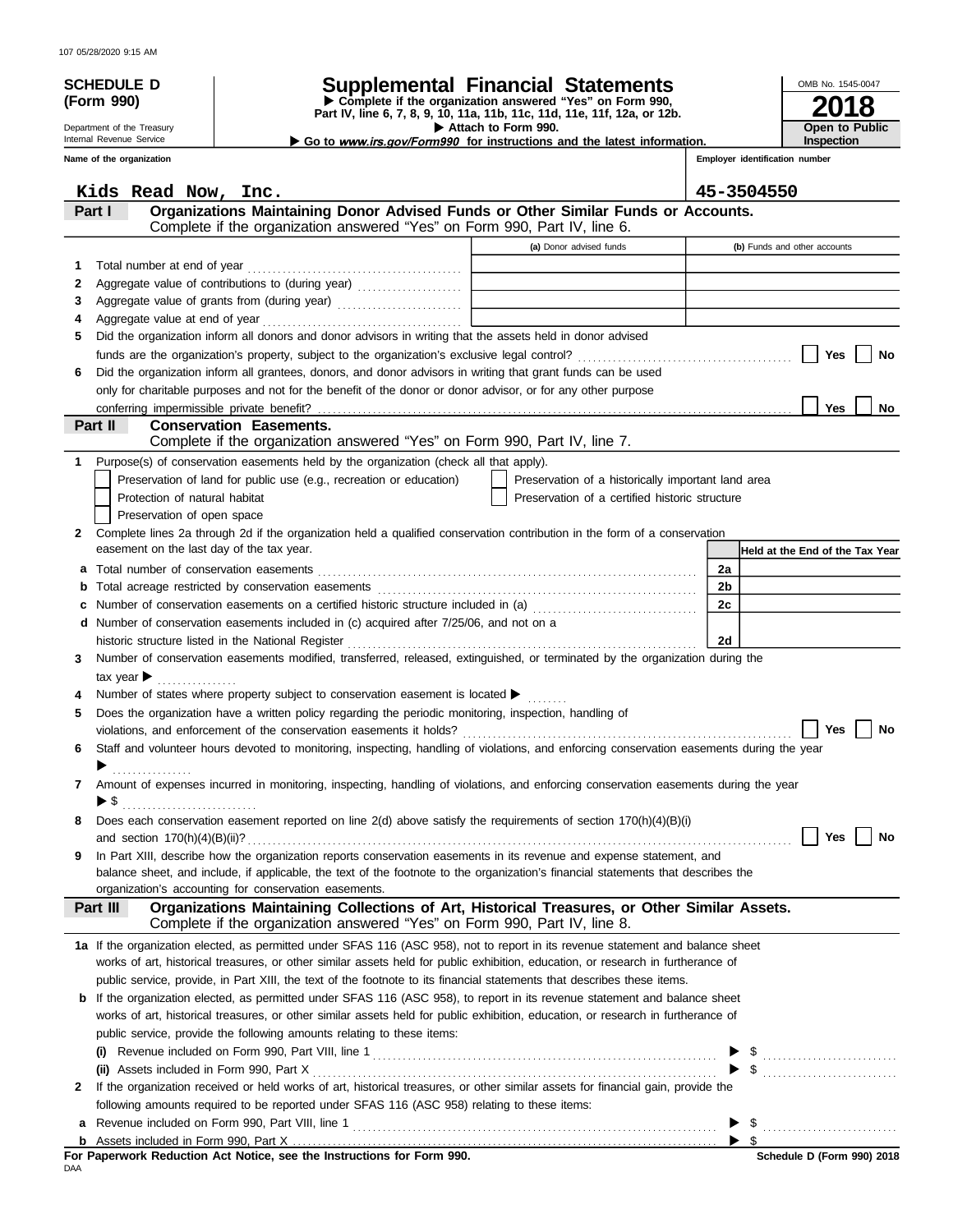|   | Schedule D (Form 990) 2018 Kids Read Now, Inc.                                                                                                                                                                                       |                         |                           |                         | 45-3504550      |                      |                     |         | Page 2 |
|---|--------------------------------------------------------------------------------------------------------------------------------------------------------------------------------------------------------------------------------------|-------------------------|---------------------------|-------------------------|-----------------|----------------------|---------------------|---------|--------|
|   | Organizations Maintaining Collections of Art, Historical Treasures, or Other Similar Assets (continued)<br>Part III                                                                                                                  |                         |                           |                         |                 |                      |                     |         |        |
| 3 | Using the organization's acquisition, accession, and other records, check any of the following that are a significant use of its<br>collection items (check all that apply):                                                         |                         |                           |                         |                 |                      |                     |         |        |
| a | Public exhibition                                                                                                                                                                                                                    | d                       | Loan or exchange programs |                         |                 |                      |                     |         |        |
| b | Scholarly research                                                                                                                                                                                                                   | е                       |                           |                         |                 |                      |                     |         |        |
| c | Preservation for future generations                                                                                                                                                                                                  |                         |                           |                         |                 |                      |                     |         |        |
|   | Provide a description of the organization's collections and explain how they further the organization's exempt purpose in Part                                                                                                       |                         |                           |                         |                 |                      |                     |         |        |
|   | XIII.                                                                                                                                                                                                                                |                         |                           |                         |                 |                      |                     |         |        |
| 5 | During the year, did the organization solicit or receive donations of art, historical treasures, or other similar                                                                                                                    |                         |                           |                         |                 |                      |                     |         |        |
|   |                                                                                                                                                                                                                                      |                         |                           |                         |                 |                      | <b>Yes</b>          |         | No     |
|   | <b>Part IV</b><br><b>Escrow and Custodial Arrangements.</b>                                                                                                                                                                          |                         |                           |                         |                 |                      |                     |         |        |
|   | Complete if the organization answered "Yes" on Form 990, Part IV, line 9, or reported an amount on Form                                                                                                                              |                         |                           |                         |                 |                      |                     |         |        |
|   | 990, Part X, line 21.                                                                                                                                                                                                                |                         |                           |                         |                 |                      |                     |         |        |
|   | 1a Is the organization an agent, trustee, custodian or other intermediary for contributions or other assets not                                                                                                                      |                         |                           |                         |                 |                      |                     |         |        |
|   |                                                                                                                                                                                                                                      |                         |                           |                         |                 |                      | Yes                 |         | No     |
|   | <b>b</b> If "Yes," explain the arrangement in Part XIII and complete the following table:                                                                                                                                            |                         |                           |                         |                 |                      |                     |         |        |
|   |                                                                                                                                                                                                                                      |                         |                           |                         |                 |                      | Amount              |         |        |
|   | c Beginning balance <b>contract the contract of the contract of the contract of the contract of the contract of the contract of the contract of the contract of the contract of the contract of the contract of the contract of </b> |                         |                           |                         |                 | 1с                   |                     |         |        |
|   | Additions during the year contained and according to the year contained and according the year contained and according the year contained and according the year contained and according to the state of the state of the stat       |                         |                           |                         |                 | 1 <sub>d</sub>       |                     |         |        |
|   |                                                                                                                                                                                                                                      |                         |                           |                         |                 | 1e                   |                     |         |        |
|   |                                                                                                                                                                                                                                      |                         |                           |                         |                 | 1f                   |                     |         |        |
|   |                                                                                                                                                                                                                                      |                         |                           |                         |                 |                      | Yes                 |         | No     |
|   |                                                                                                                                                                                                                                      |                         |                           |                         |                 |                      |                     |         |        |
|   | Part V<br><b>Endowment Funds.</b>                                                                                                                                                                                                    |                         |                           |                         |                 |                      |                     |         |        |
|   | Complete if the organization answered "Yes" on Form 990, Part IV, line 10.                                                                                                                                                           |                         |                           |                         |                 |                      |                     |         |        |
|   |                                                                                                                                                                                                                                      | (a) Current year        | (b) Prior year            | (c) Two years back      |                 | (d) Three years back | (e) Four years back |         |        |
|   | <b>1a</b> Beginning of year balance                                                                                                                                                                                                  |                         |                           |                         |                 |                      |                     |         |        |
|   | Contributions                                                                                                                                                                                                                        |                         |                           |                         |                 |                      |                     |         |        |
| c | Net investment earnings, gains, and                                                                                                                                                                                                  |                         |                           |                         |                 |                      |                     |         |        |
|   | d Grants or scholarships                                                                                                                                                                                                             |                         |                           |                         |                 |                      |                     |         |        |
|   | e Other expenditures for facilities and                                                                                                                                                                                              |                         |                           |                         |                 |                      |                     |         |        |
|   |                                                                                                                                                                                                                                      |                         |                           |                         |                 |                      |                     |         |        |
|   |                                                                                                                                                                                                                                      |                         |                           |                         |                 |                      |                     |         |        |
|   |                                                                                                                                                                                                                                      |                         |                           |                         |                 |                      |                     |         |        |
|   | Provide the estimated percentage of the current year end balance (line 1g, column (a)) held as:                                                                                                                                      |                         |                           |                         |                 |                      |                     |         |        |
|   | a Board designated or quasi-endowment >                                                                                                                                                                                              |                         |                           |                         |                 |                      |                     |         |        |
|   | <b>b</b> Permanent endowment $\blacktriangleright$<br>. %                                                                                                                                                                            |                         |                           |                         |                 |                      |                     |         |        |
|   | c Temporarily restricted endowment >                                                                                                                                                                                                 | ℅<br>.                  |                           |                         |                 |                      |                     |         |        |
|   | The percentages on lines 2a, 2b, and 2c should equal 100%.                                                                                                                                                                           |                         |                           |                         |                 |                      |                     |         |        |
|   | 3a Are there endowment funds not in the possession of the organization that are held and administered for the                                                                                                                        |                         |                           |                         |                 |                      |                     |         |        |
|   | organization by:                                                                                                                                                                                                                     |                         |                           |                         |                 |                      |                     | Yes     | No.    |
|   |                                                                                                                                                                                                                                      |                         |                           |                         |                 |                      | 3a(i)               |         |        |
|   | (ii) related organizations                                                                                                                                                                                                           |                         |                           |                         |                 |                      | 3a(ii)              |         |        |
|   |                                                                                                                                                                                                                                      |                         |                           |                         |                 |                      | 3b                  |         |        |
|   | Describe in Part XIII the intended uses of the organization's endowment funds.                                                                                                                                                       |                         |                           |                         |                 |                      |                     |         |        |
|   | Part VI<br>Land, Buildings, and Equipment.                                                                                                                                                                                           |                         |                           |                         |                 |                      |                     |         |        |
|   | Complete if the organization answered "Yes" on Form 990, Part IV, line 11a. See Form 990, Part X, line 10.                                                                                                                           |                         |                           |                         |                 |                      |                     |         |        |
|   | Description of property                                                                                                                                                                                                              | (a) Cost or other basis |                           | (b) Cost or other basis | (c) Accumulated |                      | (d) Book value      |         |        |
|   |                                                                                                                                                                                                                                      | (investment)            |                           | (other)                 | depreciation    |                      |                     |         |        |
|   | <b>1a</b> Land                                                                                                                                                                                                                       |                         |                           |                         |                 |                      |                     |         |        |
| b |                                                                                                                                                                                                                                      |                         |                           |                         |                 |                      |                     |         |        |
|   | Leasehold improvements                                                                                                                                                                                                               |                         |                           |                         |                 |                      |                     |         |        |
| d |                                                                                                                                                                                                                                      |                         |                           | 967,881                 |                 | 471,719              |                     | 496,162 |        |
|   | e Other                                                                                                                                                                                                                              |                         |                           |                         |                 |                      |                     |         |        |
|   | Total. Add lines 1a through 1e. (Column (d) must equal Form 990, Part X, column (B), line 10c.)                                                                                                                                      |                         |                           |                         |                 |                      |                     | 496,162 |        |

Total. Add lines 1a through 1e. *(Column (d) must equal Form 990, Part X, column (B), line 10c.)* 

**Schedule D (Form 990) 2018**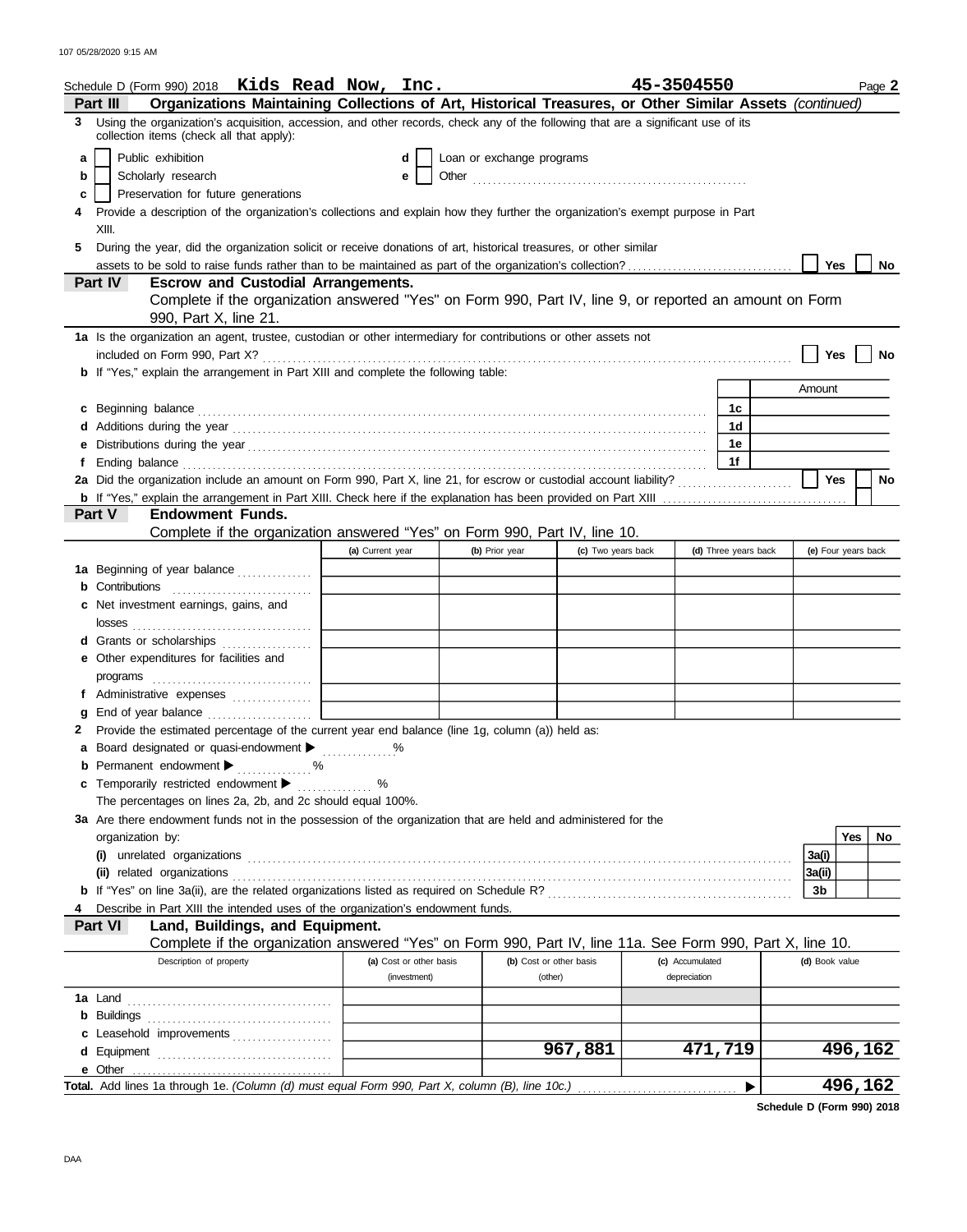|                 | Schedule D (Form 990) 2018 Kids Read Now, Inc.                                                             |                | 45-3504550                       | Page 3 |
|-----------------|------------------------------------------------------------------------------------------------------------|----------------|----------------------------------|--------|
| <b>Part VII</b> | Investments-Other Securities.                                                                              |                |                                  |        |
|                 | Complete if the organization answered "Yes" on Form 990, Part IV, line 11b. See Form 990, Part X, line 12. |                |                                  |        |
|                 | (a) Description of security or category                                                                    | (b) Book value | (c) Method of valuation:         |        |
|                 | (including name of security)                                                                               |                | Cost or end-of-year market value |        |
|                 |                                                                                                            |                |                                  |        |
|                 |                                                                                                            |                |                                  |        |
| (3) Other       |                                                                                                            |                |                                  |        |
| (A)             |                                                                                                            |                |                                  |        |
| (B)             |                                                                                                            |                |                                  |        |
| (C)             |                                                                                                            |                |                                  |        |
| (D)             |                                                                                                            |                |                                  |        |
| (E)             |                                                                                                            |                |                                  |        |
| (F)             |                                                                                                            |                |                                  |        |
| (G)             |                                                                                                            |                |                                  |        |
| (H)             |                                                                                                            |                |                                  |        |
|                 | Total. (Column (b) must equal Form 990, Part X, col. (B) line 12.) $\blacktriangleright$                   |                |                                  |        |
| Part VIII       | Investments-Program Related.                                                                               |                |                                  |        |
|                 | Complete if the organization answered "Yes" on Form 990, Part IV, line 11c. See Form 990, Part X, line 13. |                |                                  |        |
|                 | (a) Description of investment                                                                              | (b) Book value | (c) Method of valuation:         |        |
|                 |                                                                                                            |                | Cost or end-of-year market value |        |
|                 |                                                                                                            |                |                                  |        |
| (1)             |                                                                                                            |                |                                  |        |
| (2)             |                                                                                                            |                |                                  |        |
| (3)             |                                                                                                            |                |                                  |        |
| (4)             |                                                                                                            |                |                                  |        |
| (5)             |                                                                                                            |                |                                  |        |
| (6)             |                                                                                                            |                |                                  |        |
| (7)             |                                                                                                            |                |                                  |        |
| (8)             |                                                                                                            |                |                                  |        |
| (9)             |                                                                                                            |                |                                  |        |
|                 | Total. (Column (b) must equal Form 990, Part X, col. (B) line 13.)                                         |                |                                  |        |
| Part IX         | Other Assets.                                                                                              |                |                                  |        |
|                 | Complete if the organization answered "Yes" on Form 990, Part IV, line 11d. See Form 990, Part X, line 15. |                |                                  |        |
|                 | (a) Description                                                                                            |                | (b) Book value                   |        |
| (1)             |                                                                                                            |                |                                  |        |
| (2)             |                                                                                                            |                |                                  |        |
| (3)             |                                                                                                            |                |                                  |        |
| (4)             |                                                                                                            |                |                                  |        |
| (5)             |                                                                                                            |                |                                  |        |
| (6)             |                                                                                                            |                |                                  |        |
| (7)             |                                                                                                            |                |                                  |        |
| (8)             |                                                                                                            |                |                                  |        |
| (9)             |                                                                                                            |                |                                  |        |
|                 | Total. (Column (b) must equal Form 990, Part X, col. (B) line 15.)                                         |                |                                  |        |
| Part X          | Other Liabilities.                                                                                         |                |                                  |        |
|                 | Complete if the organization answered "Yes" on Form 990, Part IV, line 11e or 11f. See Form 990, Part X,   |                |                                  |        |
|                 | line 25.                                                                                                   |                |                                  |        |
| 1.              | (a) Description of liability                                                                               | (b) Book value |                                  |        |
| (1)             | Federal income taxes                                                                                       |                |                                  |        |
| (2)             |                                                                                                            |                |                                  |        |
| (3)             |                                                                                                            |                |                                  |        |
| (4)             |                                                                                                            |                |                                  |        |
| (5)             |                                                                                                            |                |                                  |        |
| (6)             |                                                                                                            |                |                                  |        |
| (7)             |                                                                                                            |                |                                  |        |
|                 |                                                                                                            |                |                                  |        |
| (8)             |                                                                                                            |                |                                  |        |
| (9)             | Total. (Column (b) must equal Form 990, Part X, col. (B) line 25.) $\blacktriangleright$                   |                |                                  |        |
|                 |                                                                                                            |                |                                  |        |

**Total.** *(Column (b) must equal Form 990, Part X, col. (B) line 25.)*   $\perp$ Liability for uncertain tax positions. In Part XIII, provide the text of the footnote to the organization's financial statements that reports the **2.**

organization's liability for uncertain tax positions under FIN 48 (ASC 740). Check here if the text of the footnote has been provided in Part XIII.

 $\perp$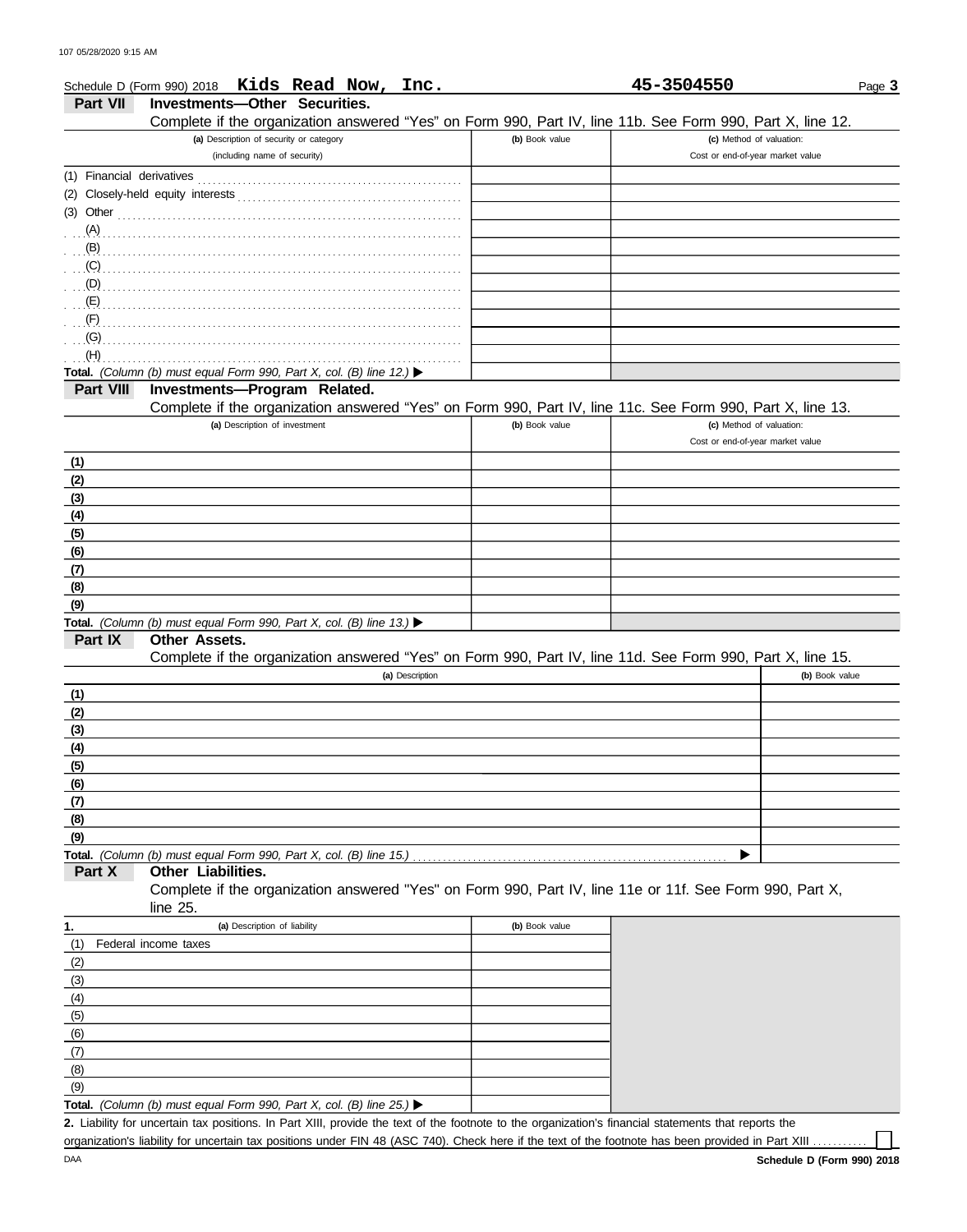|    | Schedule D (Form 990) 2018 Kids Read Now, Inc.                                                                                                                                                                                |                | 45-3504550   | Page 4    |
|----|-------------------------------------------------------------------------------------------------------------------------------------------------------------------------------------------------------------------------------|----------------|--------------|-----------|
|    | Reconciliation of Revenue per Audited Financial Statements With Revenue per Return.<br>Part XI                                                                                                                                |                |              |           |
|    | Complete if the organization answered "Yes" on Form 990, Part IV, line 12a.                                                                                                                                                   |                |              |           |
| 1  |                                                                                                                                                                                                                               |                | $\mathbf{1}$ | 2,568,787 |
| 2  | Amounts included on line 1 but not on Form 990, Part VIII, line 12:                                                                                                                                                           |                |              |           |
| a  |                                                                                                                                                                                                                               | 2a             |              |           |
| b  |                                                                                                                                                                                                                               | 2 <sub>b</sub> |              |           |
| c  |                                                                                                                                                                                                                               | 2c             |              |           |
| d  |                                                                                                                                                                                                                               | <b>2d</b>      |              |           |
| е  | Add lines 2a through 2d [11] Add [12] Add [12] Add lines 2a through 2d [12] Add lines 2a through 2d [12] Add [12] Add [12] Additional Additional Additional Additional Additional Additional Additional Additional Additional |                | 2e           |           |
| 3  |                                                                                                                                                                                                                               |                | 3            | 2,568,787 |
| 4  | Amounts included on Form 990, Part VIII, line 12, but not on line 1:                                                                                                                                                          |                |              |           |
| a  |                                                                                                                                                                                                                               | 4a             |              |           |
| b  |                                                                                                                                                                                                                               | 4b             |              |           |
| c  | Add lines 4a and 4b                                                                                                                                                                                                           |                | 4c           |           |
|    |                                                                                                                                                                                                                               |                | 5            | 2,568,787 |
|    | Reconciliation of Expenses per Audited Financial Statements With Expenses per Return.<br>Part XII<br>Complete if the organization answered "Yes" on Form 990, Part IV, line 12a.                                              |                |              |           |
| 1. |                                                                                                                                                                                                                               |                | $\mathbf 1$  | 3,330,325 |
| 2  | Amounts included on line 1 but not on Form 990, Part IX, line 25:                                                                                                                                                             |                |              |           |
|    |                                                                                                                                                                                                                               | 2a             |              |           |
| a  |                                                                                                                                                                                                                               | 2 <sub>b</sub> |              |           |
| b  |                                                                                                                                                                                                                               |                |              |           |
| c  |                                                                                                                                                                                                                               | 2с             |              |           |
| d  |                                                                                                                                                                                                                               | <b>2d</b>      |              |           |
| е  |                                                                                                                                                                                                                               |                | 2e           |           |
| 3  |                                                                                                                                                                                                                               |                | 3            | 3,330,325 |
| 4  | Amounts included on Form 990, Part IX, line 25, but not on line 1:                                                                                                                                                            |                |              |           |
| а  |                                                                                                                                                                                                                               | 4a             |              |           |
| b  |                                                                                                                                                                                                                               | 4 <sub>b</sub> |              |           |
| c  | Add lines 4a and 4b                                                                                                                                                                                                           |                | 4с<br>5      |           |
|    |                                                                                                                                                                                                                               |                |              | 3,330,325 |
|    | Part XIII<br>Supplemental Information.<br>Provide the descriptions required for Part II, lines 3, 5, and 9; Part III, lines 1a and 4; Part IV, lines 1b and 2b; Part V, line 4; Part X, line                                  |                |              |           |
|    | 2; Part XI, lines 2d and 4b; and Part XII, lines 2d and 4b. Also complete this part to provide any additional information.                                                                                                    |                |              |           |
|    |                                                                                                                                                                                                                               |                |              |           |
|    |                                                                                                                                                                                                                               |                |              |           |
|    |                                                                                                                                                                                                                               |                |              |           |
|    |                                                                                                                                                                                                                               |                |              |           |
|    |                                                                                                                                                                                                                               |                |              |           |
|    |                                                                                                                                                                                                                               |                |              |           |
|    |                                                                                                                                                                                                                               |                |              |           |
|    |                                                                                                                                                                                                                               |                |              |           |
|    |                                                                                                                                                                                                                               |                |              |           |
|    |                                                                                                                                                                                                                               |                |              |           |
|    |                                                                                                                                                                                                                               |                |              |           |
|    |                                                                                                                                                                                                                               |                |              |           |
|    |                                                                                                                                                                                                                               |                |              |           |
|    |                                                                                                                                                                                                                               |                |              |           |
|    |                                                                                                                                                                                                                               |                |              |           |
|    |                                                                                                                                                                                                                               |                |              |           |
|    |                                                                                                                                                                                                                               |                |              |           |
|    |                                                                                                                                                                                                                               |                |              |           |
|    |                                                                                                                                                                                                                               |                |              |           |
|    |                                                                                                                                                                                                                               |                |              |           |
|    |                                                                                                                                                                                                                               |                |              |           |
|    |                                                                                                                                                                                                                               |                |              |           |
|    |                                                                                                                                                                                                                               |                |              |           |
|    |                                                                                                                                                                                                                               |                |              |           |
|    |                                                                                                                                                                                                                               |                |              |           |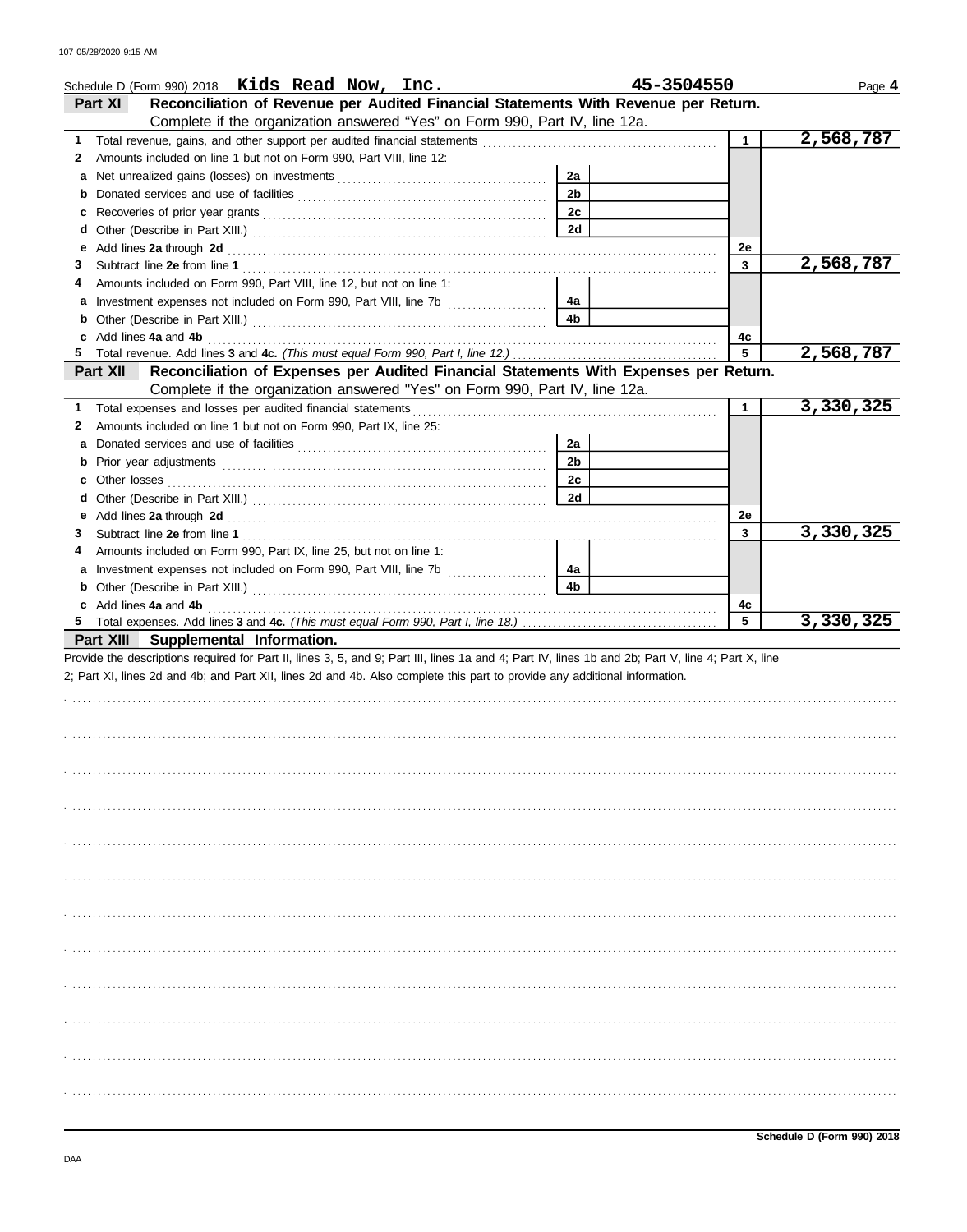|                                                                                                  |  |  |  | 45-3504550 | Page 5 |
|--------------------------------------------------------------------------------------------------|--|--|--|------------|--------|
| Schedule D (Form 990) 2018 Kids Read Now, Inc.<br>Part XIII Supplemental Information (continued) |  |  |  |            |        |
|                                                                                                  |  |  |  |            |        |
|                                                                                                  |  |  |  |            |        |
|                                                                                                  |  |  |  |            |        |
|                                                                                                  |  |  |  |            |        |
|                                                                                                  |  |  |  |            |        |
|                                                                                                  |  |  |  |            |        |
|                                                                                                  |  |  |  |            |        |
|                                                                                                  |  |  |  |            |        |
|                                                                                                  |  |  |  |            |        |
|                                                                                                  |  |  |  |            |        |
|                                                                                                  |  |  |  |            |        |
|                                                                                                  |  |  |  |            |        |
|                                                                                                  |  |  |  |            |        |
|                                                                                                  |  |  |  |            |        |
|                                                                                                  |  |  |  |            |        |
|                                                                                                  |  |  |  |            |        |
|                                                                                                  |  |  |  |            |        |
|                                                                                                  |  |  |  |            |        |
|                                                                                                  |  |  |  |            |        |
|                                                                                                  |  |  |  |            |        |
|                                                                                                  |  |  |  |            |        |
|                                                                                                  |  |  |  |            |        |
|                                                                                                  |  |  |  |            |        |
|                                                                                                  |  |  |  |            |        |
|                                                                                                  |  |  |  |            |        |
|                                                                                                  |  |  |  |            |        |
|                                                                                                  |  |  |  |            |        |
|                                                                                                  |  |  |  |            |        |
|                                                                                                  |  |  |  |            |        |
|                                                                                                  |  |  |  |            |        |
|                                                                                                  |  |  |  |            |        |
|                                                                                                  |  |  |  |            |        |
|                                                                                                  |  |  |  |            |        |
|                                                                                                  |  |  |  |            |        |
|                                                                                                  |  |  |  |            |        |
|                                                                                                  |  |  |  |            |        |
|                                                                                                  |  |  |  |            |        |
|                                                                                                  |  |  |  |            |        |
|                                                                                                  |  |  |  |            |        |
|                                                                                                  |  |  |  |            |        |
|                                                                                                  |  |  |  |            |        |
|                                                                                                  |  |  |  |            |        |
|                                                                                                  |  |  |  |            |        |
|                                                                                                  |  |  |  |            |        |
|                                                                                                  |  |  |  |            |        |
|                                                                                                  |  |  |  |            |        |
|                                                                                                  |  |  |  |            |        |
|                                                                                                  |  |  |  |            |        |
|                                                                                                  |  |  |  |            |        |
|                                                                                                  |  |  |  |            |        |
|                                                                                                  |  |  |  |            |        |
|                                                                                                  |  |  |  |            |        |
|                                                                                                  |  |  |  |            |        |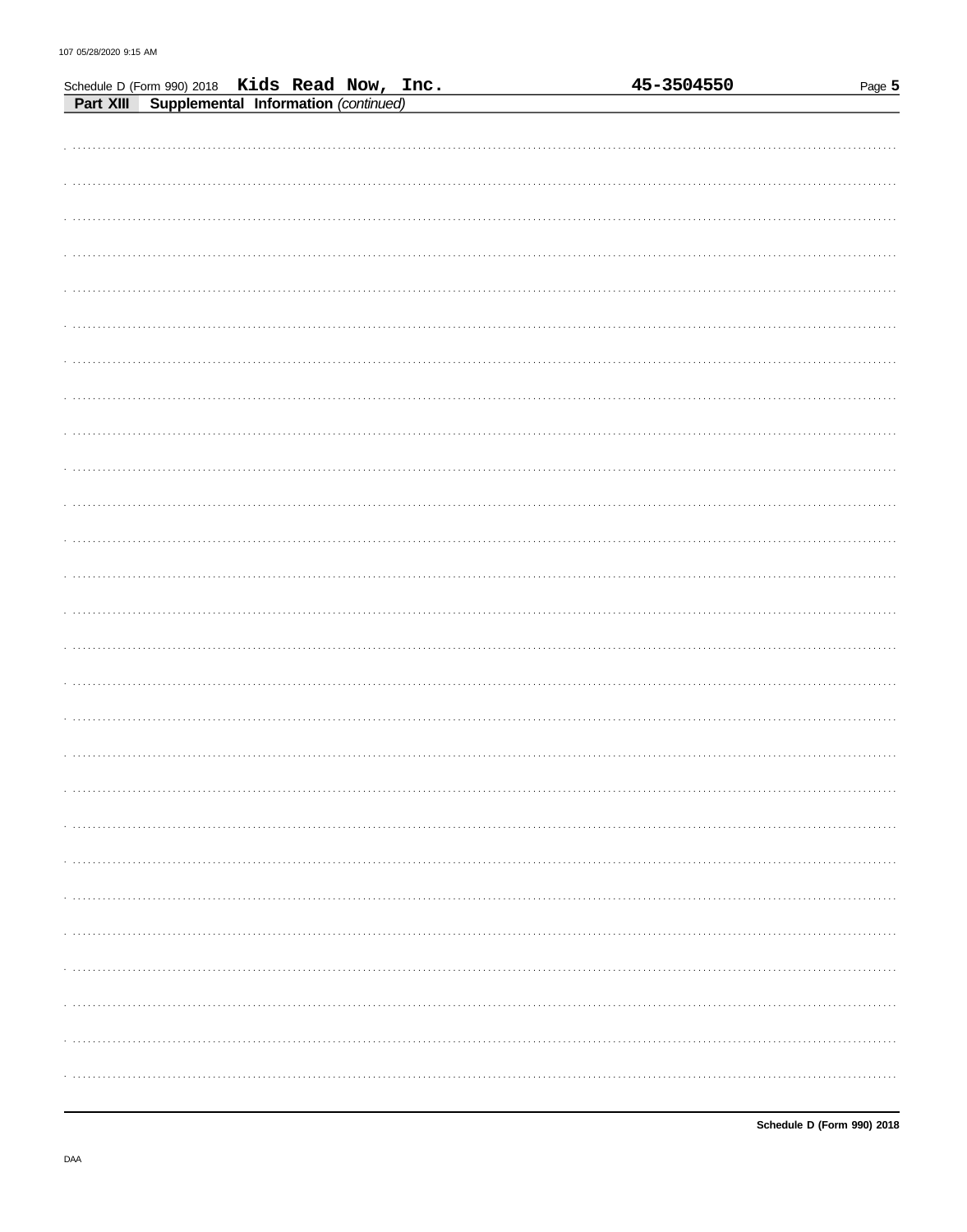# **(Form 990)**

## **SCHEDULE M Noncash Contributions**

OMB No. 1545-0047

**Open To Public 2018**

|  | ▶ Complete if the organizations answered "Yes" on Form 990, Part IV, lines 29 or 30. |  |  |  |  |
|--|--------------------------------------------------------------------------------------|--|--|--|--|
|  |                                                                                      |  |  |  |  |

**Attach to Form 990.**

Go to www.irs.gov/Form990 for instructions and the latest information.

Department of the Treasury<br>Internal Revenue Service

Name of the organization **Employer identification number Employer identification number Inspection**

**Kids Read Now, Inc. 45-3504550**

|     | <b>Types of Property</b><br>Part I                                                                                 |             |                            |                                             |                              |     |     |    |
|-----|--------------------------------------------------------------------------------------------------------------------|-------------|----------------------------|---------------------------------------------|------------------------------|-----|-----|----|
|     |                                                                                                                    | (a)         | (b)                        | (c)                                         | (d)                          |     |     |    |
|     |                                                                                                                    | Check if    | Number of contributions or | Noncash contribution<br>amounts reported on | Method of determining        |     |     |    |
|     |                                                                                                                    | applicable  | items contributed          | Form 990, Part VIII, line 1g                | noncash contribution amounts |     |     |    |
| 1   | Art - Works of art                                                                                                 |             |                            |                                             |                              |     |     |    |
| 2   | Art - Historical treasures                                                                                         |             |                            |                                             |                              |     |     |    |
| 3   | Art - Fractional interests                                                                                         |             |                            |                                             |                              |     |     |    |
| 4   | Books and publications                                                                                             |             |                            |                                             |                              |     |     |    |
| 5   | Clothing and household                                                                                             |             |                            |                                             |                              |     |     |    |
|     |                                                                                                                    |             |                            |                                             |                              |     |     |    |
| 6   | Cars and other vehicles                                                                                            |             |                            |                                             |                              |     |     |    |
| 7   | Boats and planes                                                                                                   |             |                            |                                             |                              |     |     |    |
| 8   | Intellectual property                                                                                              |             |                            |                                             |                              |     |     |    |
| 9   | Securities - Publicly traded                                                                                       |             |                            |                                             |                              |     |     |    |
| 10  | Securities - Closely held stock                                                                                    |             |                            |                                             |                              |     |     |    |
| 11  | Securities - Partnership, LLC,                                                                                     |             |                            |                                             |                              |     |     |    |
|     | or trust interests                                                                                                 |             |                            |                                             |                              |     |     |    |
| 12  | Securities - Miscellaneous                                                                                         |             |                            |                                             |                              |     |     |    |
| 13  | Qualified conservation                                                                                             |             |                            |                                             |                              |     |     |    |
|     | contribution - Historic                                                                                            |             |                            |                                             |                              |     |     |    |
|     |                                                                                                                    |             |                            |                                             |                              |     |     |    |
| 14  | Qualified conservation                                                                                             |             |                            |                                             |                              |     |     |    |
|     |                                                                                                                    |             |                            |                                             |                              |     |     |    |
| 15  | Real estate - Residential                                                                                          |             |                            |                                             |                              |     |     |    |
| 16  | Real estate - Commercial                                                                                           |             |                            |                                             |                              |     |     |    |
| 17  | Real estate - Other                                                                                                |             |                            |                                             |                              |     |     |    |
| 18  |                                                                                                                    |             |                            |                                             |                              |     |     |    |
| 19  | Food inventory                                                                                                     |             |                            |                                             |                              |     |     |    |
| 20  | Drugs and medical supplies                                                                                         |             |                            |                                             |                              |     |     |    |
| 21  |                                                                                                                    |             |                            |                                             |                              |     |     |    |
| 22  | Historical artifacts                                                                                               |             |                            |                                             |                              |     |     |    |
| 23  | Scientific specimens                                                                                               |             |                            |                                             |                              |     |     |    |
| 24  | Archeological artifacts                                                                                            |             |                            |                                             |                              |     |     |    |
| 25  |                                                                                                                    | $\mathbf x$ | 1                          | 140,000                                     |                              |     |     |    |
| 26  |                                                                                                                    |             |                            |                                             |                              |     |     |    |
| 27  |                                                                                                                    |             |                            |                                             |                              |     |     |    |
| 28  | Other $\blacktriangleright$ (                                                                                      |             |                            |                                             |                              |     |     |    |
| 29  | Number of Forms 8283 received by the organization during the tax year for contributions for                        |             |                            |                                             |                              |     |     |    |
|     | which the organization completed Form 8283, Part IV, Donee Acknowledgement                                         |             |                            |                                             | 29                           |     |     |    |
|     |                                                                                                                    |             |                            |                                             |                              |     | Yes | No |
| 30a | During the year, did the organization receive by contribution any property reported in Part I, lines 1 through     |             |                            |                                             |                              |     |     |    |
|     | 28, that it must hold for at least three years from the date of the initial contribution, and which isn't required |             |                            |                                             |                              |     |     |    |
|     |                                                                                                                    |             |                            |                                             |                              | 30a |     | x  |
| b   | If "Yes," describe the arrangement in Part II.                                                                     |             |                            |                                             |                              |     |     |    |
| 31  | Does the organization have a gift acceptance policy that requires the review of any nonstandard                    |             |                            |                                             |                              |     |     |    |
|     | contributions?                                                                                                     |             |                            |                                             |                              | 31  |     | X  |
| 32a | Does the organization hire or use third parties or related organizations to solicit, process, or sell noncash      |             |                            |                                             |                              |     |     |    |
|     | contributions?                                                                                                     |             |                            |                                             |                              | 32a |     | x  |
| b   | If "Yes," describe in Part II.                                                                                     |             |                            |                                             |                              |     |     |    |
| 33  | If the organization didn't report an amount in column (c) for a type of property for which column (a) is checked,  |             |                            |                                             |                              |     |     |    |
|     | describe in Part II.                                                                                               |             |                            |                                             |                              |     |     |    |

**For Paperwork Reduction Act Notice, see the Instructions for Form 990. Schedule M (Form 990) 2018**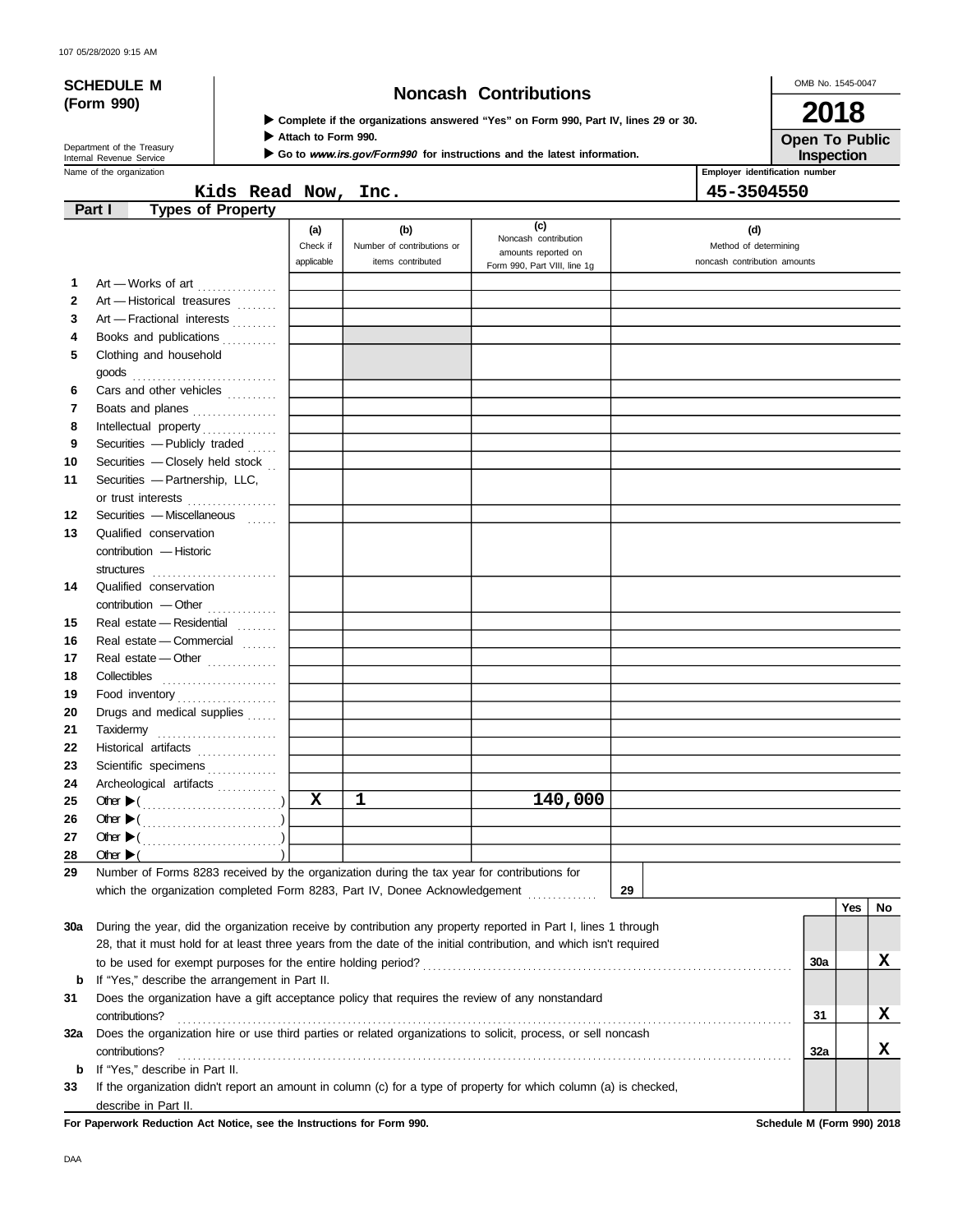|         | Schedule M (Form 990) 2018 Kids Read Now, Inc. |                                                                                                                                                                                                                              |  | 45-3504550 | Page 2 |
|---------|------------------------------------------------|------------------------------------------------------------------------------------------------------------------------------------------------------------------------------------------------------------------------------|--|------------|--------|
| Part II |                                                | Supplemental Information. Provide the information required by Part I, lines 30b, 32b, and 33, and whether<br>the organization is reporting in Part I, column (b), the number of contributions, the number of items received, |  |            |        |
|         |                                                | or a combination of both. Also complete this part for any additional information.                                                                                                                                            |  |            |        |
|         |                                                |                                                                                                                                                                                                                              |  |            |        |
|         |                                                |                                                                                                                                                                                                                              |  |            |        |
|         |                                                |                                                                                                                                                                                                                              |  |            |        |
|         |                                                |                                                                                                                                                                                                                              |  |            |        |
|         |                                                |                                                                                                                                                                                                                              |  |            |        |
|         |                                                |                                                                                                                                                                                                                              |  |            |        |
|         |                                                |                                                                                                                                                                                                                              |  |            |        |
|         |                                                |                                                                                                                                                                                                                              |  |            |        |
|         |                                                |                                                                                                                                                                                                                              |  |            |        |
|         |                                                |                                                                                                                                                                                                                              |  |            |        |
|         |                                                |                                                                                                                                                                                                                              |  |            |        |
|         |                                                |                                                                                                                                                                                                                              |  |            |        |
|         |                                                |                                                                                                                                                                                                                              |  |            |        |
|         |                                                |                                                                                                                                                                                                                              |  |            |        |
|         |                                                |                                                                                                                                                                                                                              |  |            |        |
|         |                                                |                                                                                                                                                                                                                              |  |            |        |
|         |                                                |                                                                                                                                                                                                                              |  |            |        |
|         |                                                |                                                                                                                                                                                                                              |  |            |        |
|         |                                                |                                                                                                                                                                                                                              |  |            |        |
|         |                                                |                                                                                                                                                                                                                              |  |            |        |
|         |                                                |                                                                                                                                                                                                                              |  |            |        |
|         |                                                |                                                                                                                                                                                                                              |  |            |        |
|         |                                                |                                                                                                                                                                                                                              |  |            |        |
|         |                                                |                                                                                                                                                                                                                              |  |            |        |
|         |                                                |                                                                                                                                                                                                                              |  |            |        |
|         |                                                |                                                                                                                                                                                                                              |  |            |        |
|         |                                                |                                                                                                                                                                                                                              |  |            |        |
|         |                                                |                                                                                                                                                                                                                              |  |            |        |
|         |                                                |                                                                                                                                                                                                                              |  |            |        |
|         |                                                |                                                                                                                                                                                                                              |  |            |        |
|         |                                                |                                                                                                                                                                                                                              |  |            |        |
|         |                                                |                                                                                                                                                                                                                              |  |            |        |
|         |                                                |                                                                                                                                                                                                                              |  |            |        |
|         |                                                |                                                                                                                                                                                                                              |  |            |        |
|         |                                                |                                                                                                                                                                                                                              |  |            |        |
|         |                                                |                                                                                                                                                                                                                              |  |            |        |
|         |                                                |                                                                                                                                                                                                                              |  |            |        |
|         |                                                |                                                                                                                                                                                                                              |  |            |        |
|         |                                                |                                                                                                                                                                                                                              |  |            |        |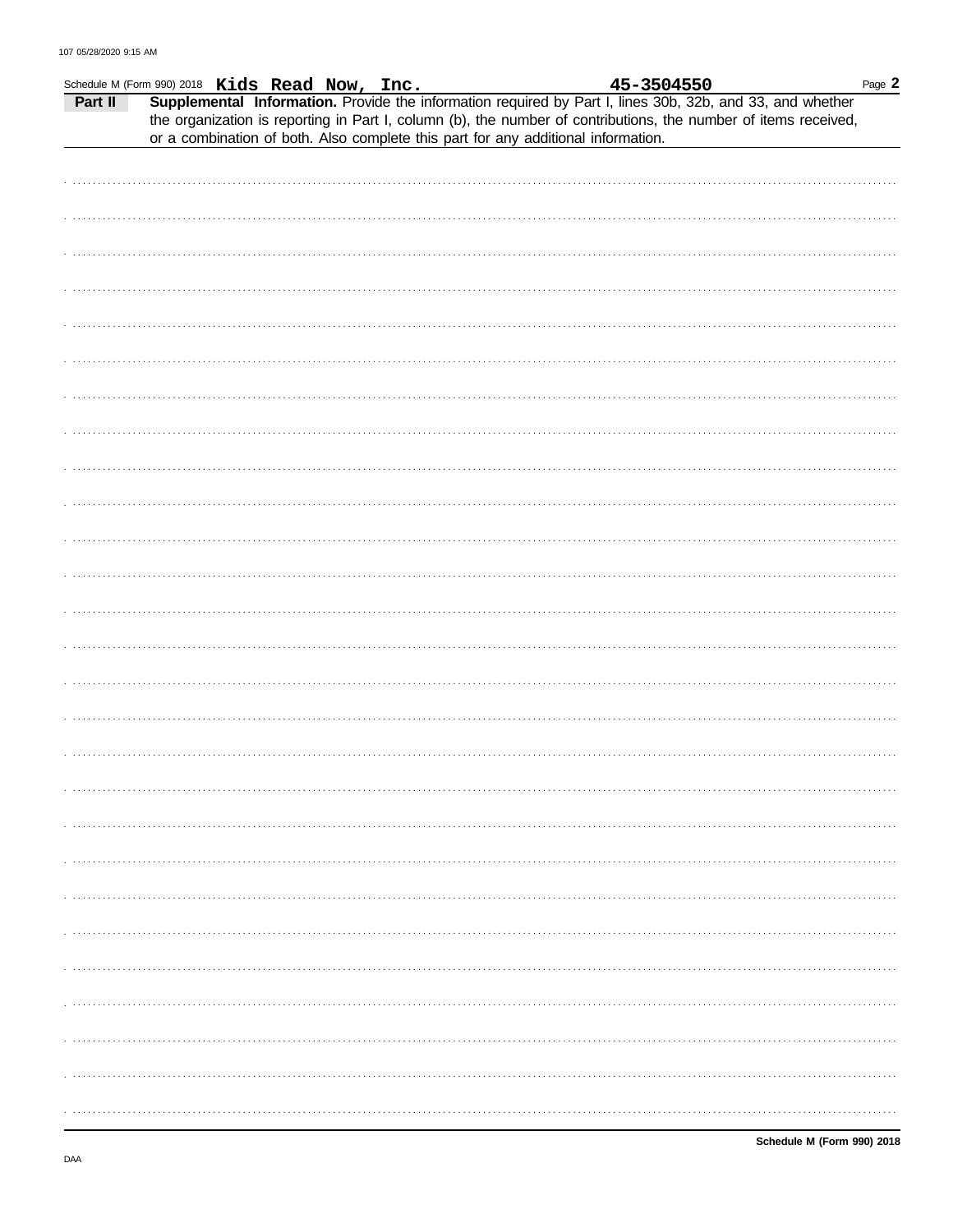| <b>SCHEDULE O</b><br>(Form 990 or 990-EZ)<br>Department of the Treasury<br>Internal Revenue Service | OMB No. 1545-0047<br>Supplemental Information to Form 990 or 990-EZ<br>Complete to provide information for responses to specific questions on<br>2018<br>Open to Public<br>Inspection |                                              |
|-----------------------------------------------------------------------------------------------------|---------------------------------------------------------------------------------------------------------------------------------------------------------------------------------------|----------------------------------------------|
| Name of the organization                                                                            | Kids Read Now, Inc.                                                                                                                                                                   | Employer identification number<br>45-3504550 |
|                                                                                                     | Form 990, Part VI, Line 2 - Related Party Information Among Officers                                                                                                                  |                                              |
| Leib Lurie                                                                                          | Barbara Lurie                                                                                                                                                                         |                                              |
| President                                                                                           | Exec. Dir.                                                                                                                                                                            |                                              |
| Spouses                                                                                             |                                                                                                                                                                                       |                                              |
|                                                                                                     | Form 990, Part VI, Line 11b - Organization's Process to Review Form 990<br>No review was or will be conducted.                                                                        |                                              |
|                                                                                                     | Form 990, Part VI, Line 12c - Enforcement of Conflicts Policy                                                                                                                         |                                              |
|                                                                                                     | The Board of Directors are required to compete a conflict of interest                                                                                                                 |                                              |
|                                                                                                     | declaration form annually disclosing any possible conflicts of interest.                                                                                                              |                                              |
|                                                                                                     | The forms are required to be completed at least annually.                                                                                                                             |                                              |
|                                                                                                     | Form 990, Part VI, Line 19 - Governing Documents Disclosure Explanation<br>The governing documents, conflict of interest policy and financial                                         |                                              |
|                                                                                                     | statements are available upon request.                                                                                                                                                |                                              |
|                                                                                                     |                                                                                                                                                                                       |                                              |
|                                                                                                     |                                                                                                                                                                                       |                                              |
|                                                                                                     |                                                                                                                                                                                       |                                              |
|                                                                                                     |                                                                                                                                                                                       |                                              |
|                                                                                                     |                                                                                                                                                                                       |                                              |
|                                                                                                     |                                                                                                                                                                                       |                                              |
|                                                                                                     |                                                                                                                                                                                       |                                              |
|                                                                                                     |                                                                                                                                                                                       |                                              |
|                                                                                                     |                                                                                                                                                                                       |                                              |